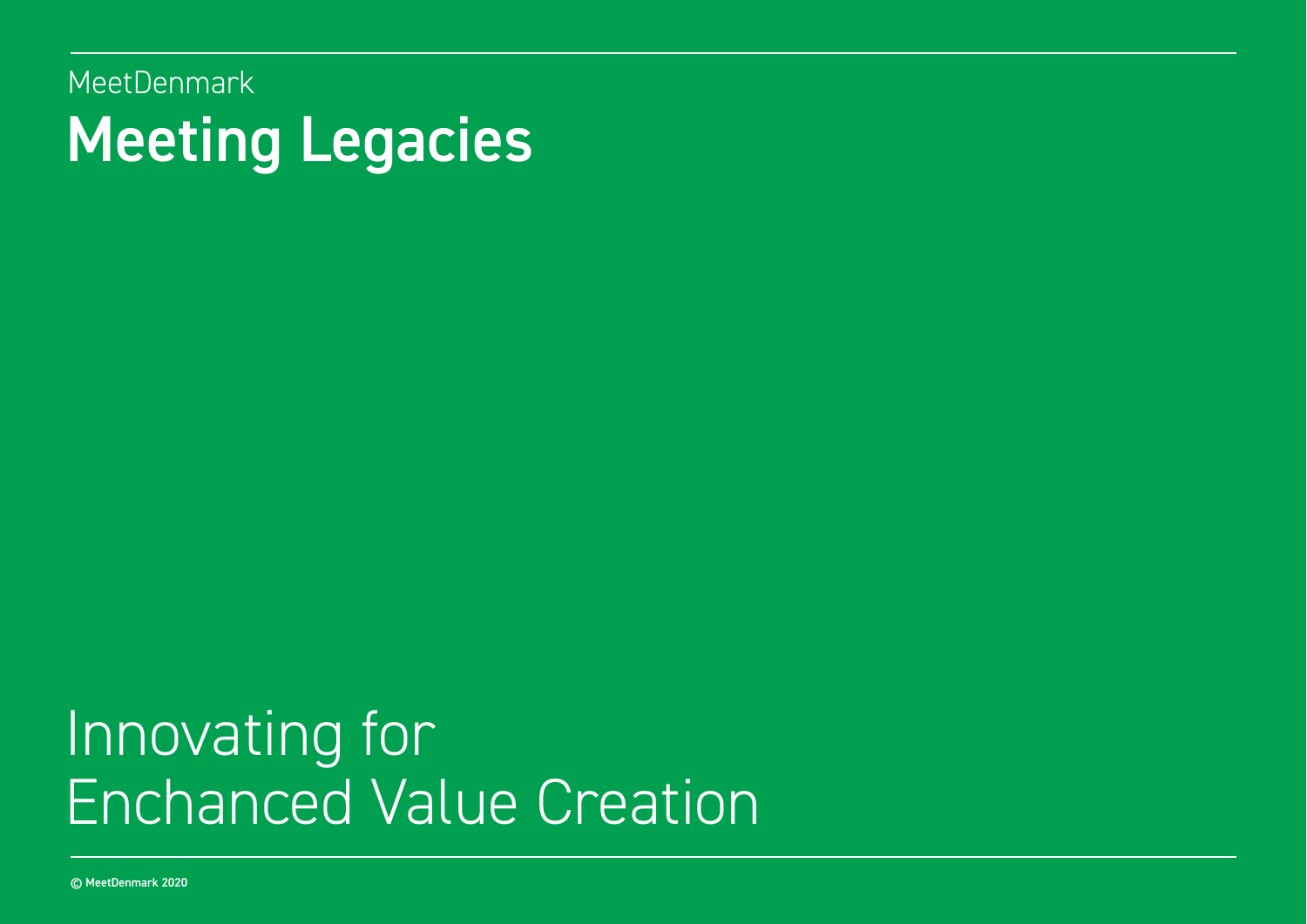# Partners



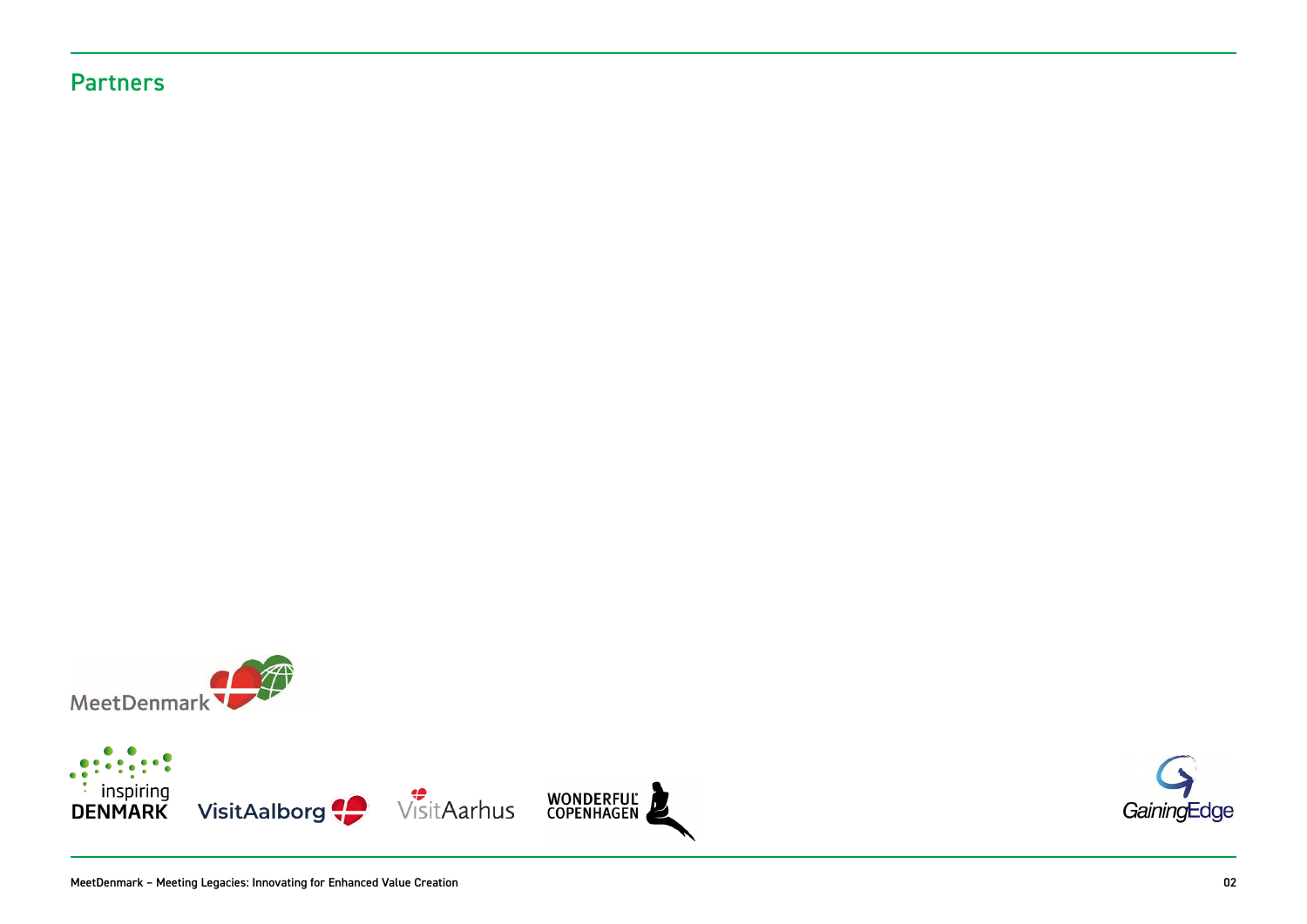# Content

| 04 | <b>Setting the Scene</b>                                               |
|----|------------------------------------------------------------------------|
| 05 | MeetDenmark's Legacy Vision                                            |
| 06 | Project Objectives, Approach & Methodology                             |
| 07 | Report Terminology                                                     |
| 08 | <b>Executive Summary</b>                                               |
| 09 | Introduction                                                           |
| 10 | MeetDenmark's Legacy Model: The 4 Pillars                              |
| 13 | The Supporting Scaffolding                                             |
| 15 | Key Observations and Recommendations                                   |
| 16 | Part I: Denmark's Meeting Legacy Model                                 |
| 17 | The 4 Pillars of Legacy: Overview                                      |
| 18 | Pillar 1: Create a Common Global Language                              |
| 25 | Pillar 2: Build a Legacy Ecosystem                                     |
| 28 | Pillar 3: Activate Danish Outreach                                     |
| 35 | Pillar 4: Strengthen Denmark's Legacy Brand                            |
| 37 | Part II: The Supporting Scaffolding                                    |
| 38 | Denmark's Meeting Legacy Strategic Plan                                |
| 42 | From Value Capture to Value Creation: Meeting Value Proposition Matrix |
| 45 | <b>Appendix: Value Proposition Matrix Applied on Case Studies</b>      |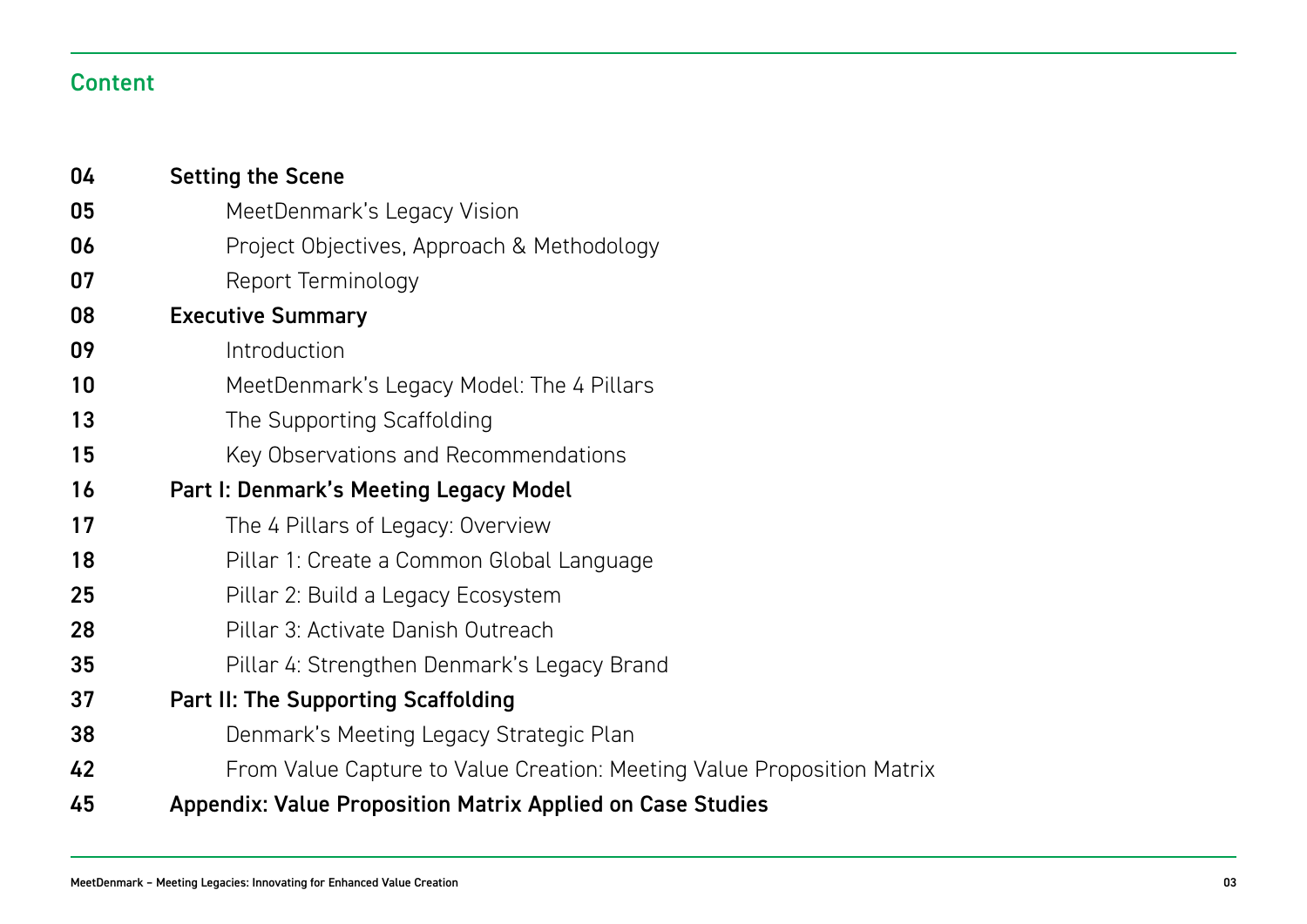# Content

#### Setting the Scene 04

- Executive Summary 08
- Part I: Denmark's Meeting Legacy Model 16
- Part II: The Supporting Scaffolding 37
- Appendix: Value Proposition Matrix Applied on Case Studies 45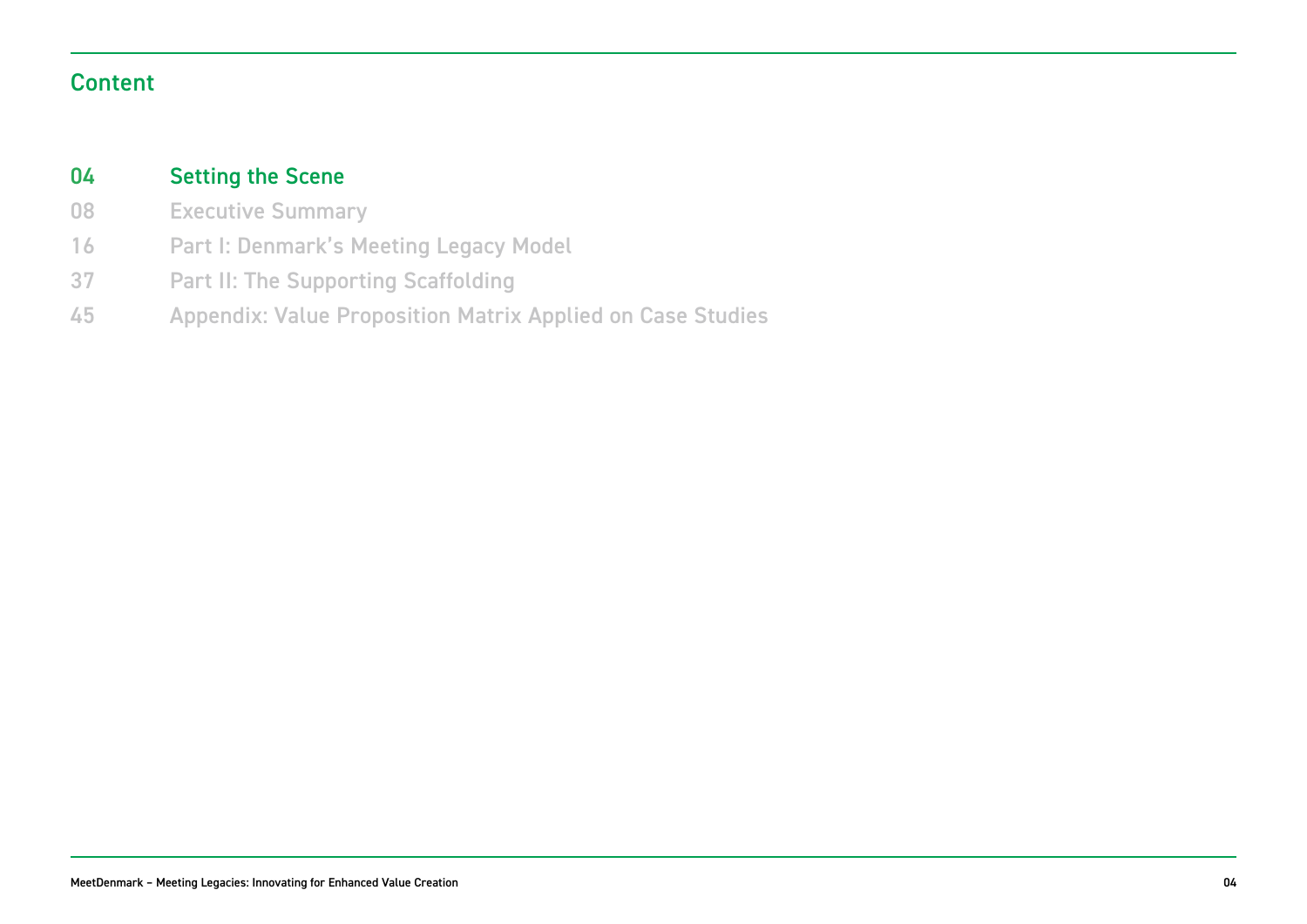# MeetDenmark's Legacy Vision

#### Denmark a global leader in enhancing meeting legacies for destinations and associations.

MeetDenmark wants to create a new model of strategic orientation for the meetings industry. In Denmark destinations and associations will define innovative partnership models aimed at creating value for both international participants and local stakeholders.

Leadership in legacy and meeting outreach is a powerful value proposition. Leveraging that leadership position will increase success securing meetings and the benefits they provide. The result will be more extensive international knowledge exchange with strengthened profiling of Denmark and its destinations, business opportunities, business solutions, talent acquisition and strengthened international collaboration and global networks.

#### MeetDenmark's overall vision:

Denmark is internationally recognized as one of the most innovative countries for business tourism.

Innovation in business tourism requires industry leaders and governments to look beyond the tourism spend generated by meetings to focus on long term meeting legacies.

#### MeetDenmark wants to innovate MeetDenmark wants to lead "Outreach" is the key The benefit is shared

MeetDenmark partners recognise the increasingly challenging competitive environment Denmark faces in hosting international association meetings. Price competition is becoming more intense and Denmark wants a strategic response to address the fact it is generally a higher cost destination. Denmark wants to demonstrate "value" over cost and developing unique value propositions is part of that response.

Associations are seeking destinations with a greater commitment to helping achieve their goals - destinations that understand their vision and how meetings can enhance their mission. A key method is to forge closer links between association outcomes and community outcomes. MeetDenmark wants to create a world leading offer to associations that forges those links - and to brand Denmark for meetings, to make a point of differentiation and to create a compelling customer benefit.

MeetDenmark wants to create a closer connection and greater interaction between congress and the Danish host destination. Working with legacy and outreach is a key part of our strategy to create value for Danish communities.

When Danish destinations facilitate legacy outcomes for associations, they facilitate association success. When those outcomes relate specifically to positive effects for local citizens, businesses, institutions and authorities, the effects can be transformative for Denmark - dramatically developing Denmark's knowledge and creative economy. A solution that drives effective outreach to external customers (foreign associations) as well as internal customers (Danish governments, businesses and professional communities).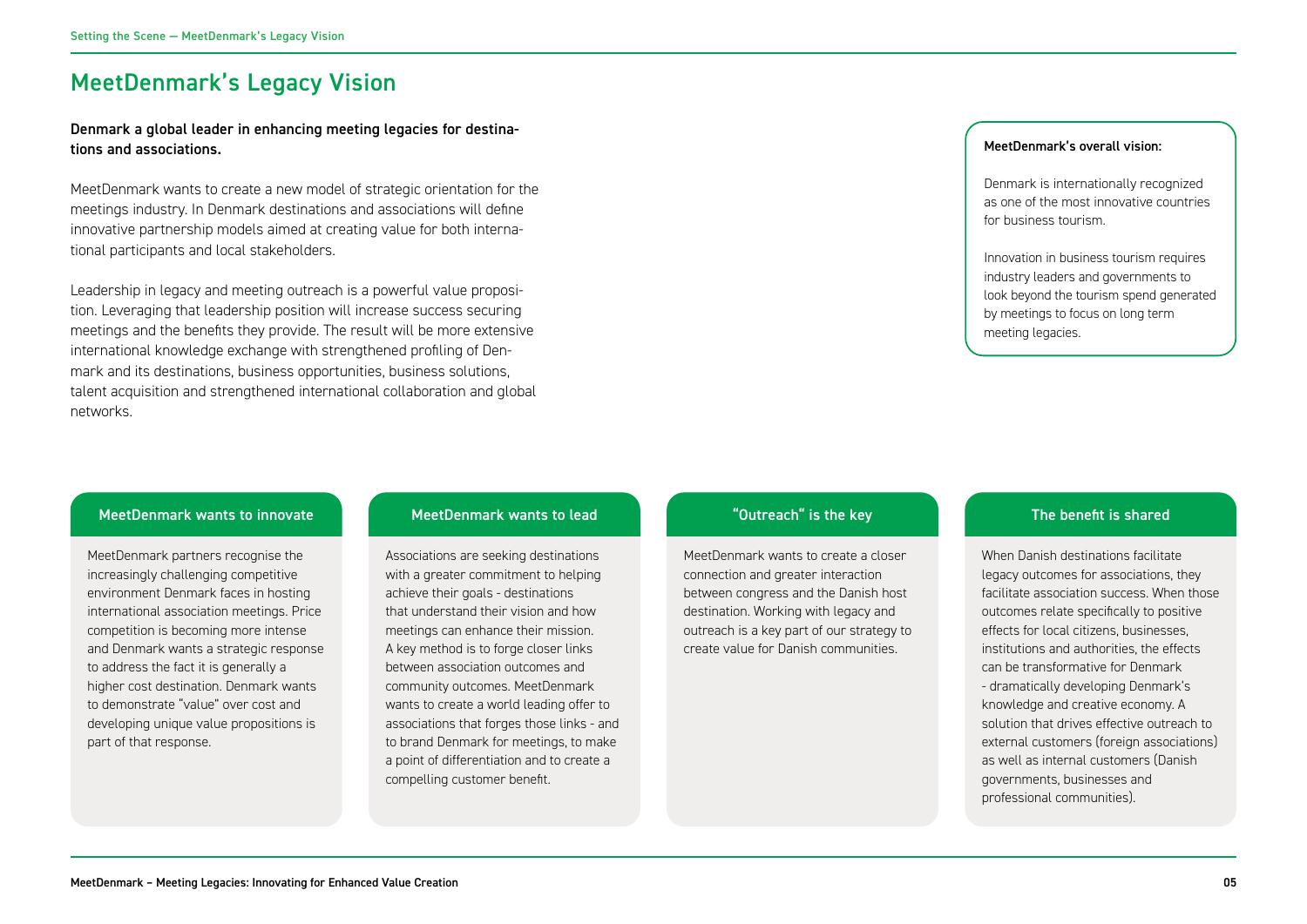# Project Objectives, Approach & Methodology

#### How can destinations best encourage, plan, organize and finance outreach activities?

MeetDenmark partners each selected one congress held in 2019 to use as case studies.

Engagement with the selected case studies was established through preevent and post-event surveys and interviews with key stakeholders: the meeting planner, the local host lead and supporting committee members. strategic partners and the destination convention bureau.

The engagement aimed primarily to establish a "legacy intervention" in advance of the meeting commencement date, i.e. to facilitate key stakeholders in adopting a more strategic approach to how they were planning and conducting existing outreach and to potentially identify new activities which would enhance the long term impact of the meeting.

The depth of engagement varied across all 4 case studies and was significantly influenced by the time between the legacy intervention efforts and the start date of the event. Whilst we may not have achieved the depth of engagement for all events that we had initially hoped to secure, each touch point provided a range of insights to deepen understandings of how best to plan, organize, finance and implement a legacy program.

#### IOT Week Aarhus June 17 – 21, 2019 VisitAarhus



Offshore 2019 November 26 – 28, 2019 Wonderful Copenhagen



### Key Project Objectives

- 1. New model for Danish Outreach Programming
- 2. Strategies for enhancing future outreach programming and promotion in Danish destinations
- 3. Outreach Framework consisting of a development, implementation, promotion, organization and financial model for outreach programs
- 4. Guidelines for applying tailored approaches to the Danish Outreach Model based on different types of congresses with different characteristics.

RE:Sound August 20 – 23, 2019 VisitAalborg



100% Climate Neutrality October 4 – 5, 2019 Inspiring Denmark

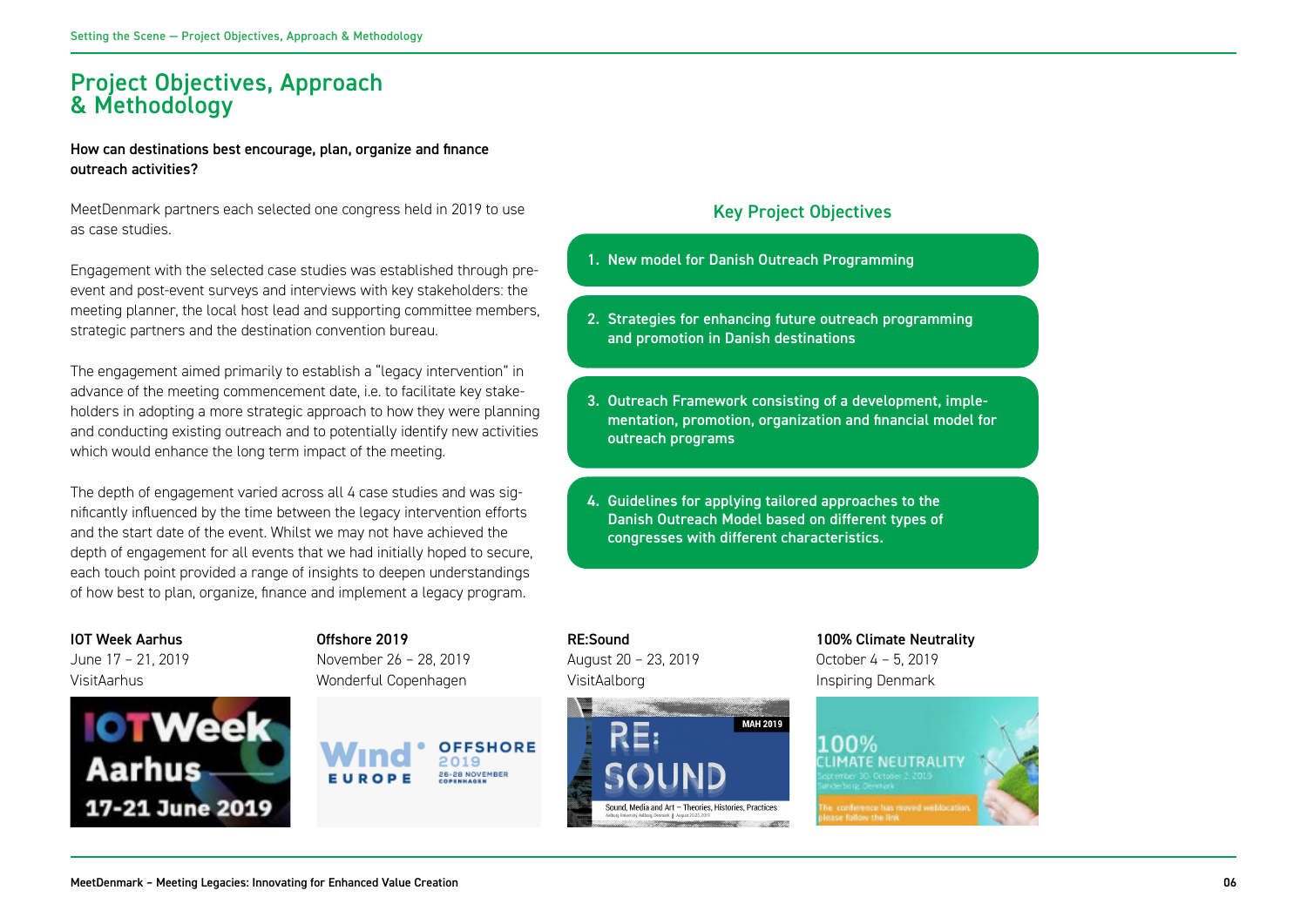



#### The Meeting Legacy Strategic Pathway

The pathway is a strategic approach to planning, implementing and evaluating meeting legacy and the activities driving these legacies. The pathway should be followed for each relevant congress to embed a focus on legacy across the entire life cycle of the event (and beyond).

#### Danish Legacy Mobilization

 $\triangle$ 

Refers to actions taken by Danish destinations to stimulate development of a meeting legacy. The entire process is referred to as Legacy Outreach.

The Legacy Ecosystem



The network or interconnections that create an environment conducive to legacy taking hold.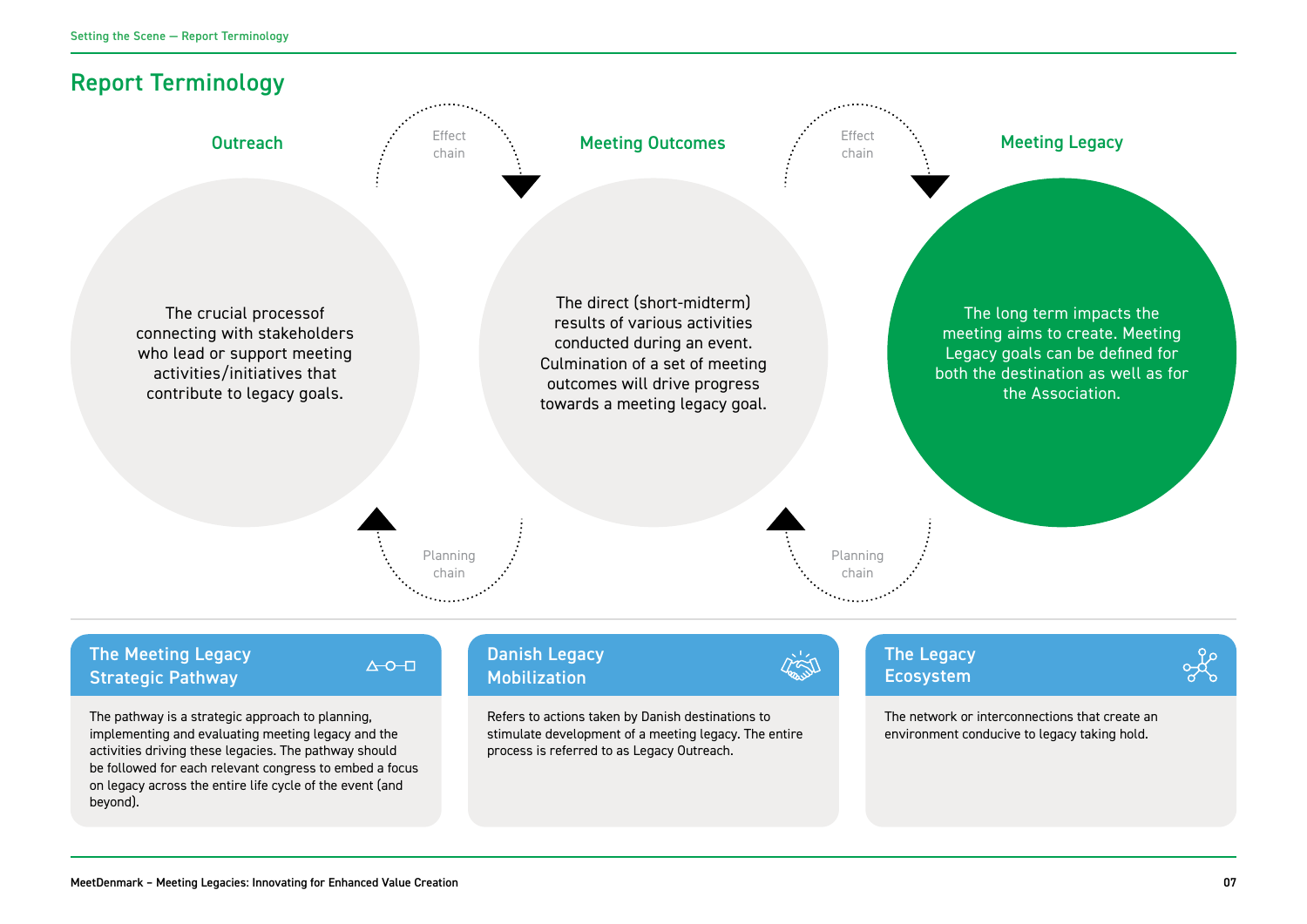# Content

Setting the Scene 04

#### Executive Summary 08

- Part I: Denmark's Meeting Legacy Model 16
- Part II: The Supporting Scaffolding 37
- Appendix: Value Proposition Matrix Applied on Case Studies 45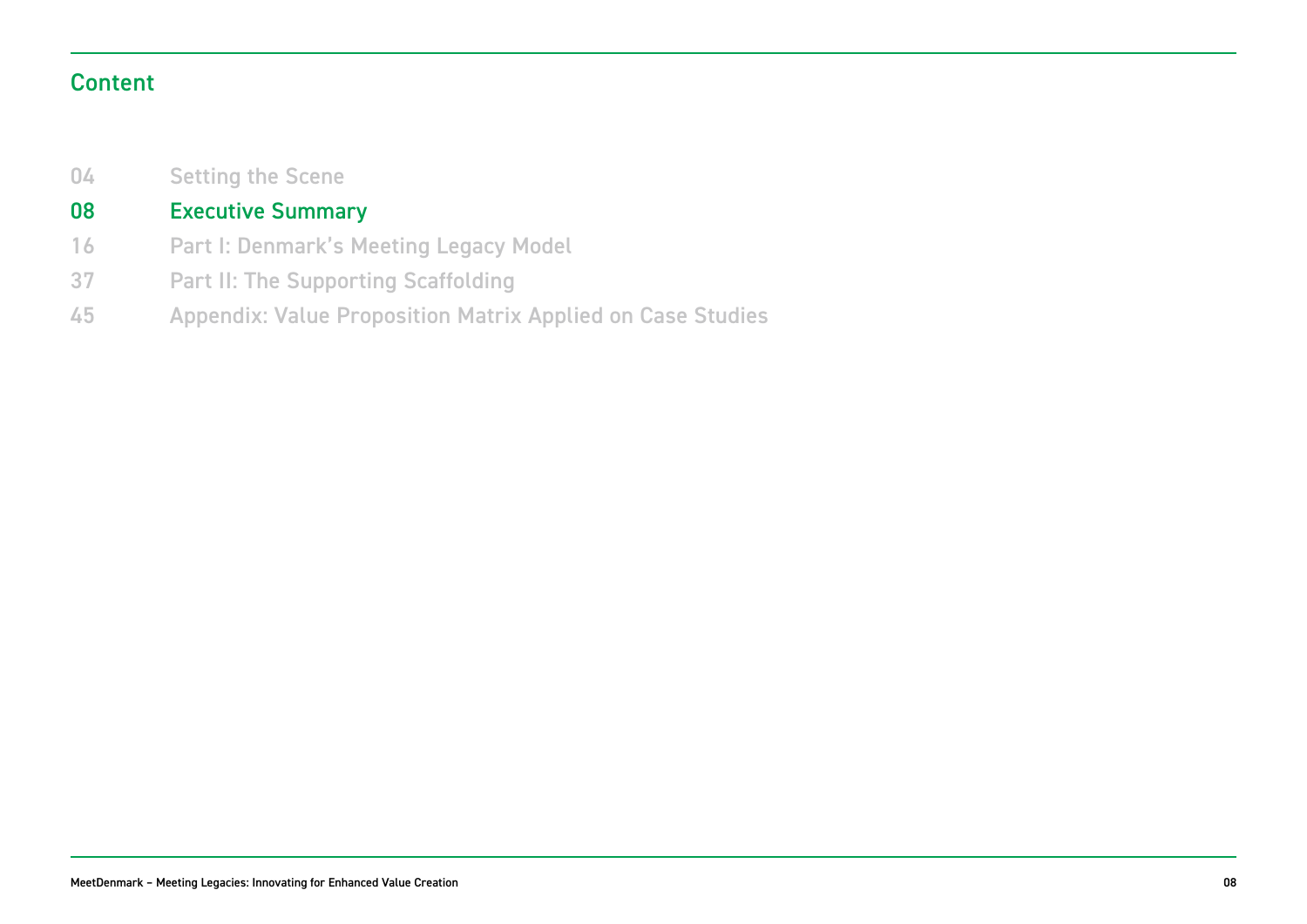# Introduction

MeetDenmark has a vision to be recognized as one of the most innovative business tourism destinations in the world and our mission is for business tourism to be actively used as a lever for the development of Danish businesses and society. This study seeks to inform the optimal approach to planning, implementing and validating meeting legacies and thereby creating a framework that will help broaden the contribution to society from the meeting industry.

The study builds on the 1st MeetDenmark Meeting Outreach and Legacy Study via an in-depth legacy discovery and exploration of 4 meetings held in MeetDenmark's 4 partner destinations in 2019: VisitAarhus, Wonderful Copenhagen, VisitAalborg and Inspiring Denmark.

The 4 events selected as case studies were: IoT Forum's IoT Week 2019 held in Aarhus and organized by IT Forum as the local host; MediaArtsHistory Society (MAH) RE:Sound event in Aalborg hosted by Aalborg University and its Research Laboratory for Art & Technology (RELATE); 100% Climate Neutrality 2019 in Sønderborg hosted by the University of Southern Denmark; and, WindEurope's Offshore 2019 event in Copenhagen with WindDenmark as the local host.

Insights from the challenges and learnings of the case studies have helped inform a significant evolution in legacy thinking since the initial study. Structured across four key programme pillars and supported by the implementation of a strategic meeting legacy plan, these insights have also contributed to the development of a robust model to further develop the legacy capabilities of MeetDenmark and our partners. Denmark will pursue the legacy objectives through a sophisticated outreach implementation process, supported by an outreach toolkit, to guide MeetDenmark partners and stakeholders through legacy planning, implementation and validation.

At the highest level, this study provides an in-depth and comprehensive knowledge of meeting legacy and can help to define what it is, why it is important and how it can be achieved.

This study seeks to inform the optimal approach to planning, implementing and validating meeting legacies and thereby creating a framework that will help broaden the contribution to society from the meeting industry.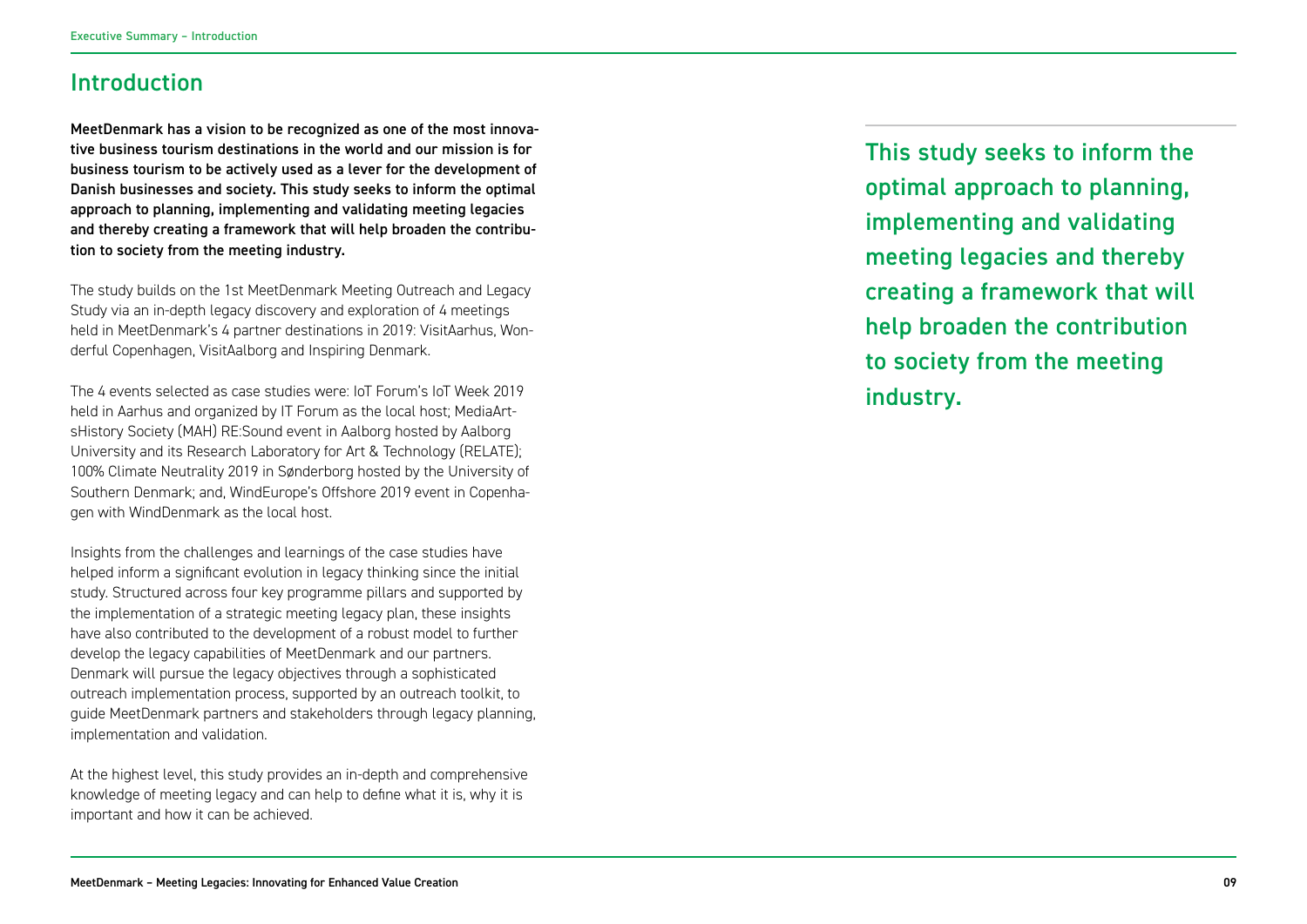# MeetDenmark's Legacy Model

#### A 4 pillar model establishing Denmark's Legacy approach.

With this model MeetDenmark will seek to create a unique and world-leading approach to building stronger meeting legacies for the benefit of both destinations and associations

| Create a common global<br>language for legacy       | What: Define the terms - Legacy<br>Nomenclature development | Why: Articulate the meeting<br>legacy value proposition                   | legacy strategy                           | How: Identify a clear process to<br>implementing a successful meeting |
|-----------------------------------------------------|-------------------------------------------------------------|---------------------------------------------------------------------------|-------------------------------------------|-----------------------------------------------------------------------|
| <b>Build a Legacy</b><br><b>Ecosystem</b>           | Legacy Collaboration<br>amongst MeetDenmark<br>partners     | Legacy workshops for national<br>networks amongst MeetDenmark<br>partners | Community &<br>Governmental<br>engagement | Commercial<br>Sector Engagement                                       |
| <b>Activate Outreach</b>                            | Embed the Meeting Legacy<br>Strategic Pathway               | Activate the Legacy Mobilization<br>process (bid & post bid)              |                                           | Validate Legacy potential through<br>Evaluation & Measurement         |
| <b>Strengthen the</b><br><b>Danish Legacy Brand</b> | Define strategic<br>messaging fundamentals                  | Develop Legacy Programme<br>Personas to reinforce brand<br>narrative      | Strengthen<br>leadership position         | Measure &<br>communicate<br><b>SUCCESS</b>                            |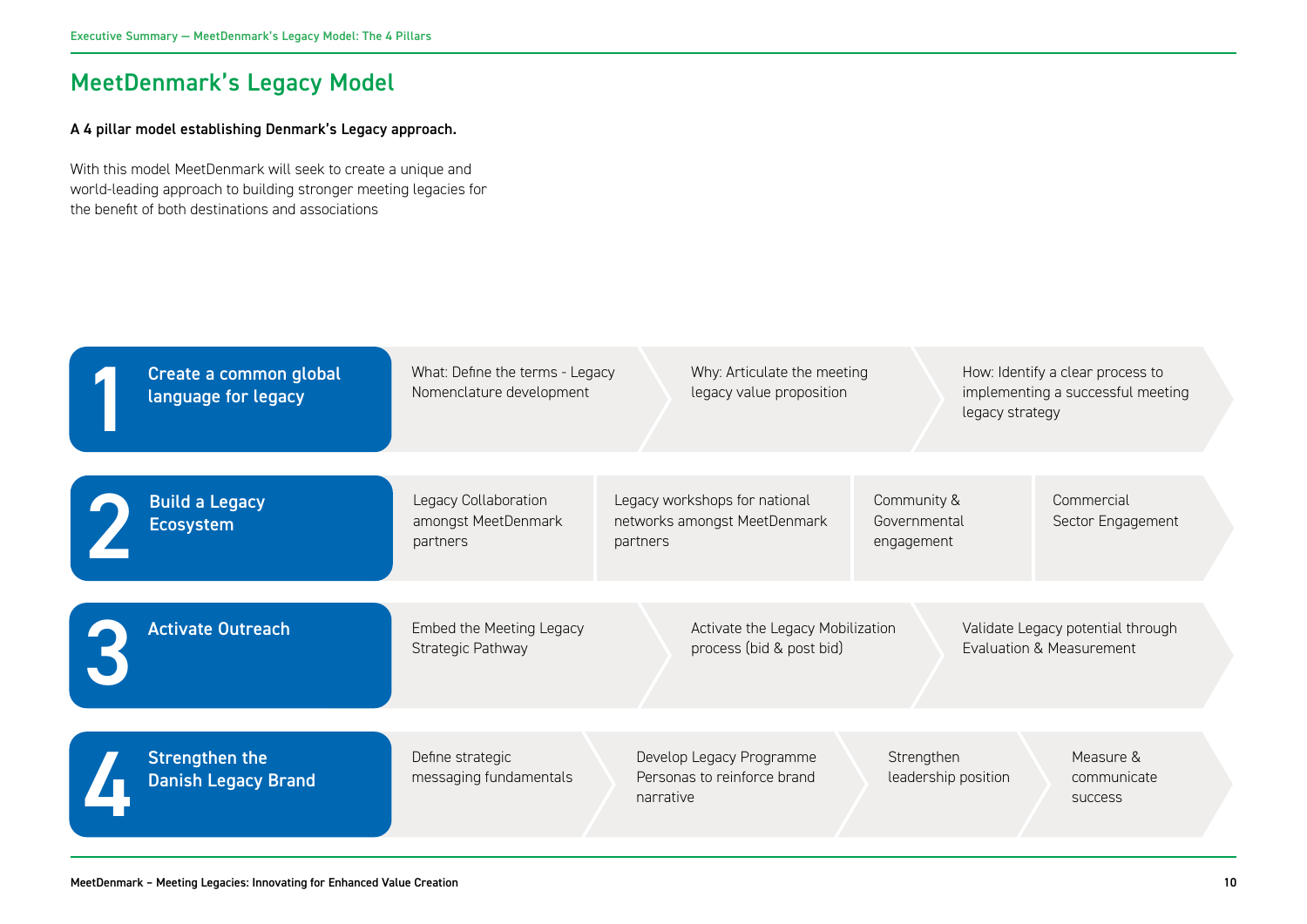# MeetDenmark's Legacy Model

| Create a common global<br>language for legacy       | Pillar 1 addresses a significant bottleneck identified with regards<br>to strategic legacy planning across the spectrum of stakeholders<br>- the lack of clarity as to what "legacy" entails, how legacy could<br>add value to stakeholders and finally, and how to efficiently and<br>effectively pursue legacy to realize and optimize its value.<br>The first pillar centers on 3 building blocks that MeetDenmark<br>wants to take a leadership role in establishing:<br>a. A common global legacy nomenclature to support the develop-<br>ment of a coherent and unified legacy narrative.<br>b. A legacy value proposition "elevator pitch" tailored for legacy | stakeholders to enhance and accelerate engagement efforts.<br>Prominent articulation of meetings as vital contributors to<br>economic and societal development will play a pivotal role in<br>enhancing awareness across the global meetings industry,<br>business community, governmental institutions and the public<br>regarding the true value of meetings.<br>c. A clear process to deliver successful meeting legacies.<br>Demonstrating the legacy planning & effect chain will enhance<br>understanding and alignment across stakeholders as to how to<br>plan for legacy and to illustrate the connection between a meet-<br>ing, its short term outcomes and its long term legacies. |
|-----------------------------------------------------|-----------------------------------------------------------------------------------------------------------------------------------------------------------------------------------------------------------------------------------------------------------------------------------------------------------------------------------------------------------------------------------------------------------------------------------------------------------------------------------------------------------------------------------------------------------------------------------------------------------------------------------------------------------------------|------------------------------------------------------------------------------------------------------------------------------------------------------------------------------------------------------------------------------------------------------------------------------------------------------------------------------------------------------------------------------------------------------------------------------------------------------------------------------------------------------------------------------------------------------------------------------------------------------------------------------------------------------------------------------------------------|
| <b>Build a Legacy</b><br><b>Ecosystem</b>           | Pillar 2 is the creation of a legacy ecosystem to enable and<br>mobilize capacity development, support and resourcing amongst<br>all key legacy stakeholders in Denmark.                                                                                                                                                                                                                                                                                                                                                                                                                                                                                              | This ecosystem comprises MeetDenmark, National Associations,<br>Public Sector entities and the private sector. Each part of the<br>ecosystem brings their own unique attributes and strengths to<br>support legacy development.                                                                                                                                                                                                                                                                                                                                                                                                                                                                |
| <b>Activate Outreach</b>                            | Pillar 3 defines the crucial processes to activate outreach for<br>legacy. All meeting legacy planning and implementation efforts<br>should be guided by the Meeting Legacy Strategic Pathway. This<br>Pathway ensures the destination and the meeting planner initiate<br>their event planning process with a long-term legacy goal in mind,<br>in contrast to the traditional approach which focuses on meeting<br>outcomes.                                                                                                                                                                                                                                        | Via the Strategic Pathway the meeting is designed specifically to<br>deliver on outcomes that are most conducive to long term legacy<br>goals. Implementation of this Pathway is through a continually<br>evolving outreach process which diffuses legacy efforts across a<br>wide range of stakeholders to ensure broad support, whilst also<br>streamlining decision making to ensure continued alignment to the<br>legacy goals. Finally, this process prescribes legacy monitoring and<br>validation as a crucial step to all legacy efforts.                                                                                                                                              |
| <b>Strengthen the</b><br><b>Danish Legacy Brand</b> | Pillar 4 is focused on strengthening Denmark's global legacy<br>brand through the promotion of legacy successes and sharing of<br>knowledge to help develop a global legacy movement.                                                                                                                                                                                                                                                                                                                                                                                                                                                                                 |                                                                                                                                                                                                                                                                                                                                                                                                                                                                                                                                                                                                                                                                                                |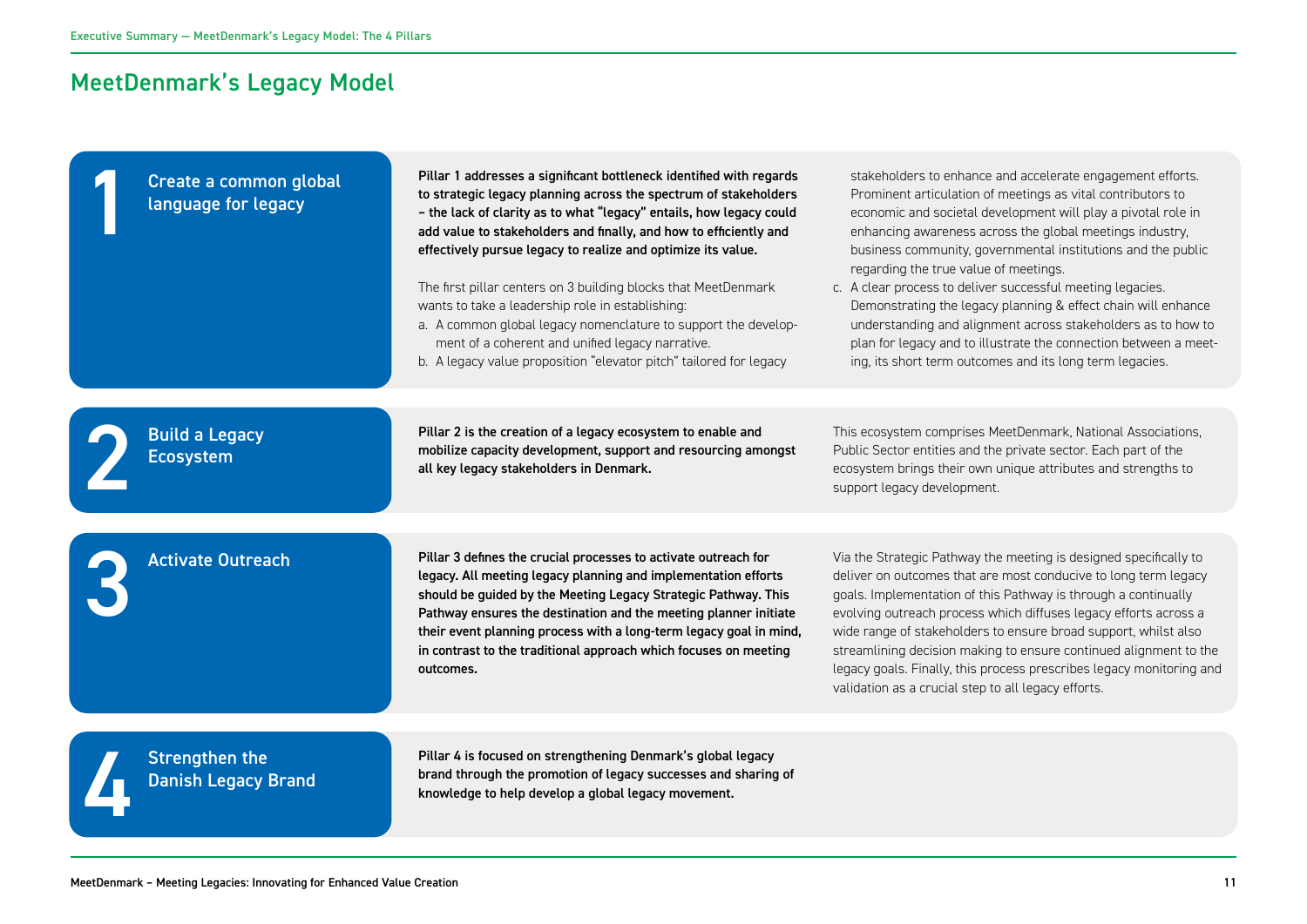# The Strategic Pathway

MeetDenmark will continue to use and develop the Meeting Legacy Strategic Pathway to strengthen the legacy planning process and drive achievement of greater meeting legacy goals. When meeting planners and local hosts align on goals and discover opportunities to work together it is to mutual benefit.

The Pathway seeks to build stronger meeting legacies through structured planning and evaluation processes.

Danish bureaus can use the Pathway to build support for bids in their local communities, and to develop value adding propositions to strengthen and differentiate their bid proposals.

For conventions already secured, Danish host committees can engage in a process with the association to identify opportunities to collaborate on pursuing meeting legacy goals.

# The Meeting Legacy Strategic Pathway



International Association follows pathway to pursue association's meeting legacy goals

Association and host community collaborate on the shared meeting legacy goals

Host Community follows pathway to pursue community meeting legacy goals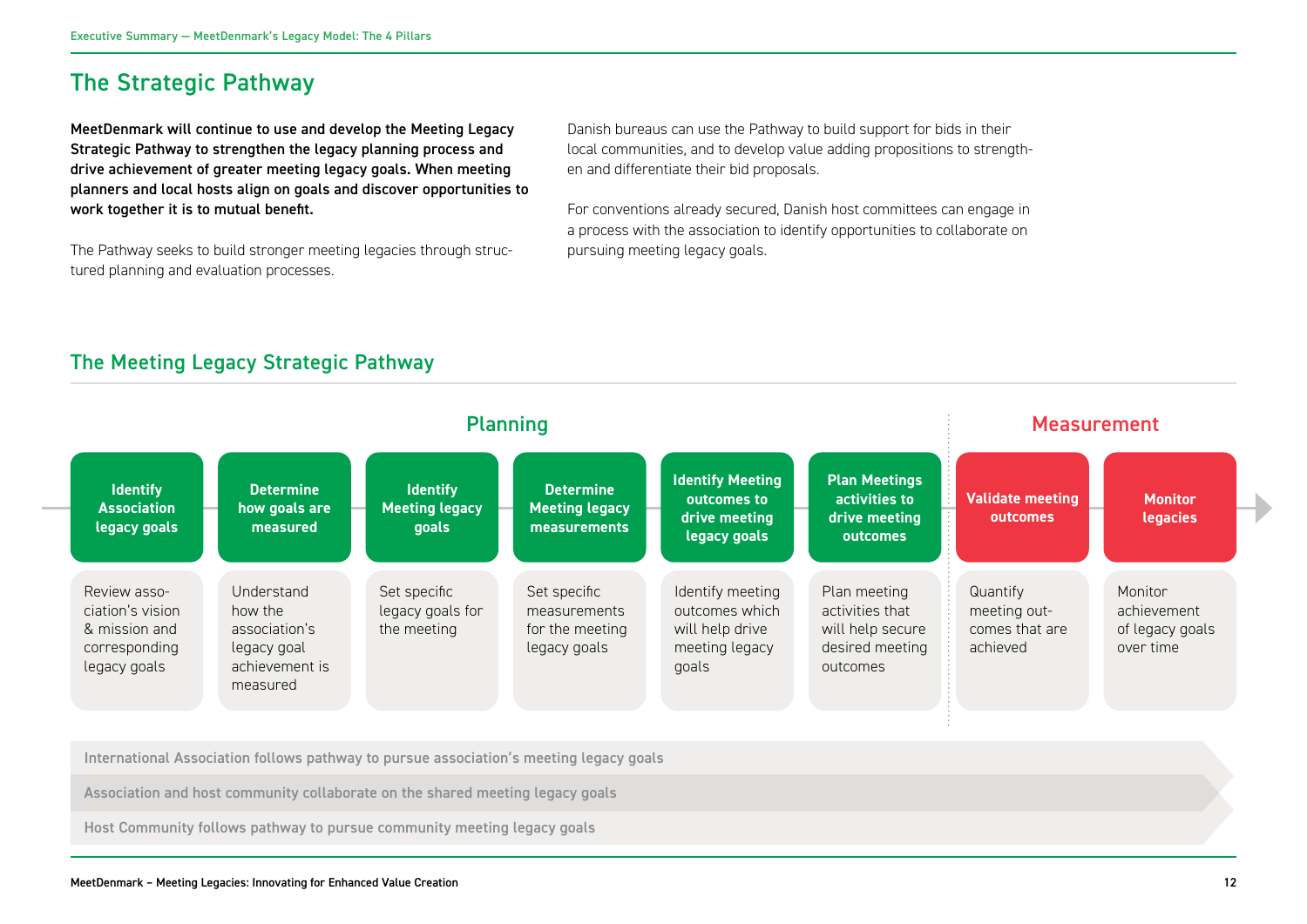# MeetDenmark's Meeting Legacy Strategic Plan

Supporting meeting legacies and community outreach are seen as critical to MeetDenmark's mission. However, resource constraints and competing demands mean prioritization at a strategic and operational level will be key to MeetDenmark legacy success. To operationalize MeetDenmark's vision the focus will be on developing a meeting legacy strategic plan which aligns with Denmark's national development priorities. This strategic planning process would cement innovative thinking around legacy and help prioritize efforts where meeting legacies are most conductive.

The Strategic Plan informs the Danish Legacy Model. It serves as the guiding hand to help focus, coordinate and streamline efforts across MeetDenmark partners.

MeetDenmark's Meeting Legacy Strategic Plan's 5 objectives are:

## MeetDenmark's Meeting Legacy Strategic Plan

| 1. Target                                                                                 | 2. Embed                                                               | 3. Partner                                                                                                                                  | 4. Capture                                                           | 5. Celebration                                                               |
|-------------------------------------------------------------------------------------------|------------------------------------------------------------------------|---------------------------------------------------------------------------------------------------------------------------------------------|----------------------------------------------------------------------|------------------------------------------------------------------------------|
| Proactively target meet-<br>ings to include in<br>Denmark's Meeting Lega-<br>cy Programme | Embed legacy through-<br>out the lifecycle of these<br>selected events | Build relevant and inno-<br>vative strategic partner-<br>ships locally, regionally<br>and nationally to enhance<br>Denmark's legacy efforts | Capture, analyze and<br>communicate the legacy<br>of Danish meetings | Encourage Danish meet-<br>ing legacy validation,<br>reporting & celebration. |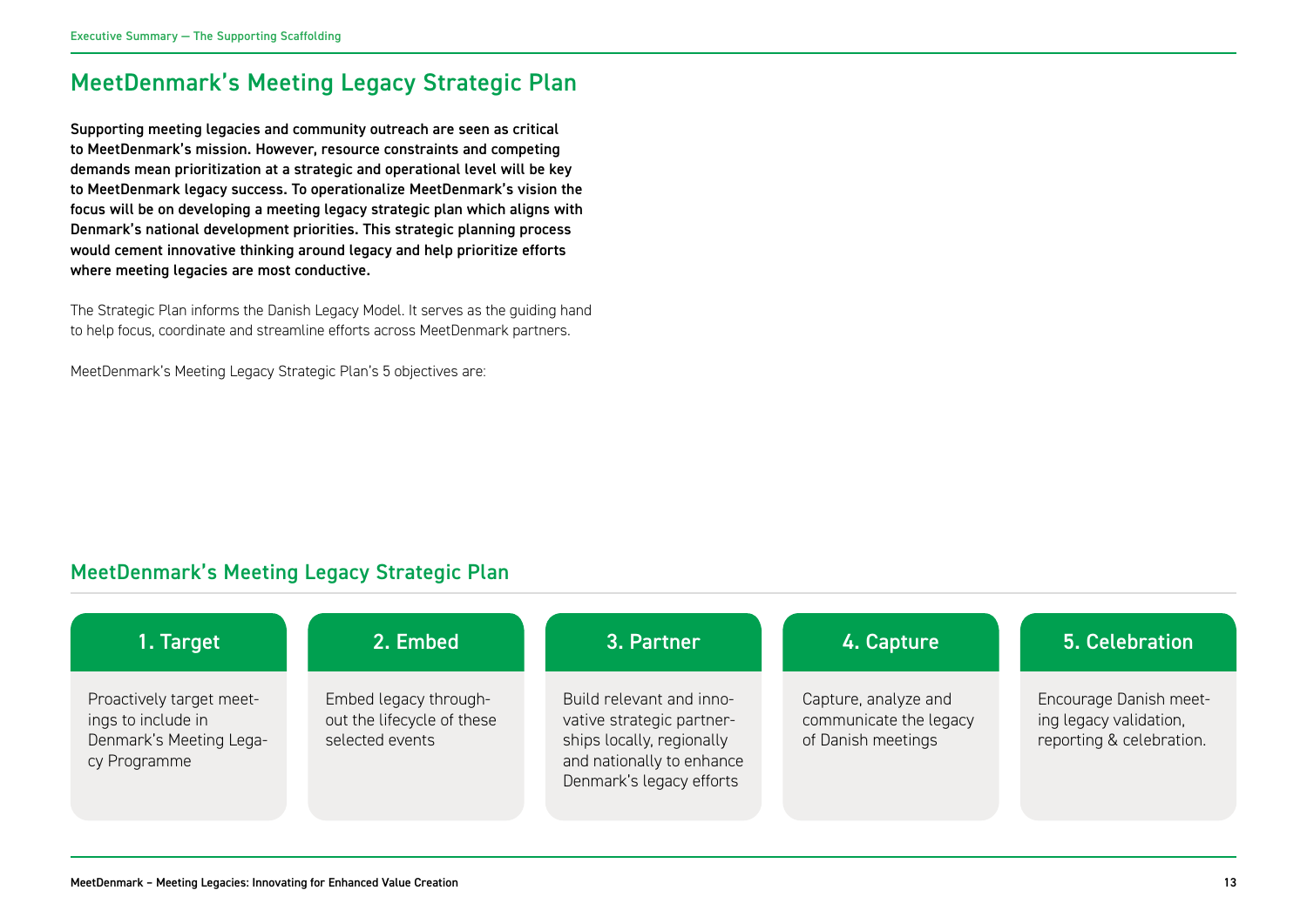# MeetDenmark's Meeting Value Proposition Matrix

MeetDenmark wants to enhance the ability to bring meetings to Denmark by demonstrating value-add as part of the bidding process. The Value Proposition Matrix will help MeetDenmark destinations in providing their customers with insights into opportunities that exist for them to capture additional value and/or create new value for their meetings (not only through legacy programming). The Meeting Value Proposition Matrix can therefore be a crucial tool to successfully deliver on the vision and mission of MeetDenmark and as such it complement the meeting legacy strategic plan proposal.

#### 3. MEETING FOCUS Enhance Meeting Impact Meeting focus (content, topic) can contribute to local legacy goals and local strategic priorities. Focus of legacy efforts is on engaging with local community and businesses. **Legacy programme efforts should focus on optimising destination legacy potential.** Meeting legacy goals align with national/ regional strategic priorities stimulating broad and deep stakeholder engagement. **Highest legacy priority & full legacy efforts deployed.** Meeting focus in on optimising ease of business for meeting planner/host. In the case of a recurring meeting, overtime-and with continued increase in local government, community and business engagement, value creation opportunities will increase. **Minimal legacy efforts recommended for recurring events only.** Priority level 1 Meeting focus in on traditional event procurement only. **Legacy programming not recommended.** 1. MEETING FOCUS Functional Value 4. MEETING FOCUS Meeting is a Legacy Catalyser 2. MEETING FOCUS Ease Of Doing Business Meeting Value Proposition Matrix

# VALUE CAPTURE: MEETING OUTCOMES

# CREATION: LEGACY ALIGNMENT VALUE CREATION: LEGACY ALIGNMENT **VALUE**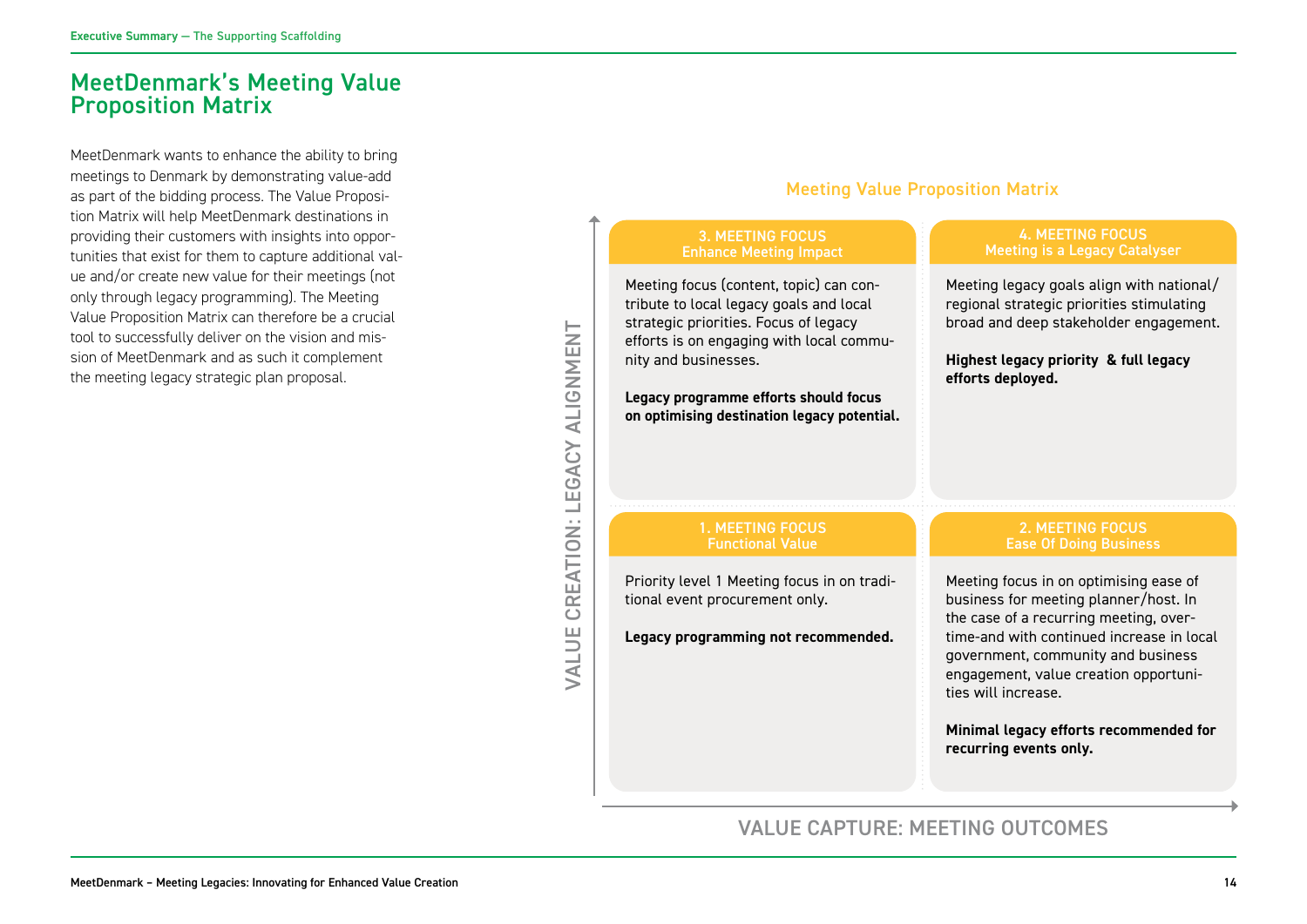# Key Observations and Recommendations

#### Use pathway to strengthen efforts

Adopting a strategic legacy planning pathway, and the associated outreach, stimulates efforts by destinations and meeting planners to enhance the value of an event through legacy initiatives.

#### Use exploratory workshops to establish legacy goals

Legacy exploratory workshops are an effective means to establish legacy goals and structuring meeting outcomes to achieve them. The focus on long term visioning facilitated through these workshops is distinct to the traditional meeting planning process (which focuses on immediate meeting outcomes, meeting activities and revenue generation) and as such can trigger new ideas to directly enhance and add value to the event.

#### Start early

Introducing legacy as part of the event bidding process (or early in the event planning process) can ensure a strategic focus is embedded in the event planning. Legacy intervention efforts initiated 6-12 months before an event are likely to encounter significant resistance from meeting planners and local hosts. Local stakeholders seeking to leverage an event to further community outreach should initiate discussions with meeting hosts at a minimum between 1 and 2 years prior to the event.

#### Add value through national collaboration

There were opportunities where a collaborative approach between destinations could have added value to the event, improved outcomes for the host community and also provided opportunities for the other Danish destinations.

#### Establish a common understanding

Establishing a common understanding of the meeting legacy vision (versus the meeting outcome goals) accelerates the shift towards a more strategic legacy planning and evaluation approach for all stakeholders. Meeting legacy goals and appropriate measurements should ideally be articulated by the meeting host and/ or the meeting planner in the first instance (prior to broader stakeholder engagement). Clear articulation of the legacy goals for the event clarifies the relevant and appropriate stakeholders who could be engaged to lead or support legacy initiatives.

#### Stimulate relationship building through process design

Meeting legacy design stimulates relationship building across stakeholders, deepens stakeholder engagement in meetings and can generate new resourcing opportunities- e.g. new sponsors and event partners.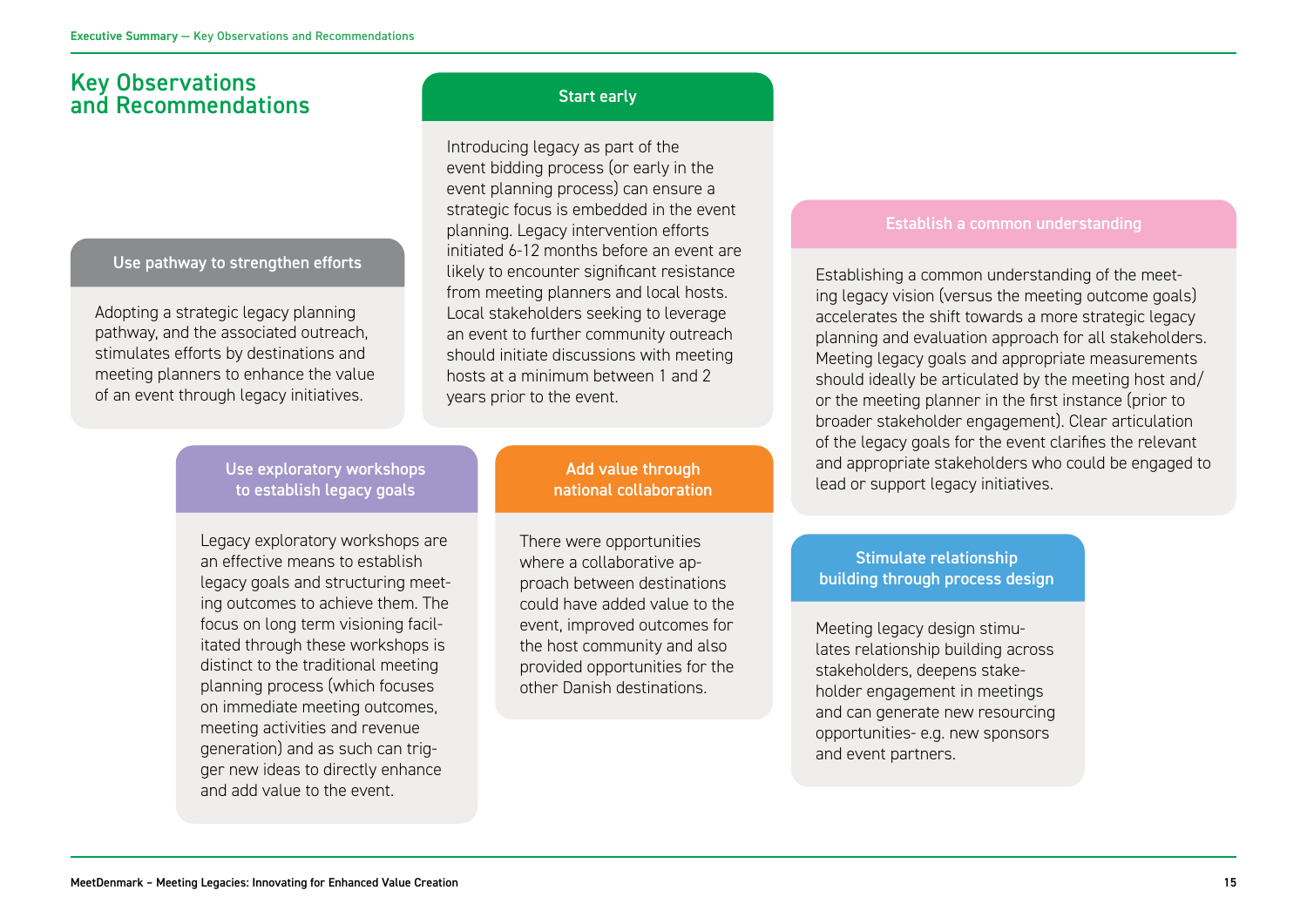# Content

- Setting the Scene 04
- Executive Summary 08

#### Part I: Denmark's Meeting Legacy Model 16

- Part II: The Supporting Scaffolding 37
- Appendix: Value Proposition Matrix Applied on Case Studies 45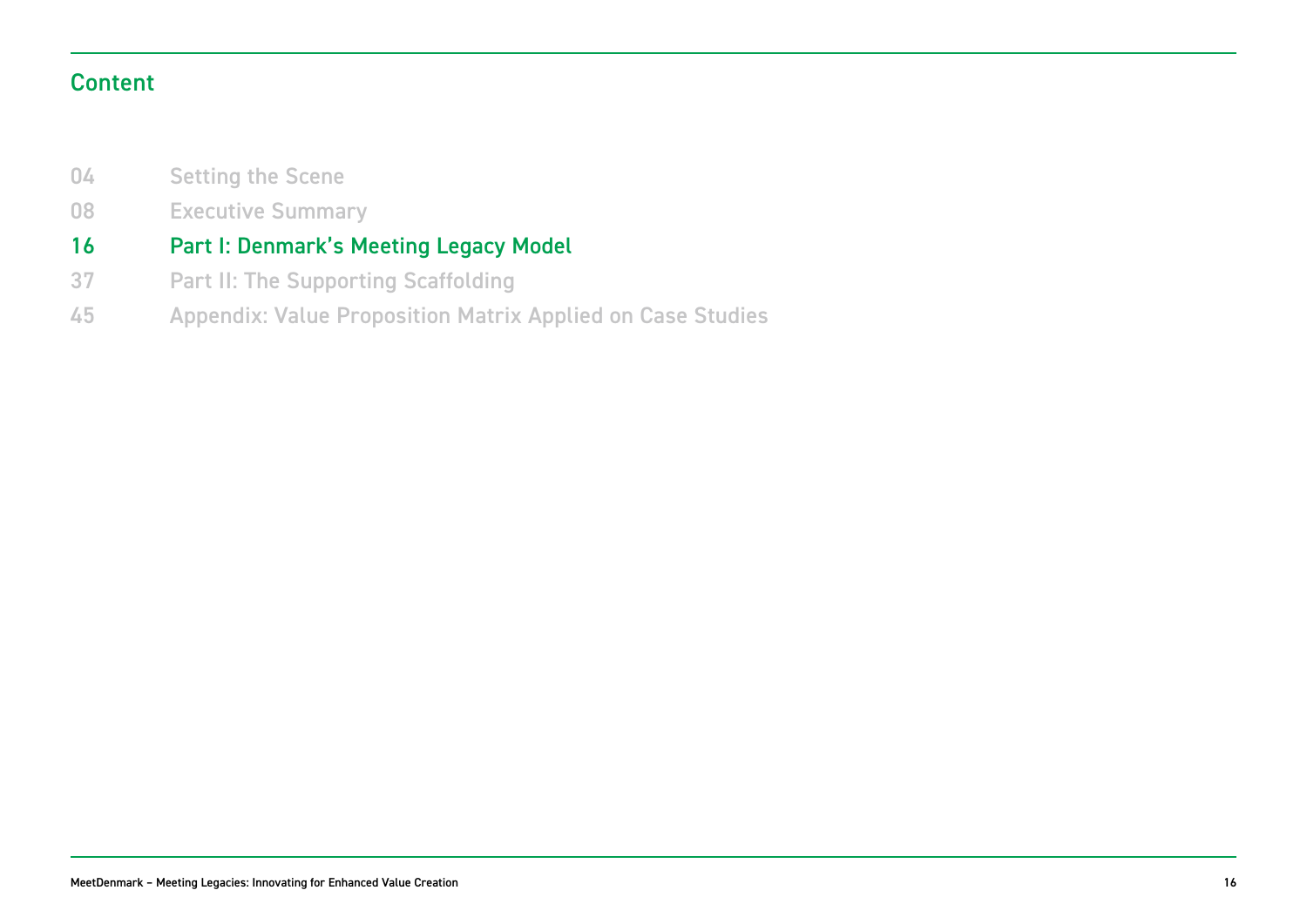# MeetDenmark's Legacy Model

A 4-pillar model establishing Denmark's approach to building strong meeting legacies.

Success for Denmark's Legacy efforts will require four core elements be developed. As each component develops, legacy capabilities will be enhanced.

| Create a common global<br>language for legacy       | What: Define the terms - Legacy<br>Nomenclature development | Why: Articulate the meeting<br>legacy value proposition                   | legacy strategy                           | How: Identify a clear process to<br>implementing a successful meeting |
|-----------------------------------------------------|-------------------------------------------------------------|---------------------------------------------------------------------------|-------------------------------------------|-----------------------------------------------------------------------|
| <b>Build a Legacy</b><br><b>Ecosystem</b>           | Legacy Collaboration<br>amongst MeetDenmark<br>partners     | Legacy workshops for national<br>networks amongst MeetDenmark<br>partners | Community &<br>Governmental<br>engagement | Commercial<br>Sector Engagement                                       |
| <b>Activate Outreach</b>                            | Embed the Meeting Legacy<br>Strategic Pathway               | Activate the Legacy Mobilization<br>process (bid & post bid)              |                                           | Validate Legacy potential through<br>Evaluation & Measurement         |
| <b>Strengthen the</b><br><b>Danish Legacy Brand</b> | Define strategic<br>messaging fundamentals                  | Develop Legacy Programme<br>Personas to reinforce brand<br>narrative      | Strengthen<br>leadership position         | Measure &<br>communicate<br><b>SUCCESS</b>                            |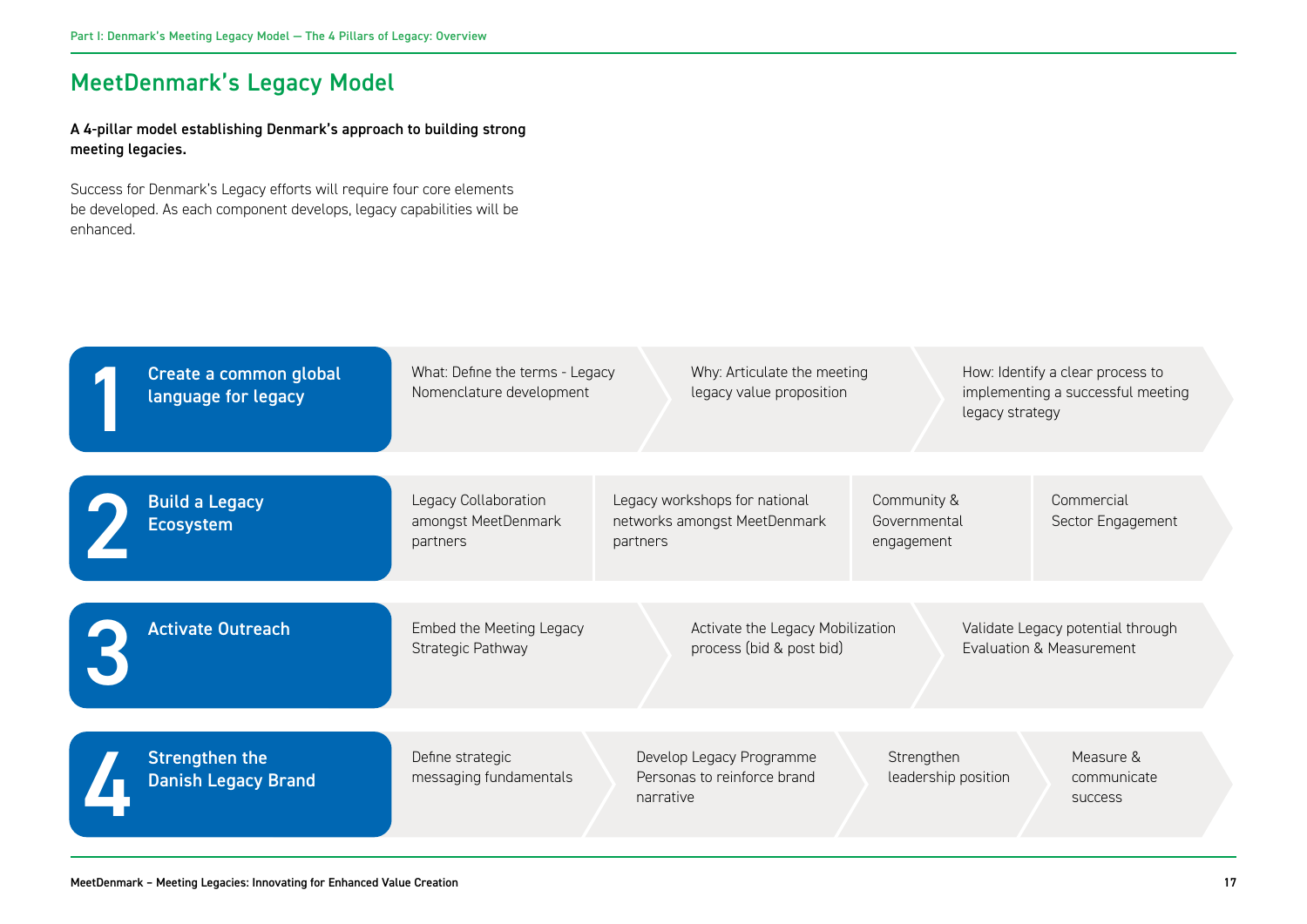# Pillar 1: Create a Common Global Language for Legacy

| Create a common global<br>language for legacy       | What: Define the terms - Legacy<br>Nomenclature development | Why: Articulate the meeting<br>legacy value proposition                   |                                           | legacy strategy     | How: Identify a clear process to<br>implementing a successful meeting    |
|-----------------------------------------------------|-------------------------------------------------------------|---------------------------------------------------------------------------|-------------------------------------------|---------------------|--------------------------------------------------------------------------|
| <b>Build a Legacy</b><br><b>Ecosystem</b>           | Legacy Collaboration<br>amongst MeetDenmark<br>partners     | Legacy workshops for national<br>networks amongst MeetDenmark<br>partners | Community &<br>Governmental<br>engagement |                     | Commercial<br>Sector Engagement                                          |
| <b>Activate Outreach</b>                            | <b>Embed the Meeting Legacy</b><br>Strategic Pathway        | Activate the Legacy Mobilization<br>process (bid & post bid)              |                                           |                     | Validate Legacy potential through<br><b>Evaluation &amp; Measurement</b> |
| <b>Strengthen the</b><br><b>Danish Legacy Brand</b> | Define strategic<br>messaging fundamentals                  | Develop Legacy Programme<br>Personas to reinforce brand<br>narrative      | Strengthen                                | leadership position | Measure &<br>communicate<br><b>SUCCESS</b>                               |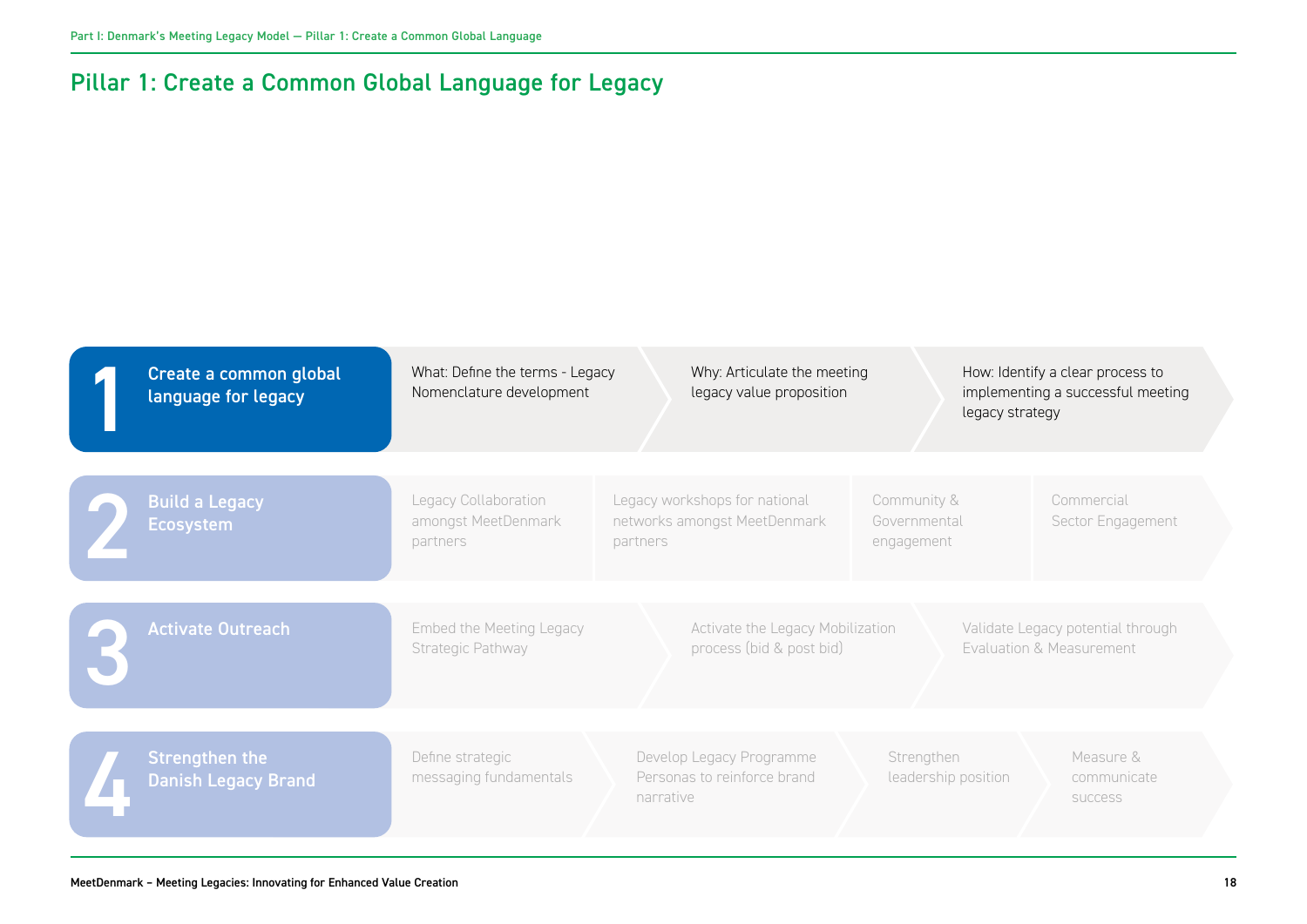# Introduction

Pillar 1 functions to develop a global language for meeting legacy, articulation of a clear framework for implementing meeting legacies and a shared understanding of its value.

A primary challenge in pursuing a successful legacy programme is there globally is limited understanding of what meeting legacy actually entails, why it is important and how meeting legacies can be accomplished. MeetDenmark wants to help fill this gap in understanding by contributing to the creation of a global language, which in turn will drive a global meeting legacy culture. This will be achieved through:

Adoption of a legacy nomenclature throughout all of MeetDenmark's destinations and used consistently in all external and internal communications. As part of developing a language, MeetDenmark will develop a repository of potential meeting legacy goals. Such an overview will provide potential meeting legacy stakeholders with specific examples of what meeting legacy goals could be sought and further strengthen alignment across local stakeholders and meeting planners.

Adopting a meeting legacy framework enhances the potential for international meetings to be conduits of value creation as well as value capture. Articulating the potential value creation established through meeting legacies helps lower resistance and encourage engagement in legacy programmes by international meeting planners and local stakeholders.

Articulating a set of clear definitions will also create a **pathway** for meeting planners and stakeholders to better understand the process required to ensure a strategic meeting legacy approach is adopted. Over time this articulation of a clear legacy planning & evaluation process will play a significant role in the development of a global meeting legacy culture as more destinations and meeting planners seek to develop capacity in delivering meetings with beyond-tourism impacts.

To develop a leadership position, each component of the Pillar should be **applied locally** (within Danish destinations) and **show**cased nationally and internationally. By adopting a consistent use of meeting legacy nomenclature and demonstrating the difference between meeting legacies and meeting outcomes through case studies, articles and meeting reports, MeetDenmark will differentiate from other destinations.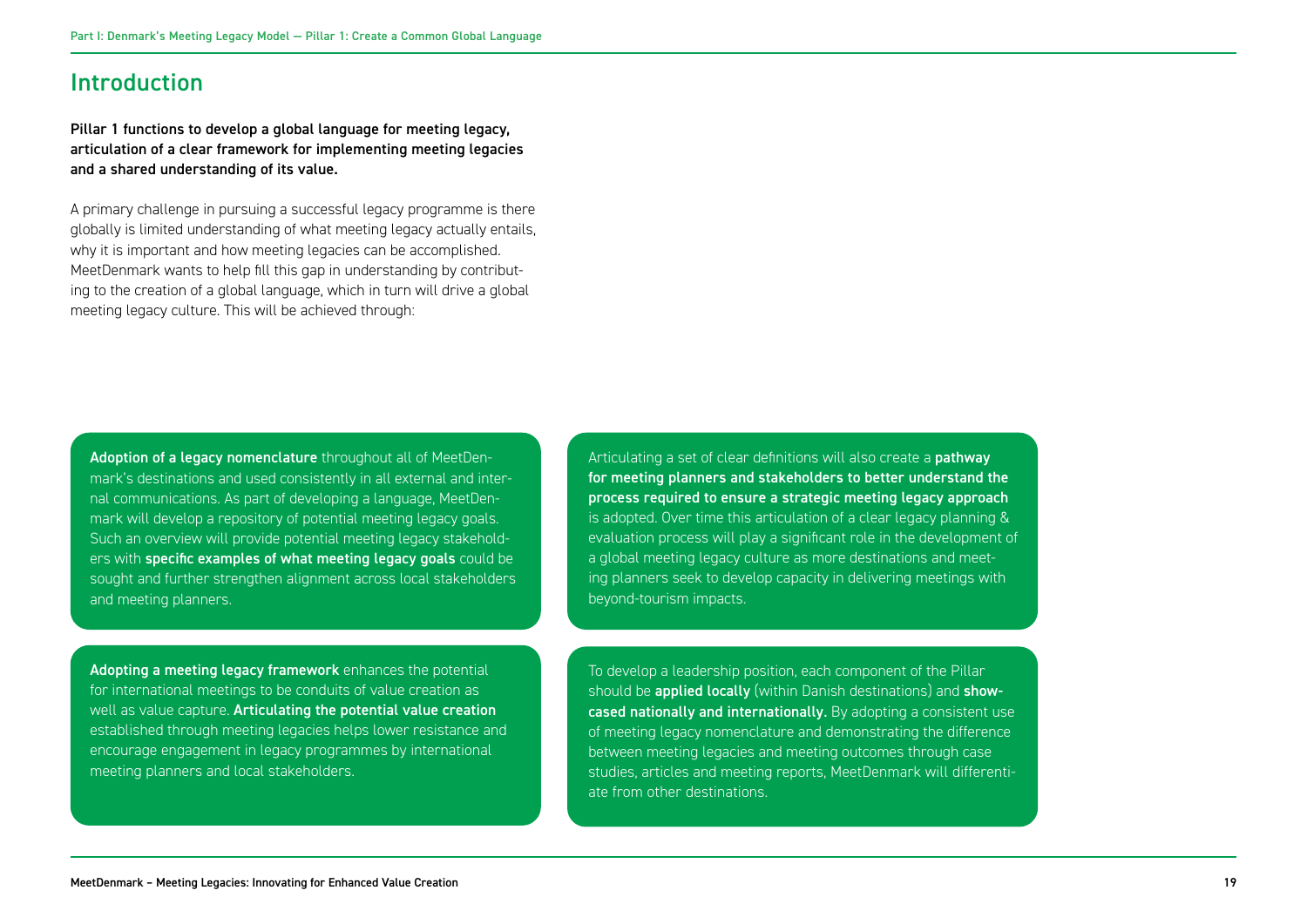# Nomenclature Development

Legacy has different meanings for different stakeholders, languages and cultures, causing confusion regarding what legacy encompasses.

- Observations collated throughout this study demonstrate confusion as to how meeting legacies differentiates from meeting outcomes and activities. Establishing a global language for Meeting Legacies could help create a surge in the advancement of the role international meetings can play in societal development. A common understanding of what we mean by meeting legacies, outcomes and activities will lower barriers to collaboration. As more stakeholders can communicate with each other, it allows stakeholders from across sectors to come together and create ideas to advance legacy goals and meeting outcomes.
- For the adoption of a common language to develop, MeetDenmark will embed this language across all communications, internally and externally, and use this language consistently moving forward. As the literature from Denmark's Legacy Case Studies accumulates, the nomenclature of legacy will be strengthened.

Change Footprint **OUtcomes** Indirect Transformation Positive **Sustainability Community Reformant**<br> **Confinite**<br> **B**<br> **B** Growth Negative Inheritance Society Better **CD** Business Impact Long term Environment Local varying understandings the study targets had of "legacy". It reflects the challenge in aligning stakeholders around a common purpose.

This word cloud captures the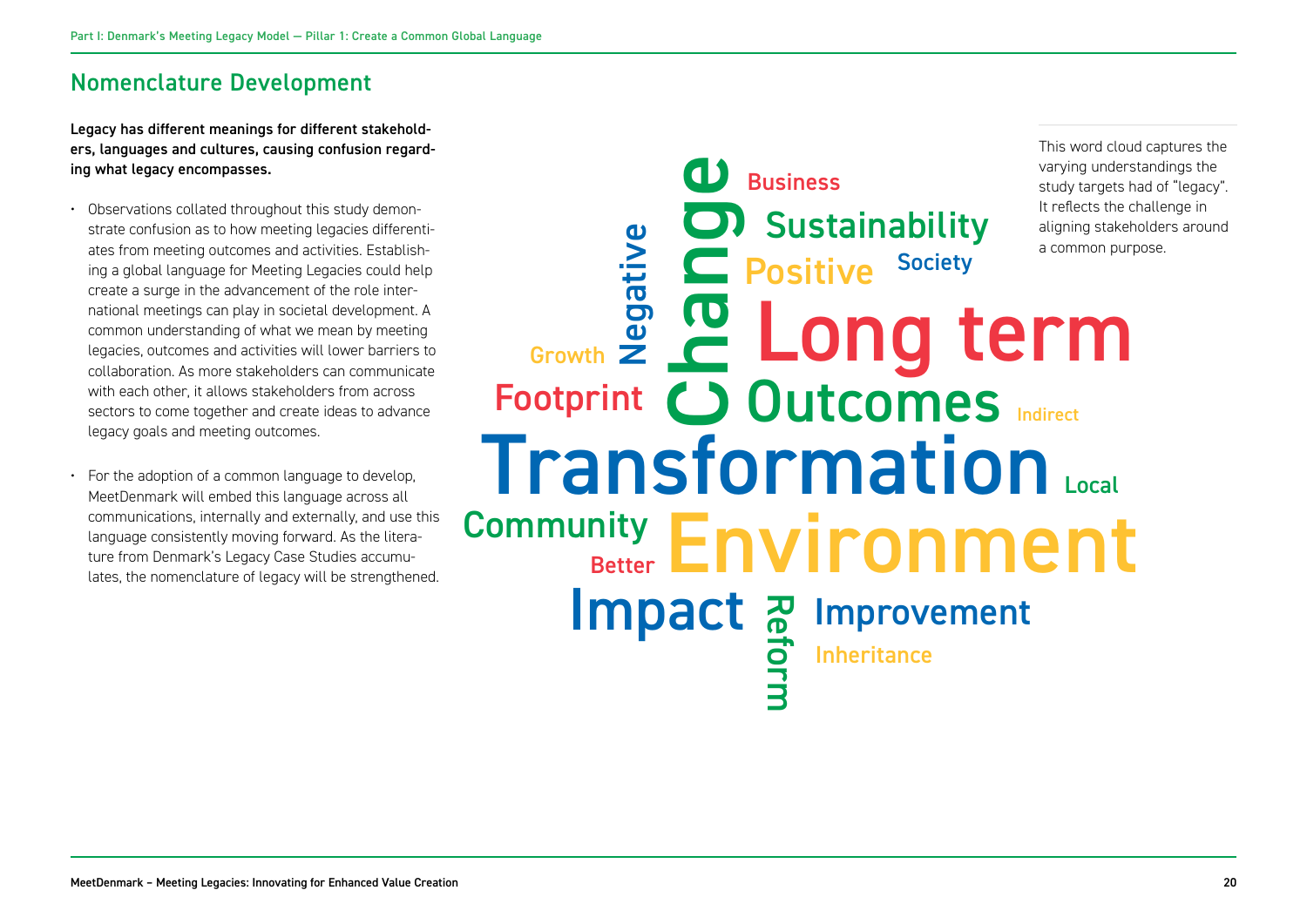# Establish Definitions & Scope

Establishment of a legacy nomenclature for the global meetings industry and to serve as a tool for alignment within the Danish Legacy Ecosystem.

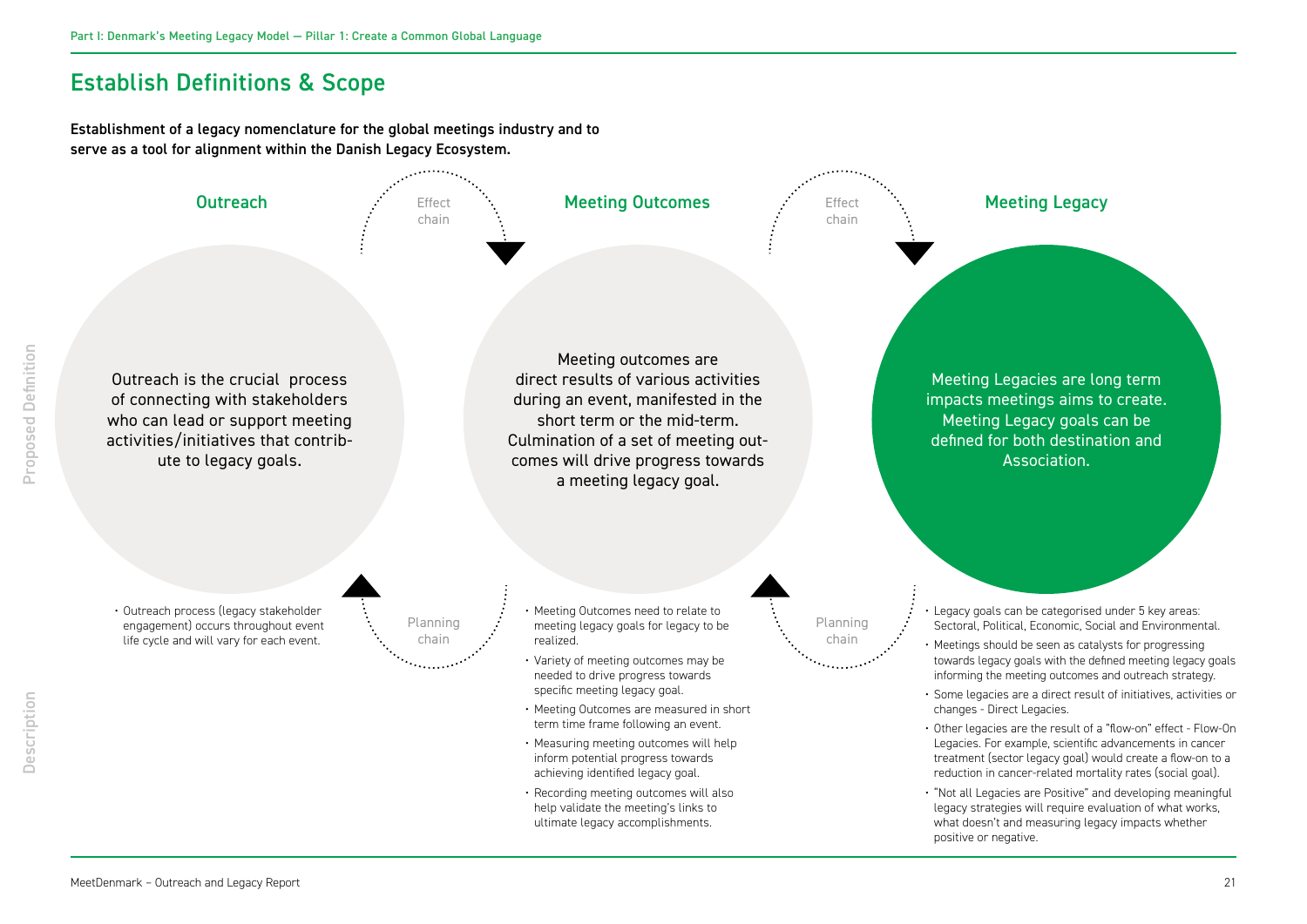# Identify Legacy Goals

Each legacy area has a range of legacy goals distinct from a meeting outcome. Defining specific meeting legacy goals will help ensure stakeholders focus on the long term vision they are aiming to achieve and to which the meeting can contribute. This Meeting Legacy Goal chart can integrate into MeetDenmark's toolkit to guide meeting planners and stakeholders in defining their meeting legacy goal(s).

| <b>Economic</b>                                                                                                                         | mm | <b>Political</b>                                                                                                                                                       | $\textcolor{red}{\widehat{\mathbb{m}}}$ | <b>Social &amp; Environmental</b>                                                                                                                                                                                                                                                                                                     | ₩                                                                                                                                                                                                                                                                       | <b>Sectorial</b>                                                                                                                                                                                                                                                                  | &<br>&^&                                                                                                                                                                                                                                    |
|-----------------------------------------------------------------------------------------------------------------------------------------|----|------------------------------------------------------------------------------------------------------------------------------------------------------------------------|-----------------------------------------|---------------------------------------------------------------------------------------------------------------------------------------------------------------------------------------------------------------------------------------------------------------------------------------------------------------------------------------|-------------------------------------------------------------------------------------------------------------------------------------------------------------------------------------------------------------------------------------------------------------------------|-----------------------------------------------------------------------------------------------------------------------------------------------------------------------------------------------------------------------------------------------------------------------------------|---------------------------------------------------------------------------------------------------------------------------------------------------------------------------------------------------------------------------------------------|
| <b>Business Growth</b><br>Exports / Trade<br>Industry<br>Development<br>Foreign Direct<br>Investments (FDI)<br><b>Talent Attraction</b> |    | Impacts of policy<br>reform<br>Voter turnout (Civic<br>Engagement)<br>Improved<br>Government services<br>outcomes<br>Political<br>accountability<br>Reduced corruption |                                         | Impacts of public<br>awareness,<br>acceptance and<br>engagement<br>Improved health<br>outcomes<br>Food & Water Security<br>Carbon Neutrality<br>/ Green Energy<br><b>Transition</b><br>Enhanced sustain-<br>ability in Cities<br>Reduced mortality<br>Lower unemployment<br>Justice<br>Improved cultural and<br>heritage preservation | Enhanced education<br>outcomes<br>Social inclusion/<br>accessibility<br>Protection of human<br>rights<br>Improved public<br>welfare<br>Improved living<br>standards<br>Enhanced protection<br>of ecosystems<br>Improved infra-<br>structure Improved<br>quality of life | Measured effects<br>of global knowledge<br>transfer<br><b>HR Capacity</b><br>Development<br>Quantity & Skill set<br><b>HR Capacity</b><br>Development<br>Inclusivity &<br>Accessibility<br>e.g. women<br>professionals,<br>minorities.<br>developing country<br>professionals etc | Resilience:<br>mitigation,<br>adaptation,<br>innovation<br>Cluster development<br>Technological<br>innovation<br>Global leadership<br><b>Applied Best</b><br>Practice.&<br>Management<br>Resource<br>mobilization Scientific<br>advancement |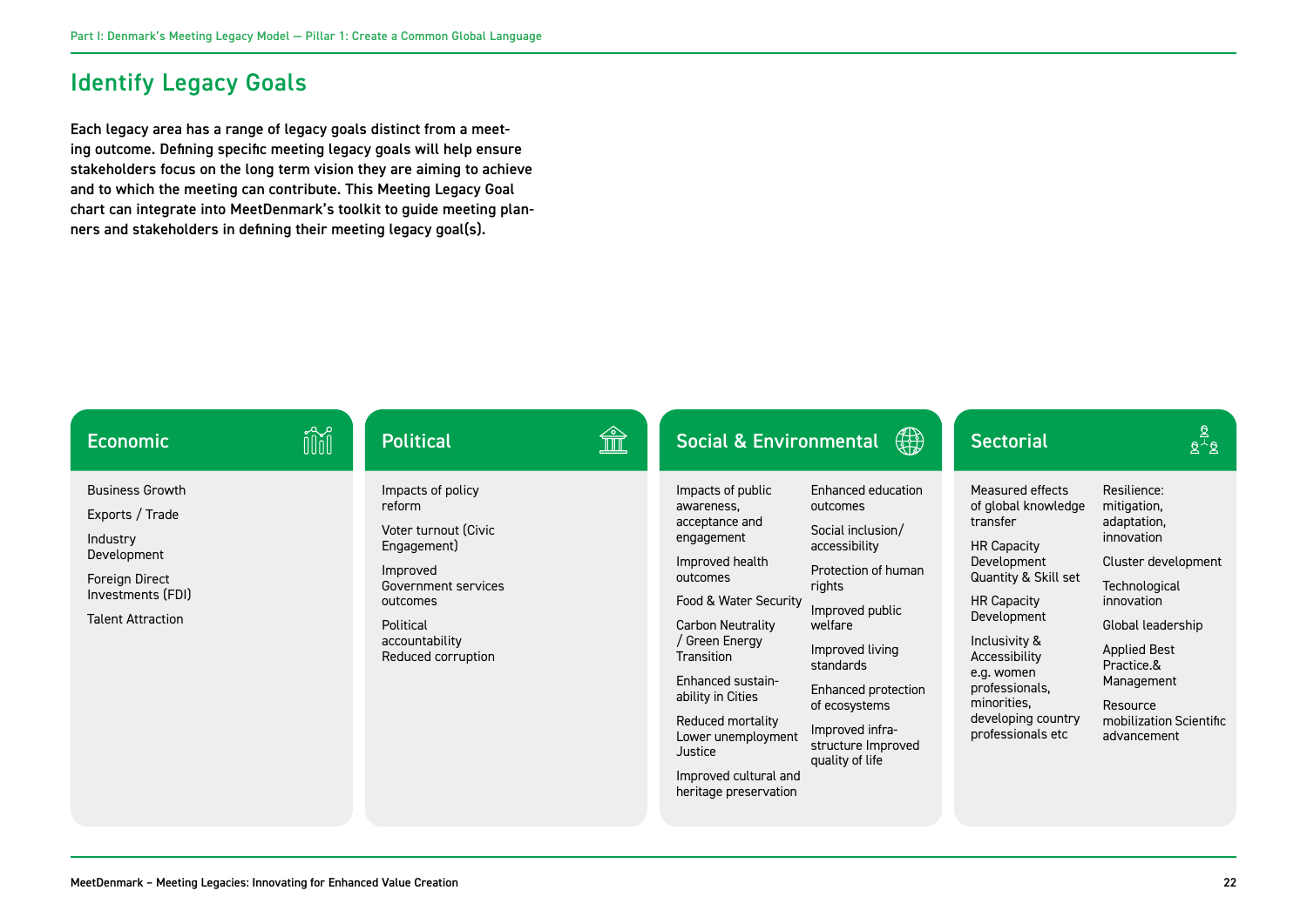# Articulate the Value Proposition

By articulating the value proposition of legacy programmes, Meet-Denmark can overcome resistance and enhance engagement in legacy programmes. Doing so will help MeetDenmark destinations move beyond engaging their local stakeholders on short term or one-off meeting activities, and pursue opportunities to drive impact by engaging for the long term on challenges of mutual concern.

International meeting planners can enhance value capture and value creation opportunities through legacy initiatives and outreach. (MeetDenmark Outreach and Legacy Report, 2019).

Participants in this study displayed minimal understandings of how this concept of value creation and value capture translates into demonstrable benefits for destinations and/or for meeting planners, which can result in resistance by stakeholders to lead or engage in legacy programmes. Conversely, once the potential value was articulated and a clear process presented through which the stakeholders could realize a successful legacy plan, resistance was lowered, engagement increased and creative thinking enhanced.

For full stakeholder potential and legacy resource mobilization to be achieved, it will be necessary to create a compelling value proposition to appeal to the strategic objectives of the varying legacy stakeholders targeted to participate in a given meeting's legacy programme: meeting planners, local hosts, corporations, and communities or governmental entities.

A legacy elevator pitch tailored to the differing stakeholder communities would be a good starting point and would help creative a coherent narrative for MeetDenmark destinations to use when engaging with stakeholders.

#### For example:

• When targeting governmental institutions, foundations or philanthropic investors, the focus of the legacy value proposition should connect to national/regional socio-economic priorities or challenges; • For commercial stakeholders, successful engagement will require value proposition statements that connect the meeting legacy aim with organization's strategic wants and needs. Most significantly,

such value statements articulate how engaging in a meeting's legacy programme can in turn create value for the business.

By clearly articulating the value of meetings as agents of change, and aligning the organizational priorities with the meeting content, there exists a significant opportunity to broaden stakeholder engagement in a more collaborative, inclusive, and strategic manner. Engagement with local stakeholders could in turn evolve from a limited, time-bound exercise with a limited set of stakeholders to an ongoing collaboration and involvement of a wide variety of stakeholders across - and beyond - the meeting life cycle.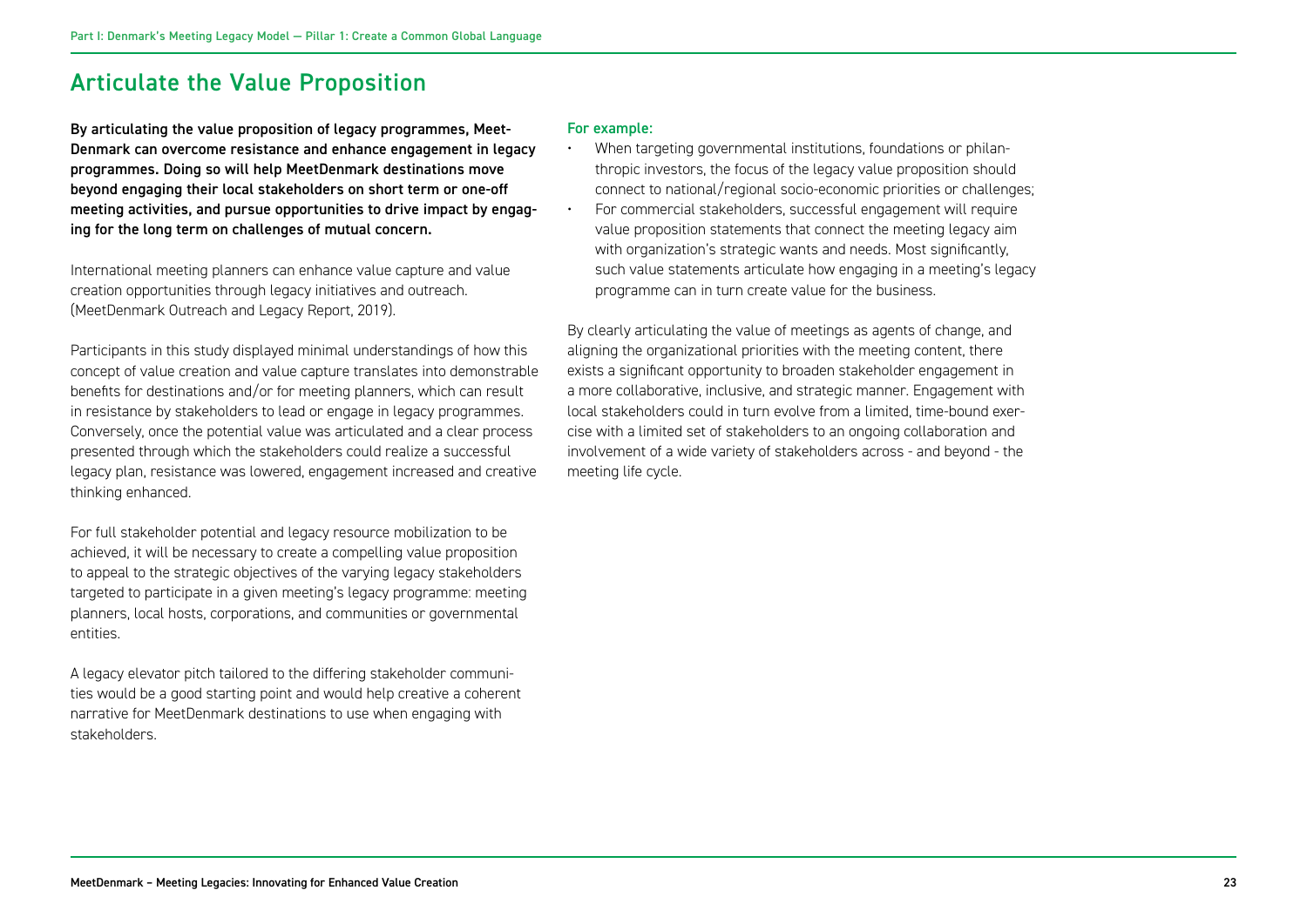# A Clear Process Requires Alignment of Legacy Goals

Clearly differentiating meeting outcomes from meeting legacies is a crucial step for determining appropriate measurement indicators that could be established to monitor progress towards achieving the meeting legacy goal.

Observations of stakeholders has demonstrated that even in instances where meeting planners and/or local hosts and stakeholders are intending to focus on creating a meeting legacy, such ambitions stall when there is no consensus or alignment as to what their meeting legacy goal is. The lack of alignment stifles legacy planning attempts by keeping the focus of both planning and measurement on short term meeting outcomes.

#### Legacy Outreach Process



- Local audience attendance
- International audience
- Media attention
- Policy support
- Improved practices
- Business opportunities
- New Investment
- Enhanced Professionalism
- Improved Standards

#### Post Meeting Measurements Meeting Outcomes (Legacy Drivers) Meeting Legacies

- Local product/service showcase  $-$
- Policy reform  $-$
- Knowledge exchange
- Improved medical treatment ––––––––––––––––
- Community awareness –––––
- Improved standards The Controller Controller
- Business partnerships –
- Cluster development -
- Global visibility  $-$

At end of meeting and the Cover time

- Exports/Trade
- Policy impacts
- **•** Applied knowledge outcomes
	- Health outcomes
- $\rightarrow \cdot$  Quality of life
	- Quality and scale of benefits
	- Industry scope or scale
- Economic/social outcomes
- $\rightarrow$   $\cdot$  Investment or talent attraction

#### Follow Up Measurements

- Policy Outcomes
- **Brand Strength**
- Public health gains
- Social gains
- Export values
- Cluster growth
- FDI foreign direct investments
- Patents issued
- Positive change in indices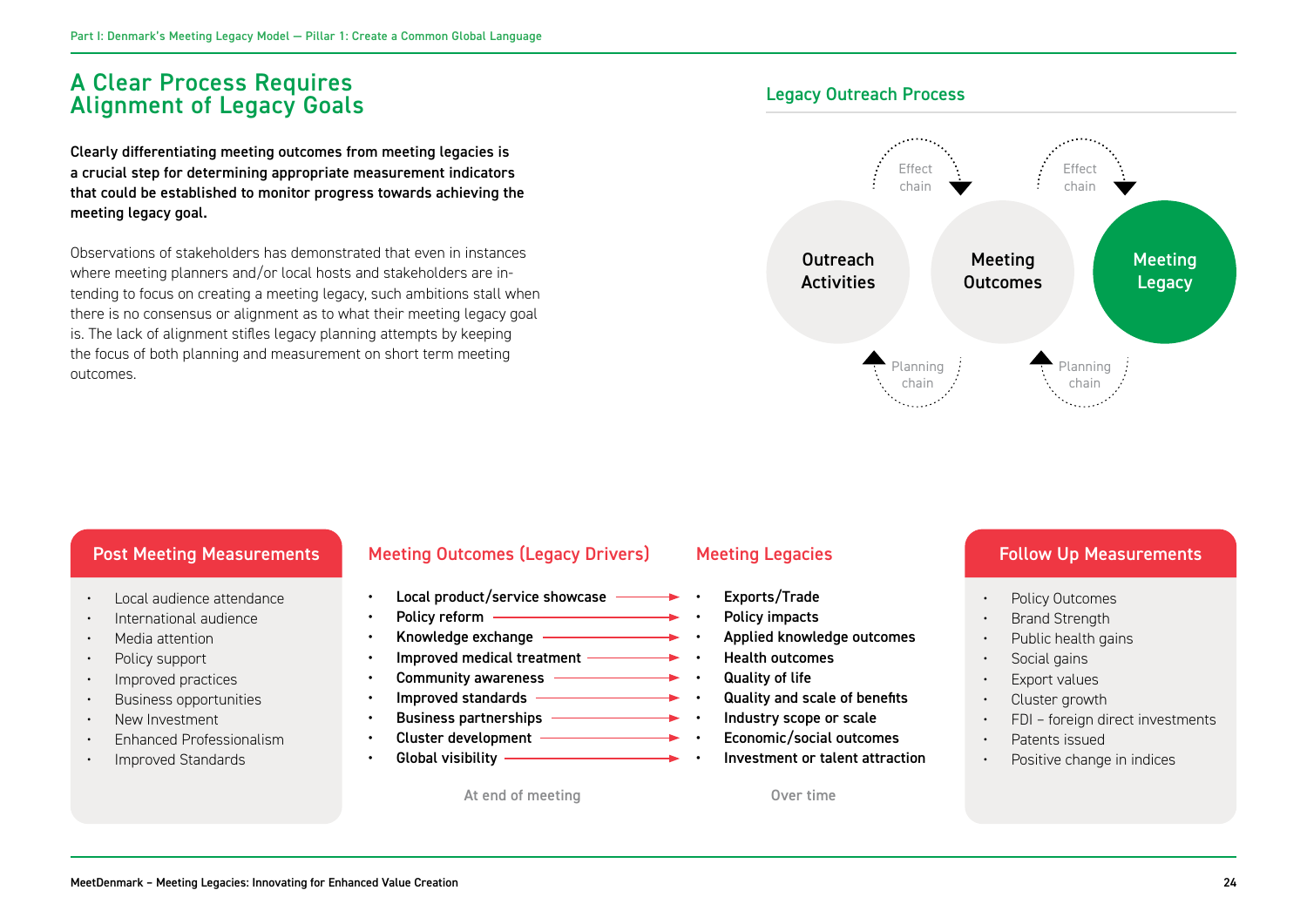# Pillar 2: Build a Legacy Ecosystem

| Create a common global<br>language for legacy       | What: Define the terms - Legacy<br>Nomenclature development | Why: Articulate the meeting<br>legacy value proposition                   |                                           | How: Identify a clear process to<br>implementing a successful meeting<br>legacy strategy |
|-----------------------------------------------------|-------------------------------------------------------------|---------------------------------------------------------------------------|-------------------------------------------|------------------------------------------------------------------------------------------|
| <b>Build a Legacy</b><br><b>Ecosystem</b>           | Legacy Collaboration<br>amongst MeetDenmark<br>partners     | Legacy workshops for national<br>networks amongst MeetDenmark<br>partners | Community &<br>Governmental<br>engagement | Commercial<br>Sector Engagement                                                          |
| <b>Activate Outreach</b>                            | Embed the Meeting Legacy<br>Strategic Pathway               | Activate the Legacy Mobilization<br>process (bid & post bid)              |                                           | Validate Legacy potential through<br>Evaluation & Measurement                            |
| <b>Strengthen the</b><br><b>Danish Legacy Brand</b> | Define strategic<br>messaging fundamentals                  | Develop Legacy Programme<br>Personas to reinforce brand<br>narrative      | Strengthen<br>leadership position         | Measure &<br>communicate<br><b>SUCCESS</b>                                               |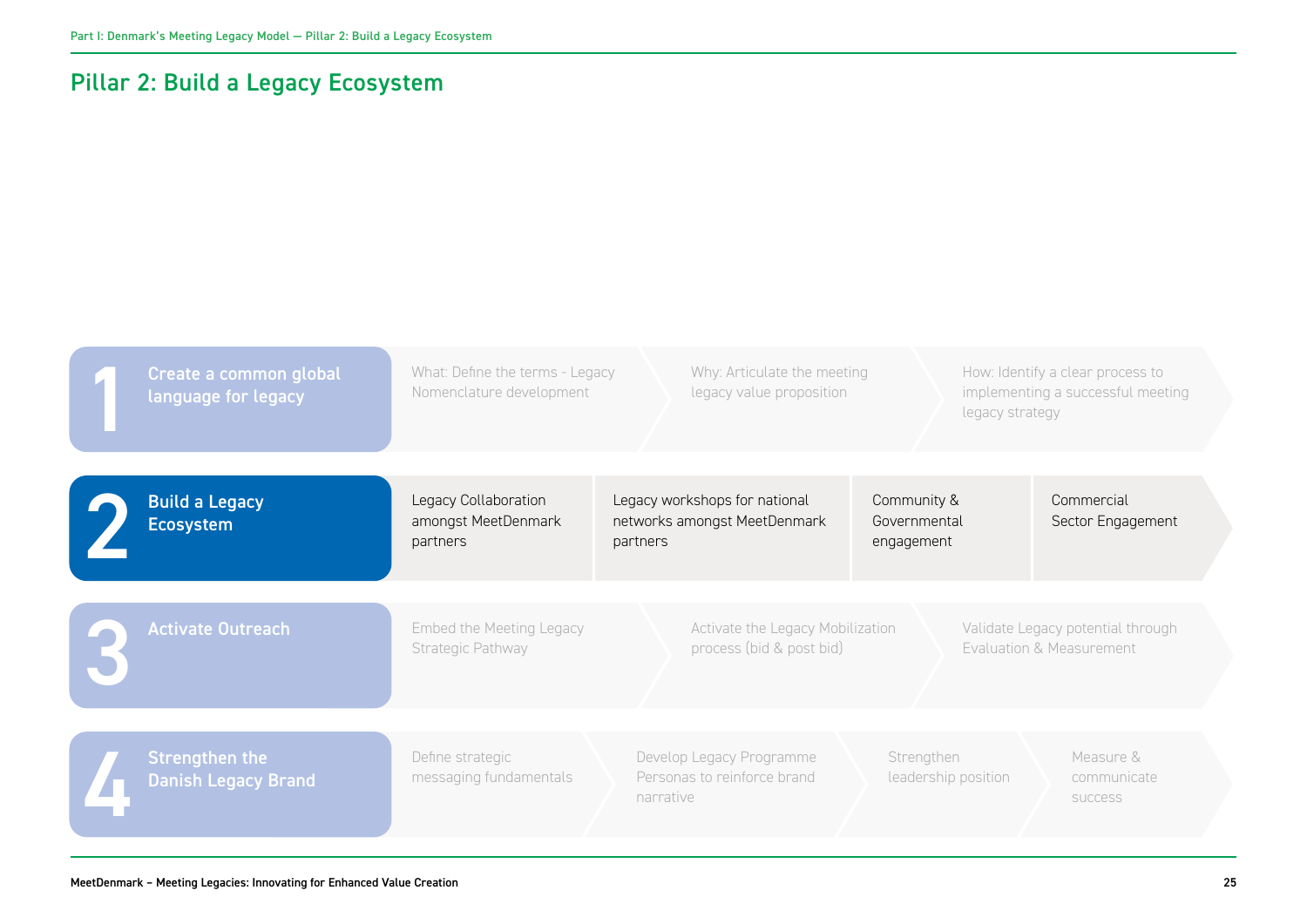# Introduction

#### To obtain equity in the Danish legacy brand, the development of a national legacy ecosystem is key.

Pillar 2 is the creation of a legacy ecosystem in Denmark to enable and mobilize capacity development, support and resourcing amongst all key legacy stakeholder groups in Denmark. Each part of the ecosystem brings their own unique attributes and strengths to support legacy development within Denmark and when <sup>D</sup>enmark'<sup>s</sup> <sup>L</sup>egac<sup>y</sup> <sup>E</sup>cosyste<sup>m</sup> combined become the backbone support system of Denmark's legacy efforts. The legacy ecosystem will seek alignment with the wider, national or regional agenda for social and economic development, and aims to foster a culture of legacy by focusing on building partnerships, knowledge **1. MDK** and resources to boost the competitive strength of Denmark. **Collaboration** 

There are four mutually reinforcing components of Denmark's Legacy Ecosystem:

#### 1. Legacy Collaboration Across Danish Destinations:

Denmark's Legacy Strategy circumvents the traditional focus on destination competition. Instead, MeetDenmark works collaboratively to leverage existing strengths across all destinations to maximize meetings' legacy potential. Through MeetDenmark, legacy mobilization efforts are seen as a national effort not local. Host destinations benefit when other destinations add value to a meeting, and other destinations benefit when they have an opportunity to derive value from a meeting, even if not the host.

#### 2. MeetDenmark proactively elevating legacy at the national association level:

2. National **Associations** 

3. Community & Governmental

**Stakeholders** 

4. Commercial

**Sector Partnerships**  Establishing an Association development programme with legacy the core focus. Denmark's Association programme is going to prioritise capacity development via a range of initiatives:

- a. In-house workshops and trainings Target audience: senior staff and executives of national networks and associations. Objective: Develop knowledge and understanding of legacy thinking; Advance potential future meeting bids;
	- b) Legacy Lectures invite expert speakers to lecture on meeting legacy case studies and best practice. Target Audience: National Associations and (potential) future local hosts; Objective: Provide inspiration, share know-how; build national momentum; brand MDK as driver of national legacy programme.
		- c) Legacy Summits host series of 1 day summits to bring together the legacy ecosystem. Target Audience: Associations, Ministers, Corporates, Academia & Research Leads etc. Objective: Share knowledge, accelerate uptake, identify opportunities for collaboration & innovative partnerships.

#### 3. MeetDenmark Community & Governmental Stakeholder Outreach:

Active engagement with Danish community and local, regional and national government is reinforced through alignment with national priorities and interests.

#### 4. MeetDenmark Commercial Sector Partnerships:

Danish legacies are accelerated through collaboration with diverse partners in the commercial sector who provide financial and in-kind support to meetings- during, at or post event.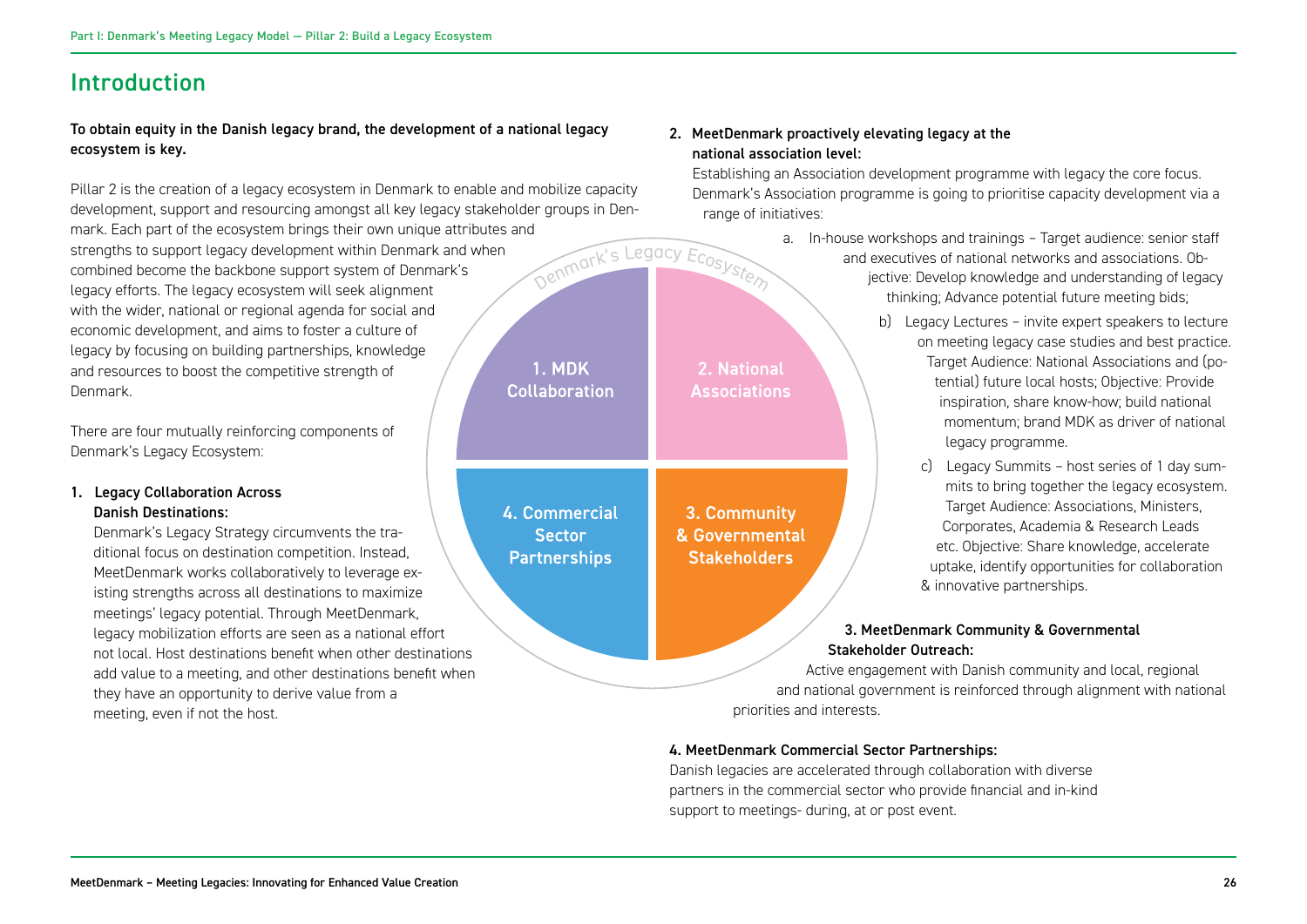# Legacy Financing Opportunities

Denmark's legacy ecosystem fosters the mobilization of resources and financing to support legacy programmes and ensure the long-term success of Denmark's meeting legacy ambitions.

A common legacy vision creates the potential to unleash a productive dynamic for the efficient leveraging of corporate, subvention and philanthropic funding for legacy activities. In this way, financing for legacy becomes problem-focused and solutions-oriented, innovating the way to tackle societal challenges and placing the final beneficiaries at the center of the solutions. In addition, financing is tailored to the anticipated commercial, economic or social gains to various beneficiaries, ensuring legacy stakeholders are highly engaged for the long term, striving for lasting impact.

From this, the measurement of success, and ultimately value, is aligned to the meeting legacy goals and not just on immediate financial gains.

| <b>ECOSYSTEM ENTITIES</b>                                      | <b>SOURCES</b>     | <b>CHARACTERISTICS</b>                                                                         |
|----------------------------------------------------------------|--------------------|------------------------------------------------------------------------------------------------|
| Ministries, foundations,<br>International Organizations        | Subvention, grants | Usually restricted, project-based,<br>time-bound, short- to-medium-term funding                |
| Participation fees, fees for services, community<br>engagement | Earned income      | Unrestricted, short term funding                                                               |
| Commercial sector-corporates                                   | Sponsorship        | Time-bound, short-to-medium term, potential to<br>renew/prolong                                |
| Philanthropic investors                                        | Impact Investment  | High level legacy focus, long term commitment,<br>focus. Focus on Social not financial returns |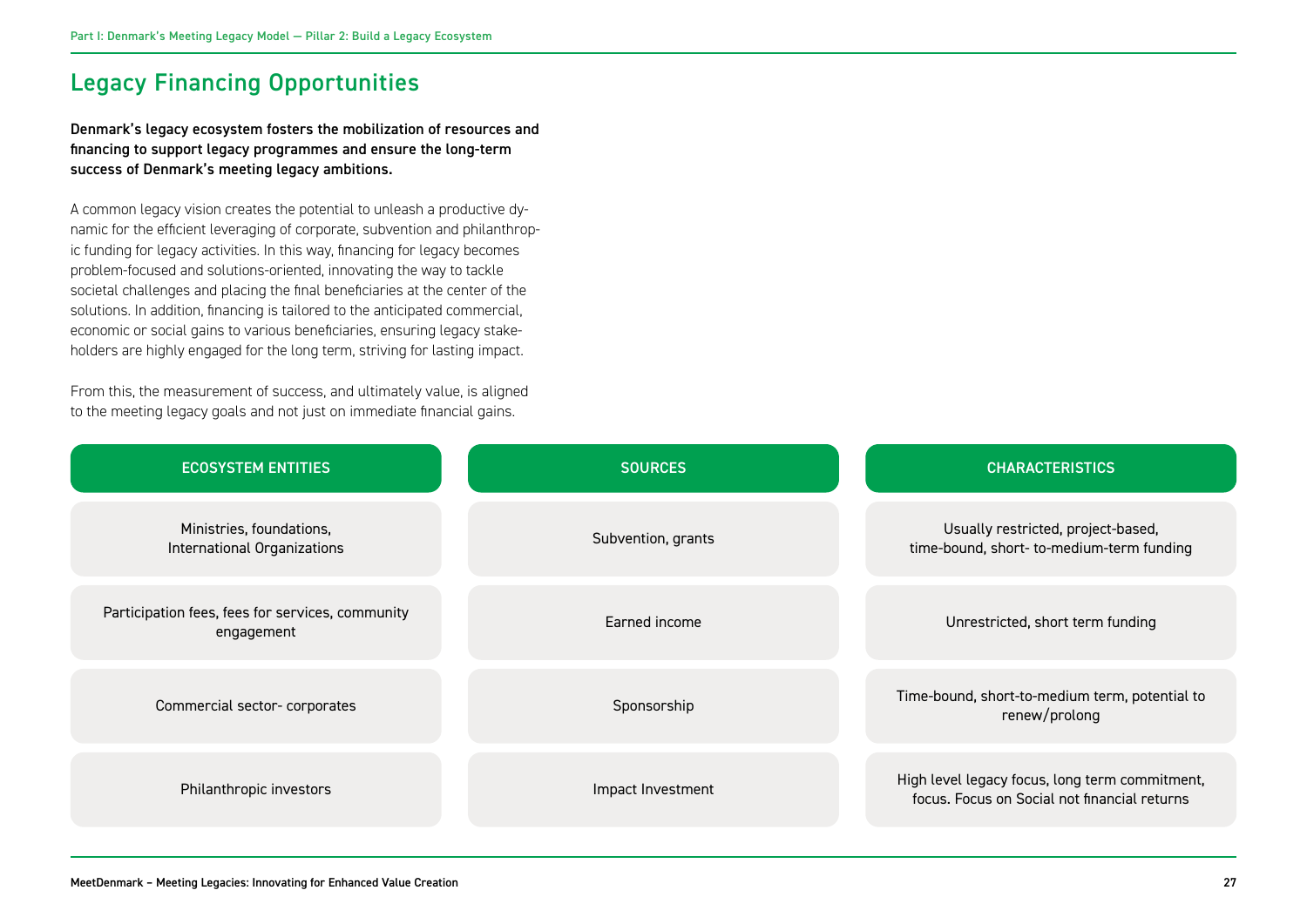# Pillar 3: Activate Danish Outreach

| Create a common global<br>language for legacy       | What: Define the terms - Legacy<br>Nomenclature development | Why: Articulate the meeting<br>legacy value proposition                   |                                           | How: Identify a clear process to<br>implementing a successful meeting<br>legacy strategy |
|-----------------------------------------------------|-------------------------------------------------------------|---------------------------------------------------------------------------|-------------------------------------------|------------------------------------------------------------------------------------------|
| <b>Build a Legacy</b><br><b>Ecosystem</b>           | Legacy Collaboration<br>amongst MeetDenmark<br>partners     | Legacy workshops for national<br>networks amongst MeetDenmark<br>partners | Community &<br>Governmental<br>engagement | Commercial<br>Sector Engagement                                                          |
| <b>Activate Outreach</b>                            | Embed the Meeting Legacy<br>Strategic Pathway               | Activate the Legacy Mobilization<br>process (bid & post bid)              |                                           | Validate Legacy potential through<br>Evaluation & Measurement                            |
| <b>Strengthen the</b><br><b>Danish Legacy Brand</b> | Define strategic<br>messaging fundamentals                  | Develop Legacy Programme<br>Personas to reinforce brand<br>narrative      | Strengthen<br>leadership position         | Measure &<br>communicate<br><b>SUCCESS</b>                                               |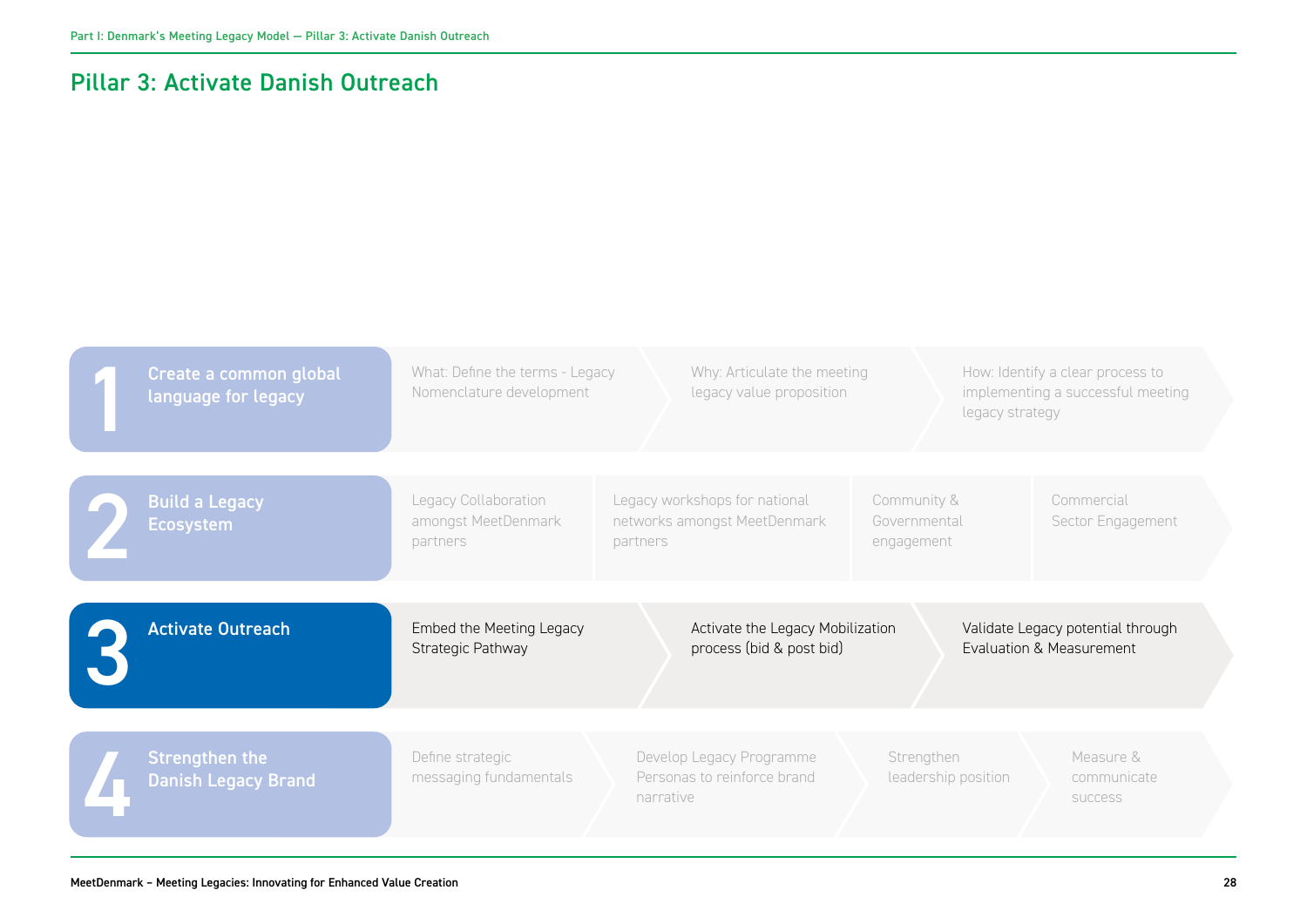# Introduction

Legacy is becoming increasingly important and yet adoption of a strategic approach to meeting legacies remains challenging and rare. MeetDenmark's focus on implementation of a comprehensive meeting legacy model, strategy and intervention methodology will help create tangible impacts and differentiate the Danish destinations.

Pillar 3 defines the crucial processes to activate outreach for legacy. All meeting legacy planning and implementation efforts should be guided by the Meeting Legacy Strategic Pathway. This Pathway ensures the destination and the meeting planner initiate their event planning process with a long-term legacy goal in mind. Through the Strategic Pathway, the meeting is designed to enhance meeting outcomes most conducive to contributing to long term legacy goals.

Implementation of this Pathway is through a continually evolving outreach process which diffuses legacy efforts across a wide range of stakeholders to ensure broad support, whilst also streamlining decision making to ensure continued alignment to the legacy visions articulated. As much as possible, much of the important work in establishing effective legacy programmes and structures needs to happen at the bid stage of an event. However, experience from the current case studies demonstrates legacy tends to fall off the radar and be overridden by operational imperatives during the intensive phase of event preparation. This is where MeetDenmark and the Danish destinations can play an important supporting and guiding role in activating legacy by creating and maintaining local legacy management structures, both during the bid stage and post bid stage. Lastly, this Pathway and corresponding outreach process prescribes legacy monitoring and validation as a final crucial step to offer compelling proof of impact.

Denmark's unique approach to legacy can be summed up in the following 3 key elements:

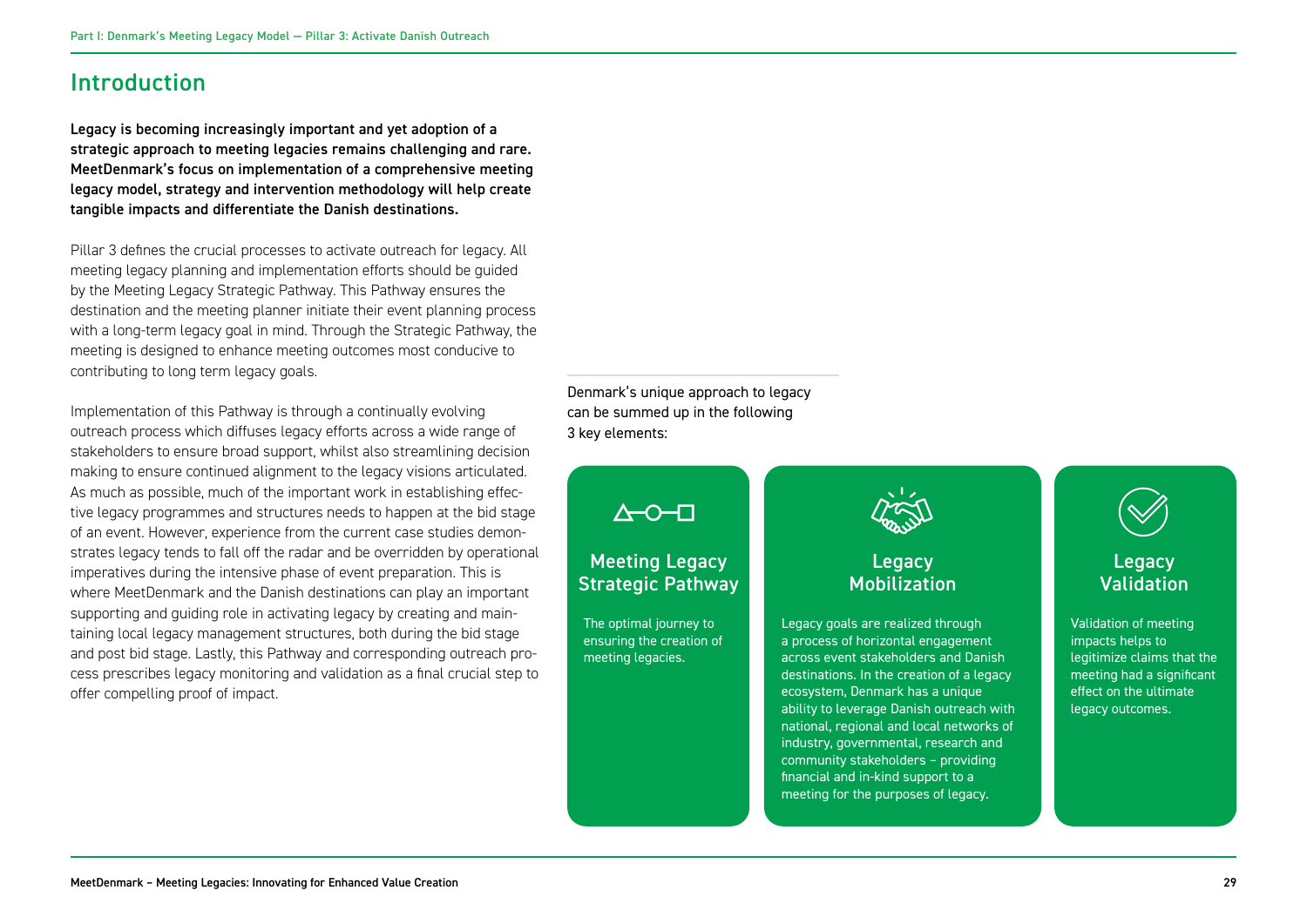# The Strategic Pathway

MeetDenmark will continue to work on developing and implementing the legacy pathway to strengthen the legacy planning process and drive achievement of greater meeting legacy goals.

The Pathway seeks to build stronger meeting legacies through structured planning and evaluation processes.

Danish bureaus can use the Pathway to build support for bids in their local communities, and to develop value adding propositions to strengthen and differentiate their bid proposals.

For conventions already secured, Danish host committees can engage in a process with the association to identify opportunities to collaborate on pursuing meeting legacy goals.

# The Meeting Legacy Strategic Pathway



International Association follows pathway to pursue association's meeting legacy goals

Association and host community collaborate on the shared meeting legacy goals

Host Community follows pathway to pursue community meeting legacy goals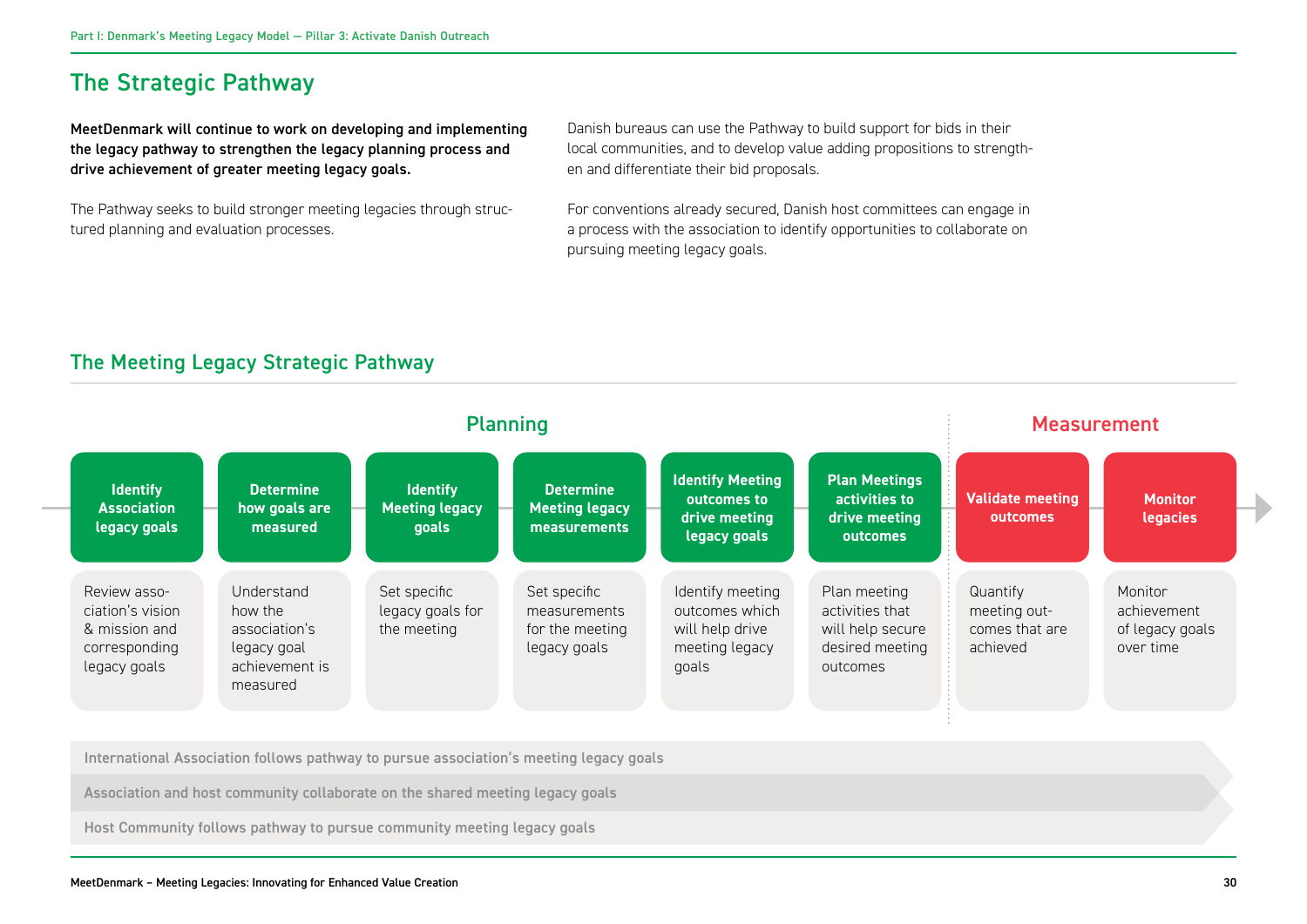# Initiate Legacy Mobilization 1/3

Guided by the Strategic Pathway, legacy mobilisation will likely evolve in different forms and to different degrees depending on the meeting legacy phase. However, as a point of departure, legacy mobilisation efforts can be split into 2 key phases:

#### Bid stage:

Here the CVB is focused on securing the meeting by demonstrating added value. It should seek to activate local networks and stakeholders to support the meeting and present an aligned vision on legacy goals that align to, or complement the vision of, the international meeting planner.

#### Event Planning, Event Hosting & Event Evaluation stages:

After a successful bid, the CVB can support the local host in accelerating and maximising legacy success by building on the legacy vision established in bid stage. For example, use a bid-win celebration to galvanise support for legacy ambitions and identify legacy champions for the local stakeholder community.

The key is to keep the organization as simple as possible. The following slides provide a breakdown of possible steps that can be followed in the legacy mobilization process.

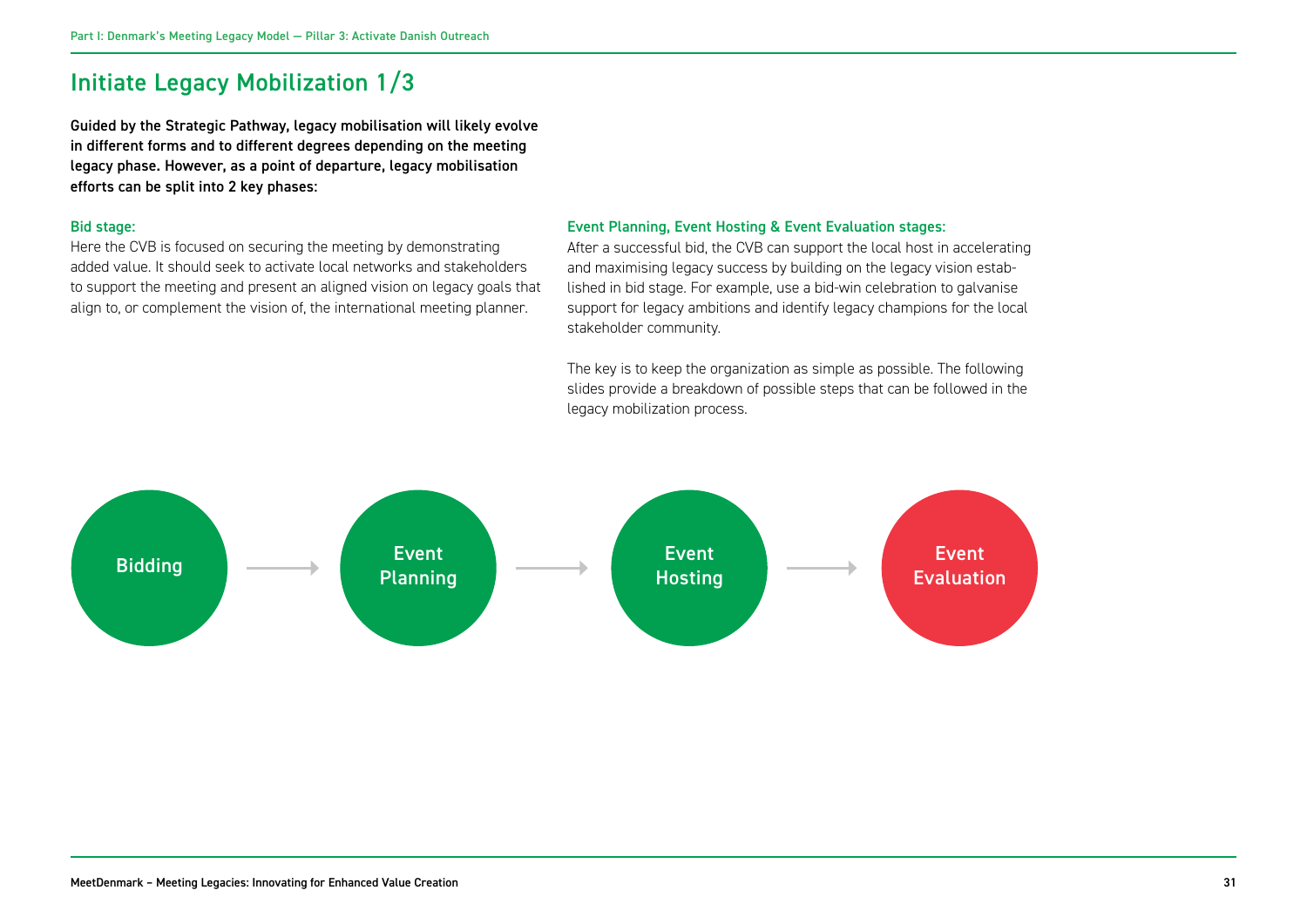# Initiate Legacy Mobilization 2/3

Destination Driven Outreach Process and the Meeting Legacy Strategic Pathway

### The Meeting Legacy Strategic Pathway: Bid Stage

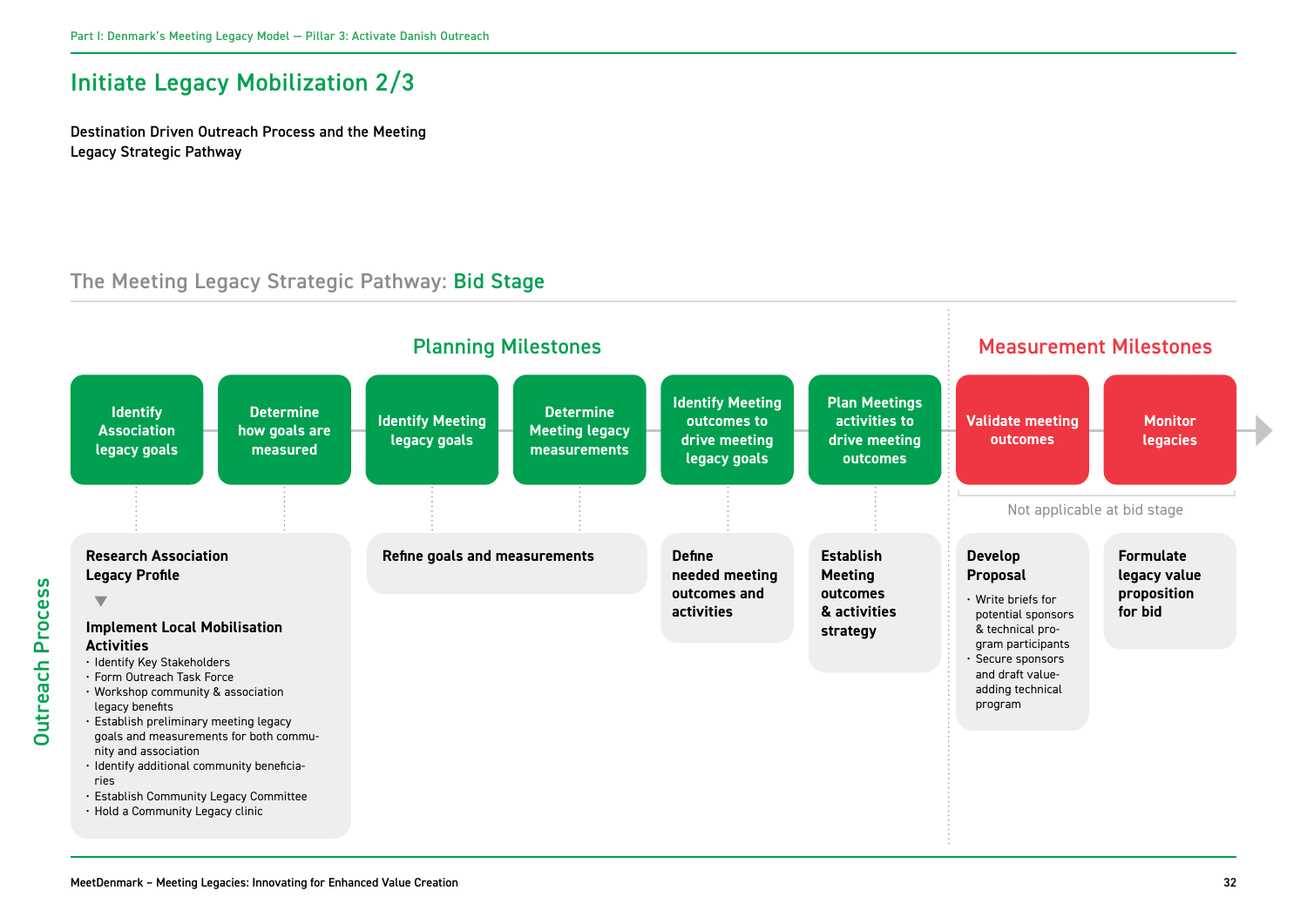# Initiate Legacy Mobilization 3/3

Destination Driven Outreach Process and the Meeting Legacy Strategic Pathway

# The Meeting Legacy Strategic Pathway: Pre-Event, Hosting and Post-Event Stage

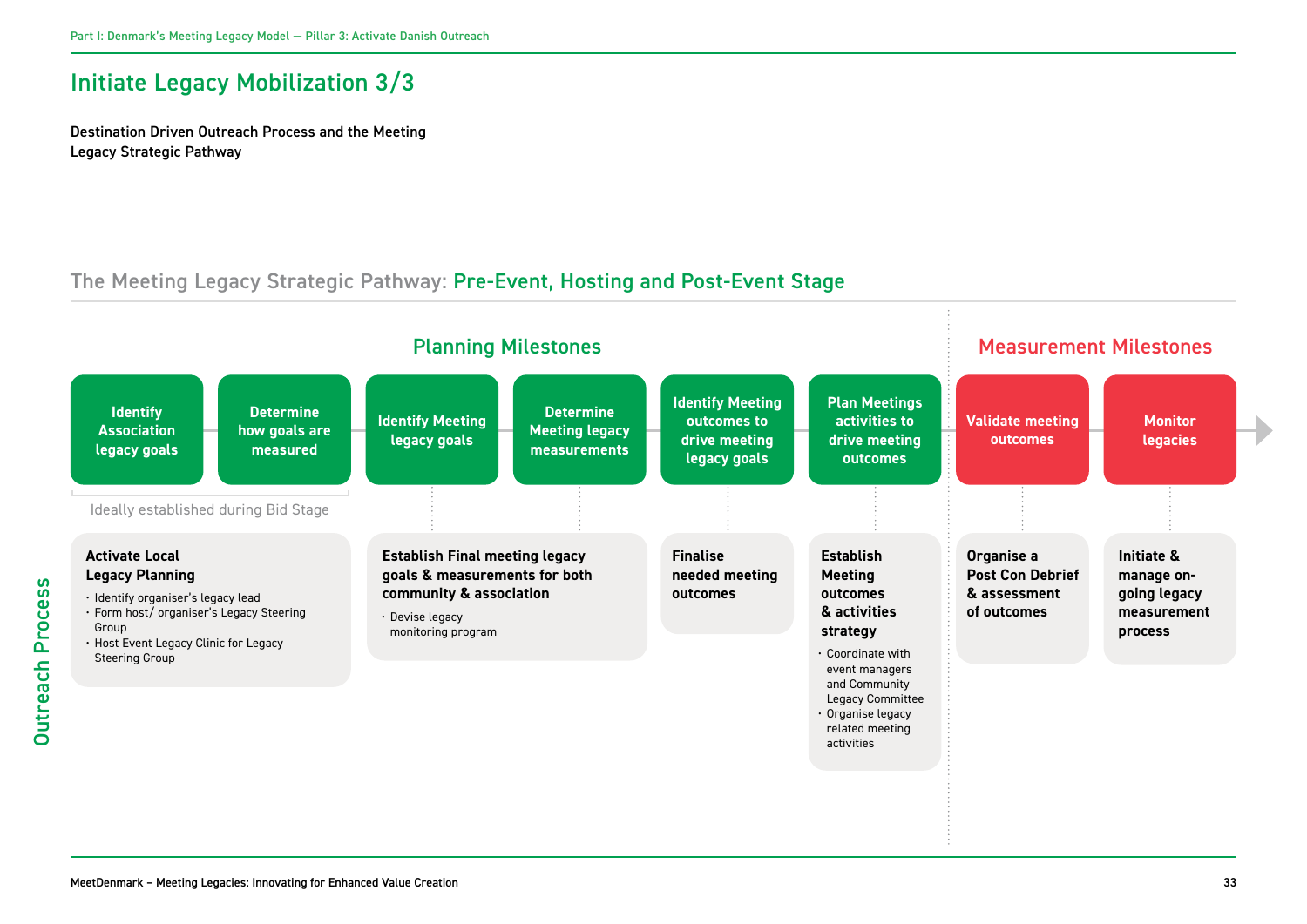# Legacy Validation – through a measurement framework

A key differentiator for Denmark's Legacy Programme will be a focus on the process of evaluation and measurement to help demonstrate ROI for both local stakeholders and international meeting planners.

While the broader value of business events is increasingly recognized within the meetings industry, there is currently only minimal practice of ongoing measurement of the longer-term impact of events. This lack of measurement has been confirmed in the initial insights gathered via our qualitative and quantitative data collection and presents a significant hurdle to adopting a comprehensive event legacy evaluation strategy. However, validating a meeting's contribution to the desired legacy goals is crucial to determine whether and where corrections in the strategic pathway need to be implemented.

Progressing towards a meeting legacy goal is a long-term process dependent on the cumulative success of a series of activities and meeting outcomes. The measurement of success should be based on a set of legacy performance indicators (determined by the event stakeholders) which will validate the meeting's contributions to the desired meeting legacy goals. Identifying the measurement indicators needs to be done as part of the early event planning process to ensure an appropriate data collection strategy and plan can be implemented.

While legacies can result in ad hoc or organic ways, achieving greater legacies requires vision, planning, coordinated action, monitoring and reporting.



#### Legacy Measurement Process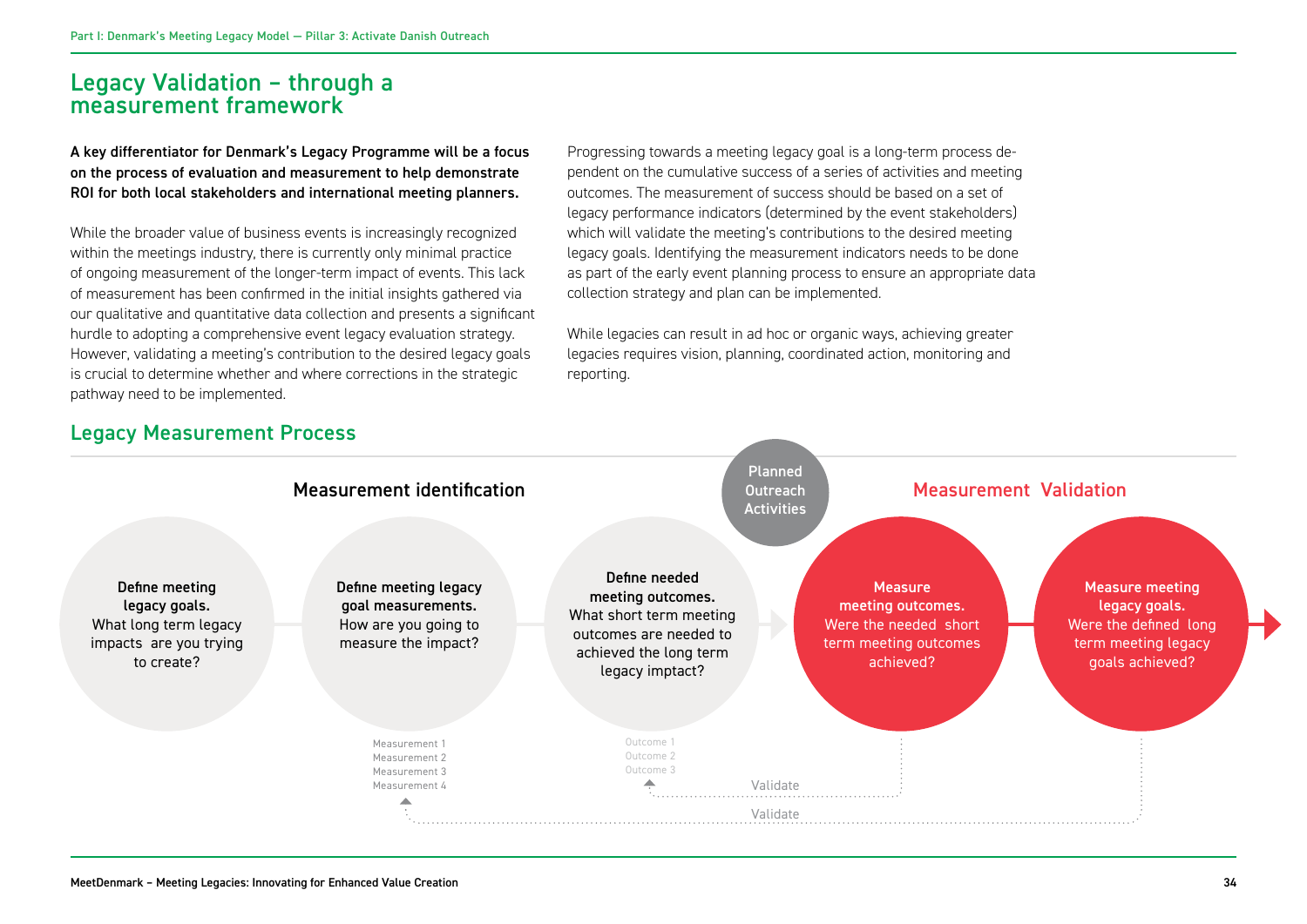# Pillar 4: Strengthen the Danish Legacy Brand

| Create a common global<br>language for legacy       | What: Define the terms - Legacy<br>Nomenclature development | Why: Articulate the meeting<br>legacy value proposition                   |                                           | How: Identify a clear process to<br>implementing a successful meeting<br>legacy strategy |
|-----------------------------------------------------|-------------------------------------------------------------|---------------------------------------------------------------------------|-------------------------------------------|------------------------------------------------------------------------------------------|
| <b>Build a Legacy</b><br><b>Ecosystem</b>           | Legacy Collaboration<br>amongst MeetDenmark<br>partners     | Legacy workshops for national<br>networks amongst MeetDenmark<br>partners | Community &<br>Governmental<br>engagement | Commercial<br>Sector Engagement                                                          |
| <b>Activate Outreach</b>                            | Embed the Meeting Legacy<br>Strategic Pathway               | Activate the Legacy Mobilization<br>process (bid & post bid)              |                                           | Validate Legacy potential through<br><b>Evaluation &amp; Measurement</b>                 |
| <b>Strengthen the</b><br><b>Danish Legacy Brand</b> | Define strategic<br>messaging fundamentals                  | Develop Legacy Programme<br>Personas to reinforce brand<br>narrative      | Strengthen<br>leadership position         | Measure &<br>communicate<br><b>SUCCESS</b>                                               |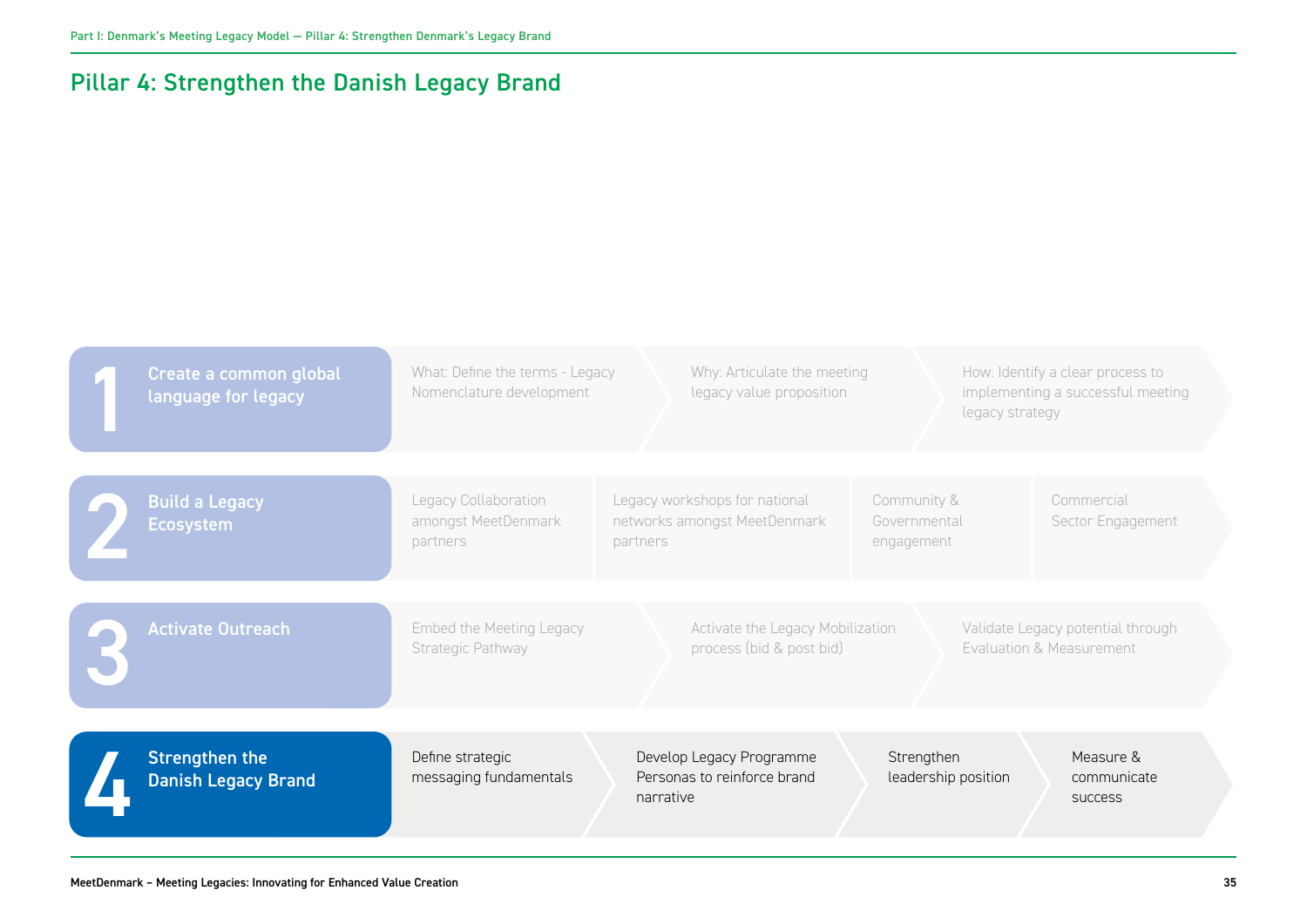# Strengthening Brand Narrative

To achieve Brand Equity, MeetDenmark will work to develop a strong and consistent legacy narrative. The fourth pillar of Denmark's Legacy Model will be the continuous development of Denmark's Legacy Brand.

MeetDenmark's Legacy Programme Brand Strategy is going to build off the existing Brand Wheel developed as part of the 1st study in 2018 in which the brand essence of Denmark's Legacy programme was identified. Achieving brand equity will require MeetDenmark develop its brand in 4 key steps:

| <b>I. Identify MDK Legacy</b> |
|-------------------------------|
| Programme                     |
| strategic messaging           |
| fundamentals                  |

Work with a creative/ branding agency to distil the vision, mission and core elements of the Danish Legacy Approach to form the backbone of strategic messaging going forward.

II. Developing MDK Legacy Programme Persona

MeetDenmark's vision can be reinforced through the establishment of specific personas to help build a communication strategy to appeal to the wide range of stakeholders with a vested interest in engaging with MeetDenmark's Legacy Programme. Using MeetDenmark's vision as the starting point, a variety of personas can be identified as forming the core of MeetDenmark's Legacy Brand. Possible personas could include MeetDenmark as the Connector, the Innovator, the Educator and the Thought Leader. Each persona with its unique set of characteristics would allow nuance to evolve in the MeetDenmark communication strategy, e.g. MeetDenmark- the Connector- would be characterized through the novel partnerships enabled through MeetDenmark's Legacy Programme to appeal to the business and scientific community in both the Destinations and International Associations. MeetDenmark- the Thought Leader- would be characterized through the publication of thought leadership articles. MeetDenmarkthe Educator- would be characterized through the Legacy Ecosystem development work with local networks (such as national associations). MeetDenmark- the Innovator- would be characterized through the disruption of the competitive environment through a novel approach to legacy.

Identify the opportunities to reinforce and strengthen messaging through the capture and regular reporting of meeting legacy success stories. This includes adopting a proactive approach to celebrating meeting legacies in Denmark with the event stakeholders and wider community. An additional revenue generating initiative could be the compilation of MeetDenmark's Legacy Programme Best Practice Case Studies into a publication.

III. Strengthening

MDKs Positioning

MeetDenmark will closely track progress towards achieving Brand Equity through the establishment of a specific set of legacy programme KPIs including social media and press articles (media profile) and perceptions of Danish efforts among association meeting planners.

IV. Measuring **Success** 

#### MeetDenmark – Meeting Legacies: Innovating for Enhanced Value Creation 36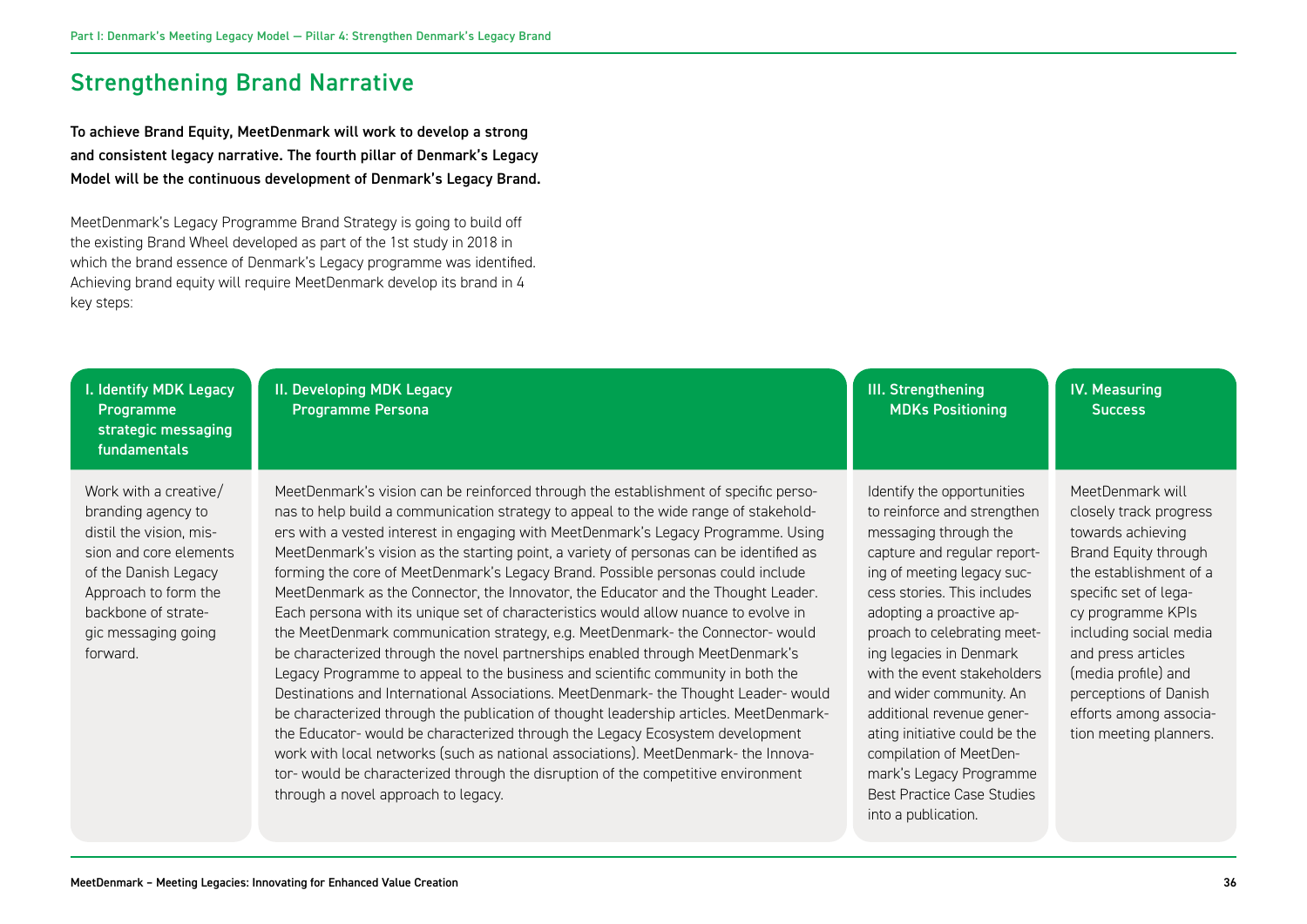# Content

- Setting the Scene 04
- Executive Summary 08
- Part I: Denmark's Meeting Legacy Model 16

#### Part II: The Supporting Scaffolding 37

Appendix: Value Proposition Matrix Applied on Case Studies 45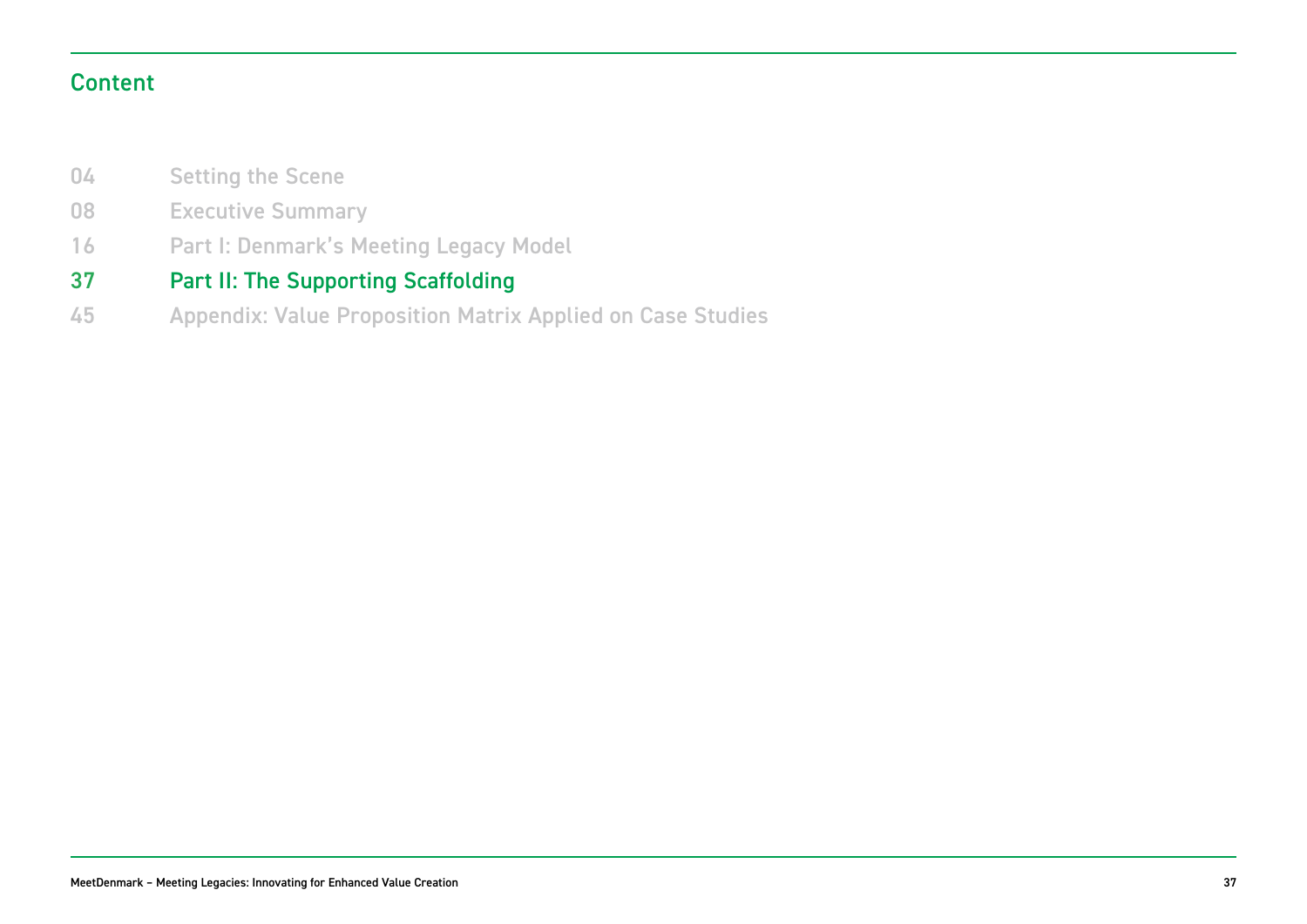# MeetDenmark's Meeting Legacy Strategic Plan

To ensure focus, coordination and streamlining of legacy efforts across MeetDenmark destinations, MeetDenmark will look to establish a Strategic Plan for MeetDenmark as a whole (to align/complement individual destination Strategic Plans). Primary objective of the Strategic Plan is to ensure legacies are stimulated through alignment with Denmark's national strategic objectives and the vision of a given international meeting.

The 5 objectives of MeetDenmark's Meeting Legacy Strategic Plan are to:

| 1. Target                                                                             | 2. Embed                                                               | 3. Partner                                                                                                                                 | 4. Capture                                                           | 5. Celebration                                                                      |
|---------------------------------------------------------------------------------------|------------------------------------------------------------------------|--------------------------------------------------------------------------------------------------------------------------------------------|----------------------------------------------------------------------|-------------------------------------------------------------------------------------|
| Proactively target<br>meetings to include in<br>Denmark's Meeting<br>Legacy Programme | Embed legacy through-<br>out the lifecycle of these<br>selected events | Build relevant and<br>innovative strategic<br>partnerships locally,<br>regionally and nationally<br>to enhance Denmark's<br>legacy efforts | Capture, analyze and<br>communicate the legacy<br>of Danish meetings | <b>Encourage Danish meet-</b><br>ing legacy validation,<br>reporting & celebration. |

Each objective of the strategic plan is elaborated on the following slides.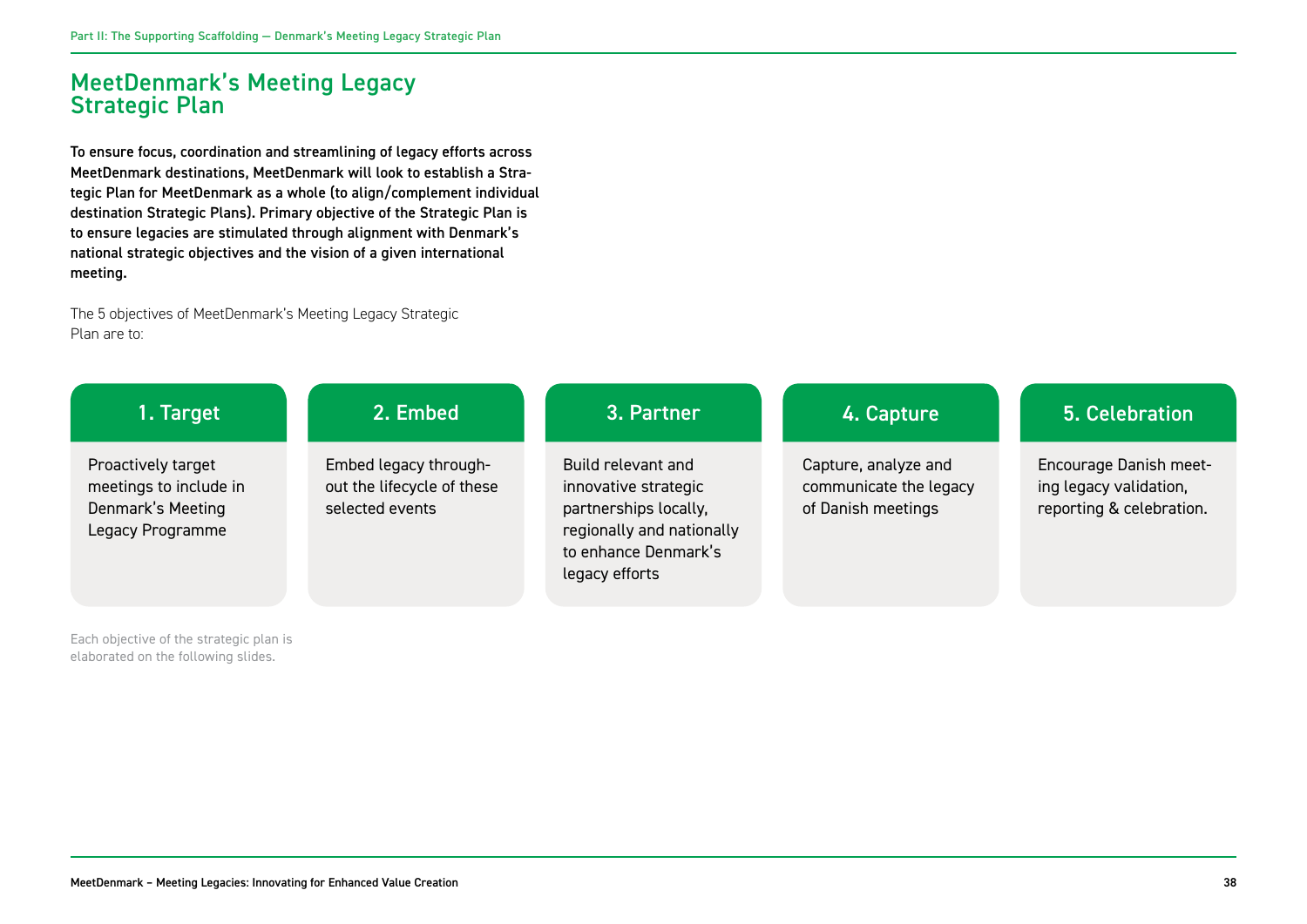# Strategic Plan Objective 1: Target Legacy Meetings

The Legacy Value Proposition Matrix (see page 42-44) guides the decision-making process to select events MeetDenmark destinations should target to channel into the meeting legacy strategic pathway.

#### Strategic Plan Objective 1: TARGET events for legacy

The central premise of the model is to strategically select which international meetings that are going to be pursued as a Danish Legacy Meeting. The strategic decision-making process can be guided by the priority development areas identified by Denmark's national government. In this way, MeetDenmark destinations will be able to prioritize and focus their legacy programme on events which meet a specific set of criteria rendering them most likely to be successful in their pursuit of a specific set of legacy goals.

To ensure the legacy programme fits into a wider national or regional agenda for social and economic development, guiding questions to consider at the outset are:

- What are our areas of strength (nationally/locally)?
- Which sectors do we want to develop leadership?
- Which sectors are key to the social and economic development strategy?

From here MeetDenmark will work to develop a Danish Meeting Legacy Strategic Plan which identifies the international meetings to proactively target to bring to Denmark.

The Value Proposition model, initially presented as part of the previous MeetDenmark Legacy Study, remains a key reference point in MeetDenmark Meeting Legacy Strategic Plan. Converted into The Meeting Legacy Value Proposition Matrix it can provide a reference point for MeetDenmark to assess a meeting's legacy potential.

#### The Matrix groups meetings into 4 categories:

- 1. Functional Value where the meeting planner is focused on volume business and the CVB focuses its bid on its traditional range of services.
- 2. Ease of Doing Business where the meeting planner is focused on the value add of engaging with local destination and CVB can leverage its networks to raise additional sponsorship, local expertise engagement and local media profiling of the meeting.
- 3. Meeting Impact where the local host organization has a clear vision for local / regional legacy goals and the CVB can leverage its local, regional and national networks to encourage development of a meeting legacy.
- 4. Meeting Legacy Inspirational Value where both the meeting planner and the local host have a clear legacy vision/s – and legacy goals which align. Here the CVB will deploy its full range of legacy programme services to support and encourage the fulfillment of these legacy ambitions

#### The goal of categorizing is two-fold:

- 1. Sharpen the focus and the competitive edge of Danish bids
- 2. Concentrate focus of MeetDenmark's destination's legacy resources on meetings in which value creation and value capture can be optimized because of clear alignment in legacy ambitions between the association and the destination.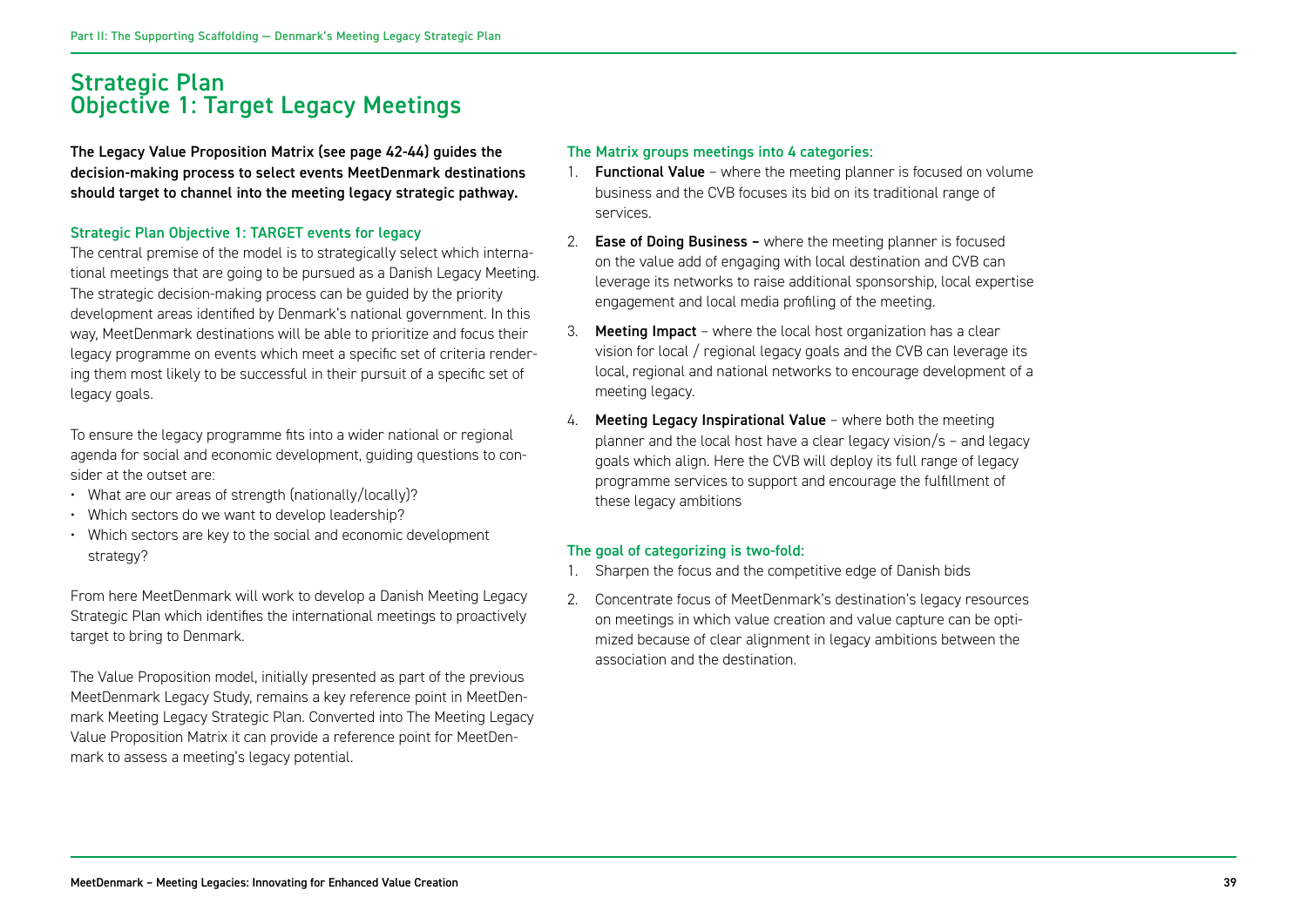# Strategic Plan Objectives 2-5

International Meetings aligning with Denmark's strategic objectives will be funneled into Denmark's Strategic Meeting Legacy Pathway to ensure a legacy approach is embedded across all event components - so a meeting's legacy potential can continue well beyond the traditional event lifecycle.

Strategic Plan Objective 2: Embed legacy throughout the meeting lifecycle

Strategic Plan Objective 3: Partner for outreach

Strategic Plan Objective 4: Document, analyze and proactively communicate the legacy of the meetings

Strategic Plan Objective 5: Encourage meeting legacy validation, reporting. & celebration

- Exploration Legacy is discussed with key event stakeholders in the destinations as early as the Dialogue Stage, and is fully embedded in the Bidding Process.
- Legacy vision and objectives are an integral element of the event management, coordination and decision-making process.
- Legacy as part of event management - The alignment between the Legacy Strategic Approach and event management process aims to ensure legacy aspects will form a more tangible part of the support services provided.
- Process monitoring Legacy planning and delivery are regularly monitored in a transparent way and corrective measures are proposed.
- Legacy governance in the host destination is operational early in the lifecycle, and is made resilient to operational pressures (consider review of KPIs)
- Funding of legacy is ensured through early definition of the roles and responsibilities of local authorities as regards the long-term financing of the overall legacy programme.
- The CVB can leverage its connections with existing local and national networks to strengthen outreach process pursued by the Local Host and/or the other event stakeholders..
- Pursuing a legacy strategy will also create an opportunity for the local host organization to build other (new) partnerships with expert organizations on specific themes.
- Report on the legacy goals of upcoming meetings as a means through which to secure broader stakeholder engagement.
- Capturing the legacy impacts through a process of evaluation and measurement will help demonstrate ROI for both the local stakeholders as well as the international meeting planner.
- Development of Danish Legacy Online Portal & variety of options for overviews/consolidated information, such as quick-reference guides, short case studies, storytelling resources, facts and figures and dashboards.
- This will be the basis for MDK destinations to proactively communicate to a wide audience the benefits of hosting international meetings. A dedicated plan on legacy communication would follow the adoption of this Legacy Strategic Approach.
- The CVB to proactively engage with Local Host and event stakeholders regarding the legacy validation process, reporting mechanisms and celebration opportunities for their meeting legacy in the destination.
- Event reporting & celebration moves beyond reporting on meeting outcomes to include focus on legacy which is likely to generates more media interest (ref. following slide)
- These plans will in turn create opportunities for media profiling both for the CVB as well as for the event stakeholders.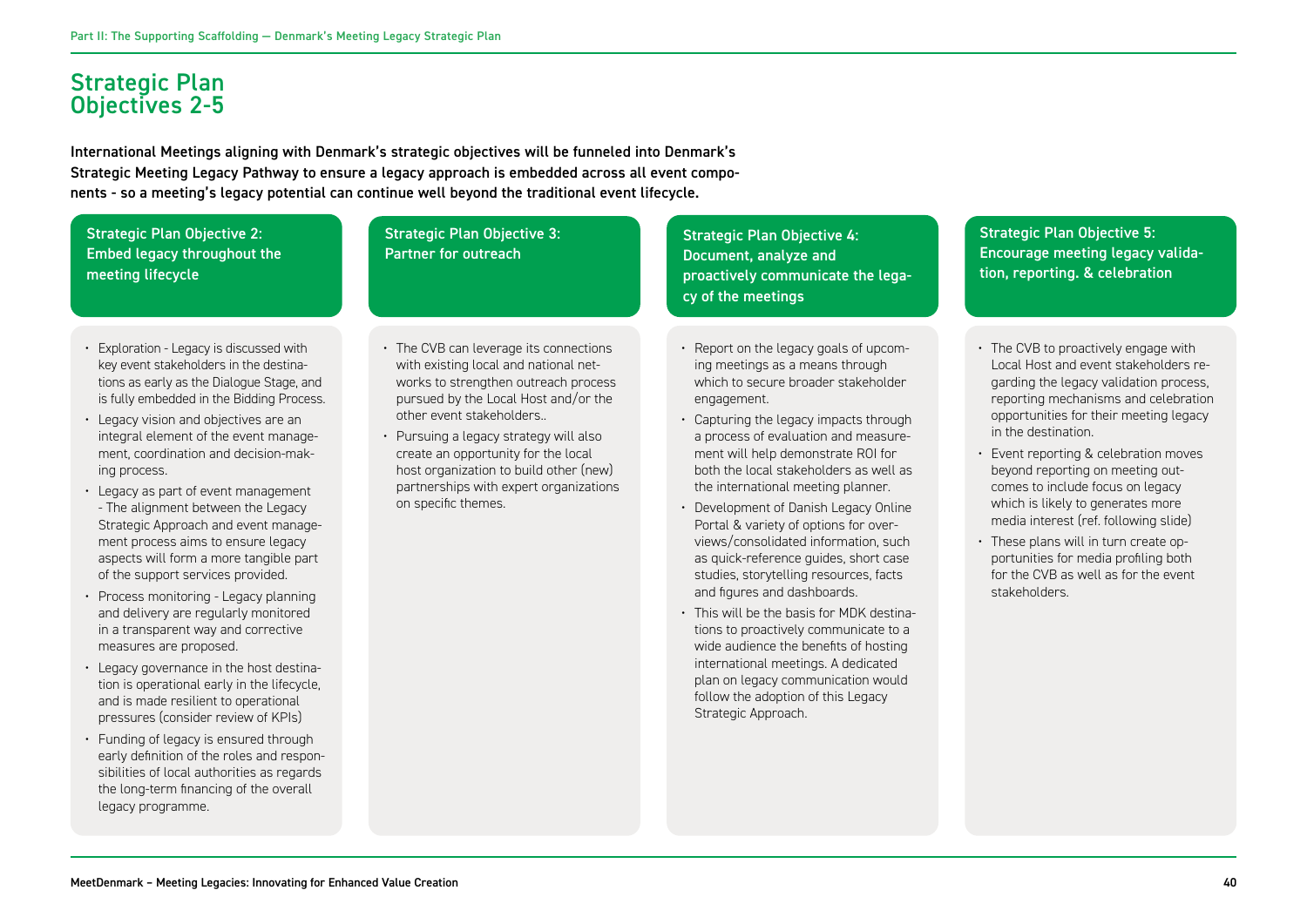# Strategic Plan Objective 5: Event Legacy Reporting (additional note)

MeetDenmark will seek to corroborate its meeting legacy success stories by capturing and reporting on meeting legacy achievements, encouraging clients to move beyond traditional focus on only reporting on meeting activities and meeting outcomes.

The current focus of reporting and evaluation of most industry events, even those who pursued a legacy goal, tends to be on meeting activities and not on how meeting outcomes are driving meeting legacies. This focus on meeting activities appeals to the traditional motivations for participation in an event, professional development and profile enhancement. In clearly differentiating between a meeting outcome and meeting legacies, MeetDenmark will seek to encourage their clients to leverage their meeting's success to further strengthen their legacy ambitions, thereby reinforcing potential for continued engagement by local and international stakeholders beyond the natural life cycle of a meeting.

Adjusting the event reporting and profiling to include more reflection on meeting outcomes and meeting legacies will also align with recent shifts observed in the Association sector, where the key motivations for event participation increasingly include consideration of broader event outcomes beyond professional development.

#### The impact of IoT Week 2019 for the host city

3. Total expenditure per participant(3):

- International participants range from 951,25  $\epsilon$  to 1267,50  $\epsilon$
- Domestic participant (not Aarhus) range from 570,75  $\epsilon$  to 760,50  $\epsilon$

#### 4. Total economic impact for the city

International participants (515 people): 489.983 € to 652.762 € Domestic participants (not Aarhus: 1.063 people): 606.707  $\epsilon$  to 808.411  $\epsilon$ 

Total expenditure (international + domestic participants): 1.096.690 € to 1.461.173 €



Focus on Meeting Impacts as reported in this Event Report was on the tourism impacts of IoT Week and not on the impacts of the meeting on their legacy goals

Focus of traditional reporting to attendees is on meeting activities or exhibition highlights and not on the outcomes of those activities



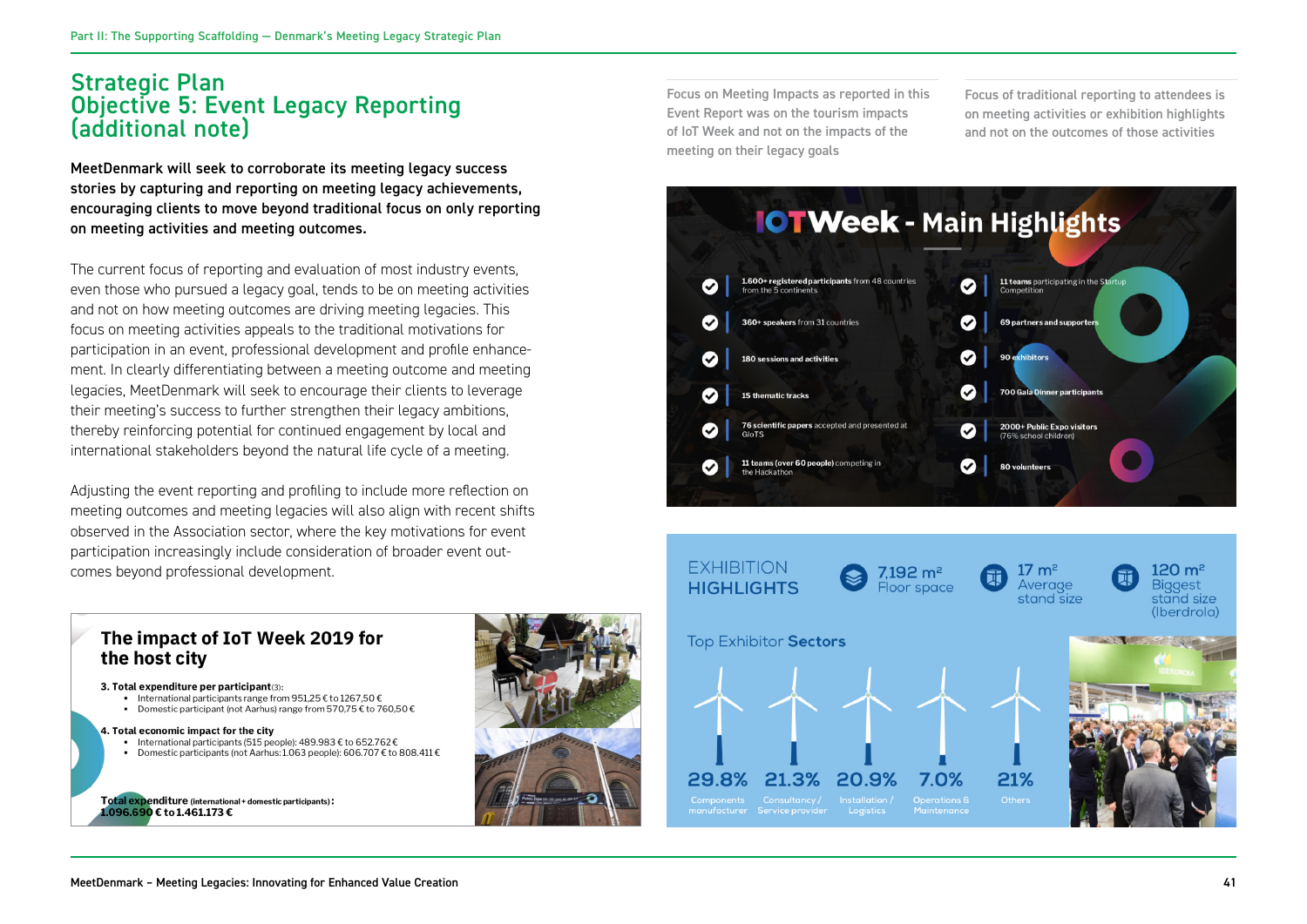# From Value Capture to Value Creation: Meeting Value Proposition Matrix

As part of the first MeetDenmark Study, the significant new role and powerful value proposition for Danish Bureaus was premised on their ability to demonstrate competitive advantage through the creation of a new Outcomes & Legacy Programming approach. This was to move away from their traditional focus on creating value in the event procurement segment.

As part of this process, it was proposed Associations be assessed on their need to maximize the event procurement component (or not) and their need to focus on outreach and/or on individual value for the participants.

Further to this model, MeetDenmark will try to provide customers with a vision of how to shift around the quadrants - in effect enhancing opportunities to capture additional value and/or create new value for their meetings. The Value Proposition Matrix will help MeetDenmark destinations in providing their customers with insights into opportunities that exist for them to capture additional value and/or create new value for their meetings (not only through legacy programming). The Meeting Value Proposition Matrix is going to be a crucial tool for MeetDenmark to successfully deliver on the vision and mission and as such complements the Meeting Legacy Strategic Plan proposal.

Categories 3 & 4 are going to be the priority categories from which Denmark will consider funneling a meeting into the Meeting Legacy Strategic Pathway.

Category 3: potential exists for the destination to pursue a legacy agenda due to the meeting's alignment with national socio-economic strategic priorities or sector/niche strength areas but where the client association is focused only on pursuing the functional value or ease of doing business in the destination. This is likely to be the most prevalent situation arising given current industry norms.

Category 4: the optimal situation with alignment in the legacy programmes (as opposed to diverging ones) between the association and the destination.

ALIGNMENT VALUE CREATION: LEGACY ALIGNMENT CREATION: LEGACY **VALUE** 

#### Meeting Value Proposition Matrix

#### 3. MEETING FOCUS Enhance Meeting Impact

Meeting focus (content, topic) can contribute to local legacy goals and local strategic priorities. Focus of legacy efforts is on engaging with local community and businesses.

**Legacy programme efforts should focus on optimising destination legacy potential.**

> 1. MEETING FOCUS Functional Value

tional event procurement only.

#### 4. MEETING FOCUS Meeting is a Legacy Catalyser

Meeting legacy goals align with national/ regional strategic priorities stimulating broad and deep stakeholder engagement. **Highest legacy priority & full legacy efforts deployed.** Meeting focus in on optimising ease of business for meeting planner/host. In the case of a recurring meeting, over-Priority level 1 Meeting focus in on tradi-**Legacy programming not recommended.** 2. MEETING FOCUS Ease Of Doing Business

time-and with continued increase in local government, community and business engagement, value creation opportunities will increase.

**Minimal legacy efforts recommended for recurring events only.**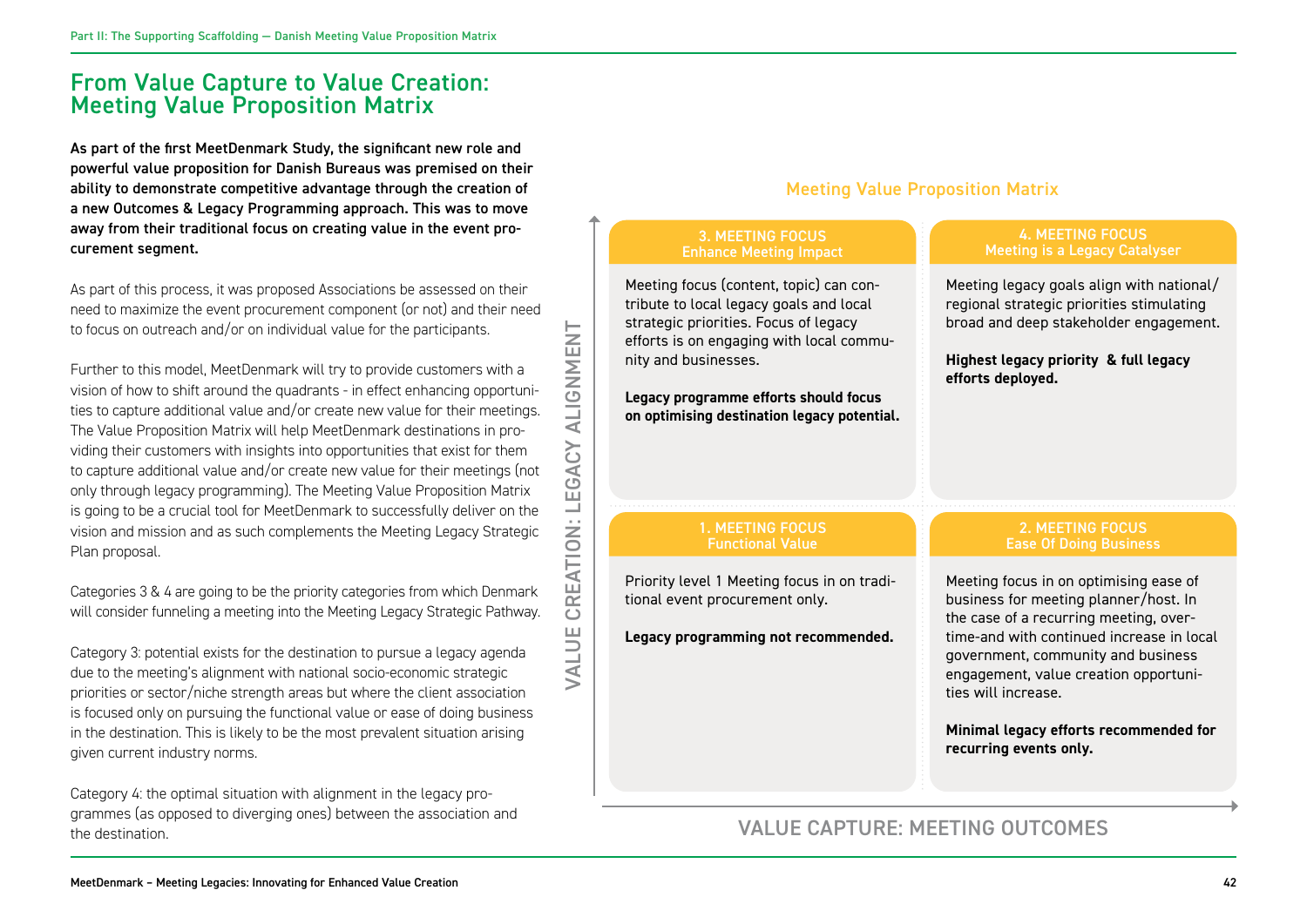# Meeting Value Proposition Matrix elaborated

Referring to the Value Proposition Matrix, Danish Destination's can categorize their meeting legacy focus and efforts.

|                | <b>EVENT TYPE</b><br><b>CLASSIFICATION</b>                                                                                                                                                                                                                                                  | <b>EVENT CHARACTERISTICS</b><br><b>CHECK LIST:</b>                                                                                                                                                                                                                                                                                                                                                                                                                                                                                                                   | <b>CVB LEGACY</b><br><b>SUPPORT</b>                                                                                                                                                                                                                                                                                                                                                                                                                              | <b>CVB BID PROPOSAL - DIFFERENTIATED</b><br><b>LEVEL OF EFFORT- (examples)</b>                                                                                                                                                                                                                                                                                                                                                                                                                       |
|----------------|---------------------------------------------------------------------------------------------------------------------------------------------------------------------------------------------------------------------------------------------------------------------------------------------|----------------------------------------------------------------------------------------------------------------------------------------------------------------------------------------------------------------------------------------------------------------------------------------------------------------------------------------------------------------------------------------------------------------------------------------------------------------------------------------------------------------------------------------------------------------------|------------------------------------------------------------------------------------------------------------------------------------------------------------------------------------------------------------------------------------------------------------------------------------------------------------------------------------------------------------------------------------------------------------------------------------------------------------------|------------------------------------------------------------------------------------------------------------------------------------------------------------------------------------------------------------------------------------------------------------------------------------------------------------------------------------------------------------------------------------------------------------------------------------------------------------------------------------------------------|
|                | <b>FUNCTIONAL</b><br><b>VALUE</b>                                                                                                                                                                                                                                                           | • No clear legacy vision articulated by the International Association<br>• No clear legacy vision articulated by the local host association<br>• No alignment with national or regional socio/economic development<br>priorities<br>• Minimal resources available in the local organizing committee<br>• Global rotation with no recurrence of event foreseen<br>• Minimal potential for engagement with local businesses or ministries                                                                                                                              |                                                                                                                                                                                                                                                                                                                                                                                                                                                                  | · Sponsor development<br>• Local attendance<br>promotion<br>• Host committee support<br>• Host prospects from<br>· Subvention<br>related associations<br>• Technical tours                                                                                                                                                                                                                                                                                                                           |
| $\overline{2}$ | <b>EASE OF DOING</b><br><b>BUSINESS</b>                                                                                                                                                                                                                                                     | • No clear legacy vision articulated by the International Association<br>• No clear legacy vision articulated by the local host association<br>• Local community interest in content<br>• Local commercial interest in product focus<br>• Existing network of expertise available in destination<br>• Potential interest from local government to engage                                                                                                                                                                                                             |                                                                                                                                                                                                                                                                                                                                                                                                                                                                  | • Engage local corps/<br>• Local programme commit-<br>(hosting/content)<br>tee coordination<br>• Attendance promotion<br>· Governmental programme<br>committee<br>• Local speakers<br>· International media support<br>· Ancillary events coordina-<br>· Feature development<br>tion<br>• Local content coordination<br>• Local media support                                                                                                                                                        |
| 3              | <b>ENHANCE MEETING</b><br><b>IMPACT</b>                                                                                                                                                                                                                                                     | · Strong local stakeholder potential - e.g. national association, university,<br>research institute, businesses, local expertise network but international<br>meeting planner is not engaged in strategic pursuit of legacy.<br>· Strong host committee<br>• Returning Event Potential                                                                                                                                                                                                                                                                               | • Association Legacy<br>Development Programme                                                                                                                                                                                                                                                                                                                                                                                                                    | • Advance research matching<br>· Jobs fair coordination<br>• Network clinics<br>• Business matching services<br>• Local product showcase                                                                                                                                                                                                                                                                                                                                                             |
| 4              | <b>MEETING IS A</b><br><b>LEGACY CATALYSER</b><br>Significant opportunity<br>for value creation to be<br>achieved (in Denmark<br>as well as for the<br>International Association)<br>through legacy<br>programme.<br>Channel Meeting into the<br><b>Strategic Meeting Legacy</b><br>Pathway | • The Content focus of the international meeting aligns with national/<br>regional socio/economic development priorities<br>• Local National Association and/or the international association has a<br>clear legacy vision<br>· Close alignment between international association and national associ-<br>ation in Denmark<br>· Strong local stakeholder potential - e.g. center of excellence, research<br>institute situated in one of MDK destinations (not necessarily in the<br>event destination)<br>· Strong host committee organization<br>• Recurring event | • Legacy Development & Monitoring<br>Manager focused on:<br>• Proactively researching potential<br>meetings to target<br>· Aligning local & national stakehold-<br>ers-commercial, governmental,<br>community pre bid ad post bid win<br>• Optimize legacy potential through<br>MDK coordination<br>• Mid Term Post event engagement<br>of stakeholders to track legacy<br>progress<br>• Meeting Legacy Reports<br>• Association Legacy Development<br>Programme | · Standards/policy<br>• Community event coordi-<br>taskforce<br>nation<br>• Matching investors to<br>• Channel subvention funds<br>related ministries<br>to legacy activities<br>• Annual City/Regional or<br>· Ministerial meetings<br>National theme<br>• Event/government goals<br>alignment<br>• Philanthropic sponsors/<br>partnerships<br>• Staging news worthy<br>• Commercial sponsors/<br>events<br>partnerships<br>· Securing/hosting lumi-<br>• Legacy measurement<br>naries<br>processes |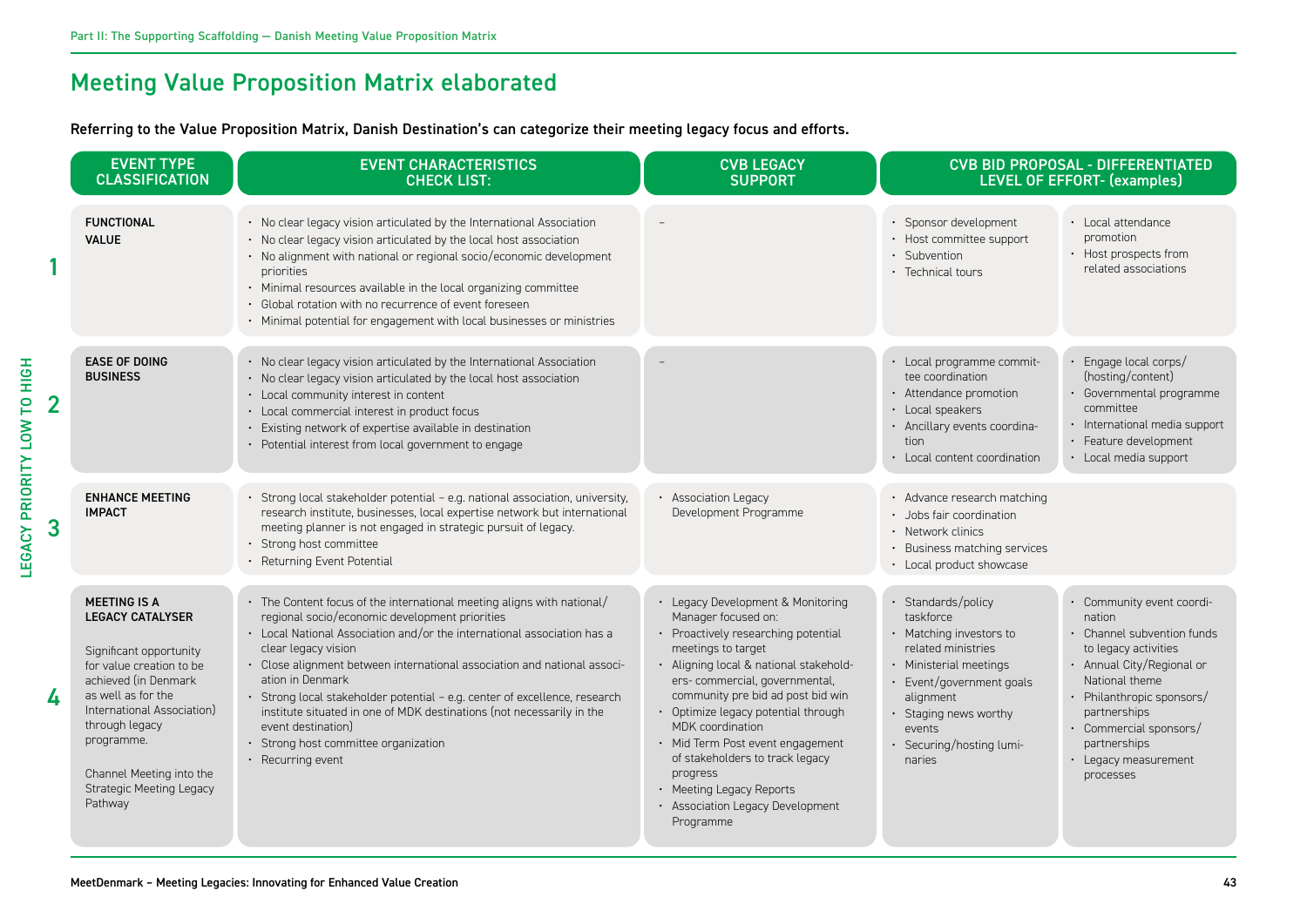## Meeting Value Proposition Matrix: Bureau roles

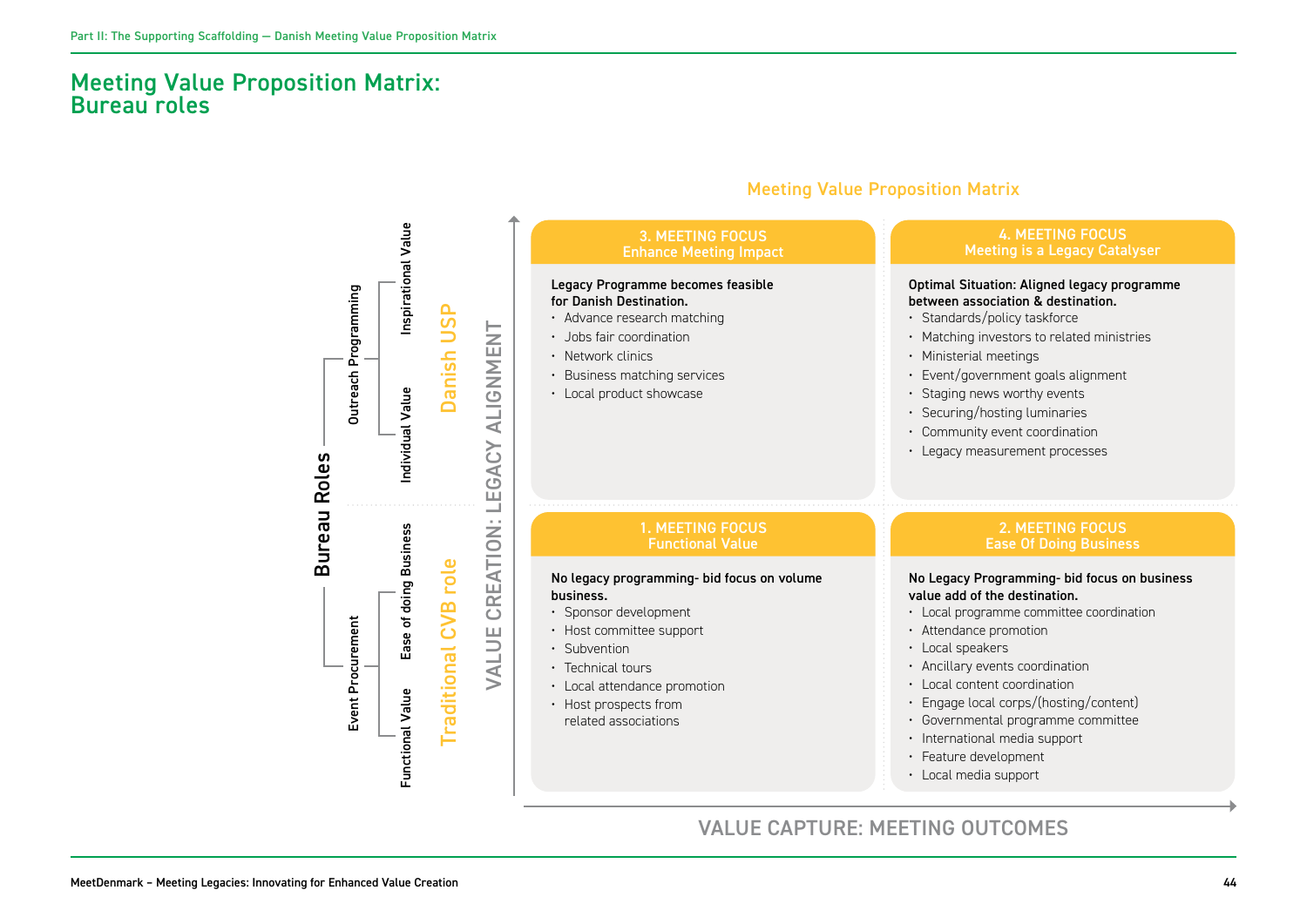# Content

- Setting the Scene 04
- Executive Summary 08
- Part I: Denmark's Meeting Legacy Model 16
- Part II: The Supporting Scaffolding 37
- Appendix: Value Proposition Matrix Applied on Case Studies 45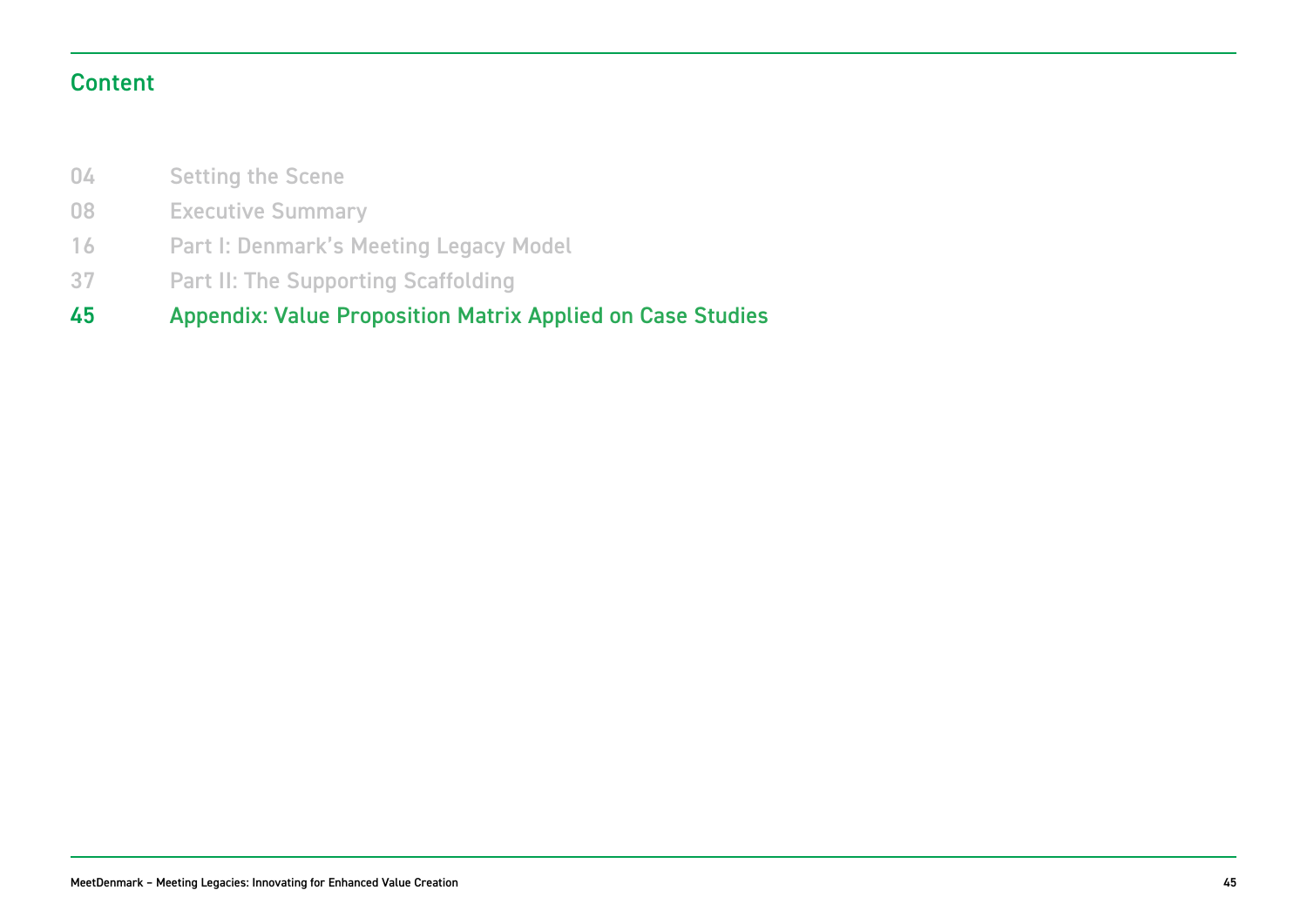# Value Proposition Enhancement: IoT Week 2019

Opportunities for MeetDenmark to demonstrate additional competitive-edge were tested on the case studies. The key question informing this test was: to what degree did or could the Danish Legacy Model (CVB intervention) enhance value creation and/or value capture for each of the case study meetings? Results for each of the four case studies are presented in this Appendix.

#### Point A: Meeting Legacy Assessment Pre legacy intervention:

- Local host with strategic objectives to significantly grow IoT week.
- International Meeting Planner- 2017 SDGs declaration created a new Legacy Vision for the association but they are not yet proactive in connecting this to their annual meeting.
- Local host seeks to elevate IoT Week by broadening stakeholder engagement to include business community and political decision makers into the target audience.

VALUE CREATION: LEGACY ALIGNMENT

VALUE

- Local Host elevates meeting through establishment of several Legacy initiatives aimed at the meeting delegates.
- Local host establishes broad engagement with IoT stakeholder community in Denmark

#### Point B: Meeting Legacy Assessment Post legacy intervention:

Alignment between destination stakeholders with a shared vision for the creation of an IoT Centre of Excellence in Aarhus. IoT Week 2019 acts as a catalyzer towards the ongoing pursuit of this vision beyond IoT week 2019. This alignment of vision consolidates the potential for Legacy in Aarhus and creates value beyond IoT Week 2019.

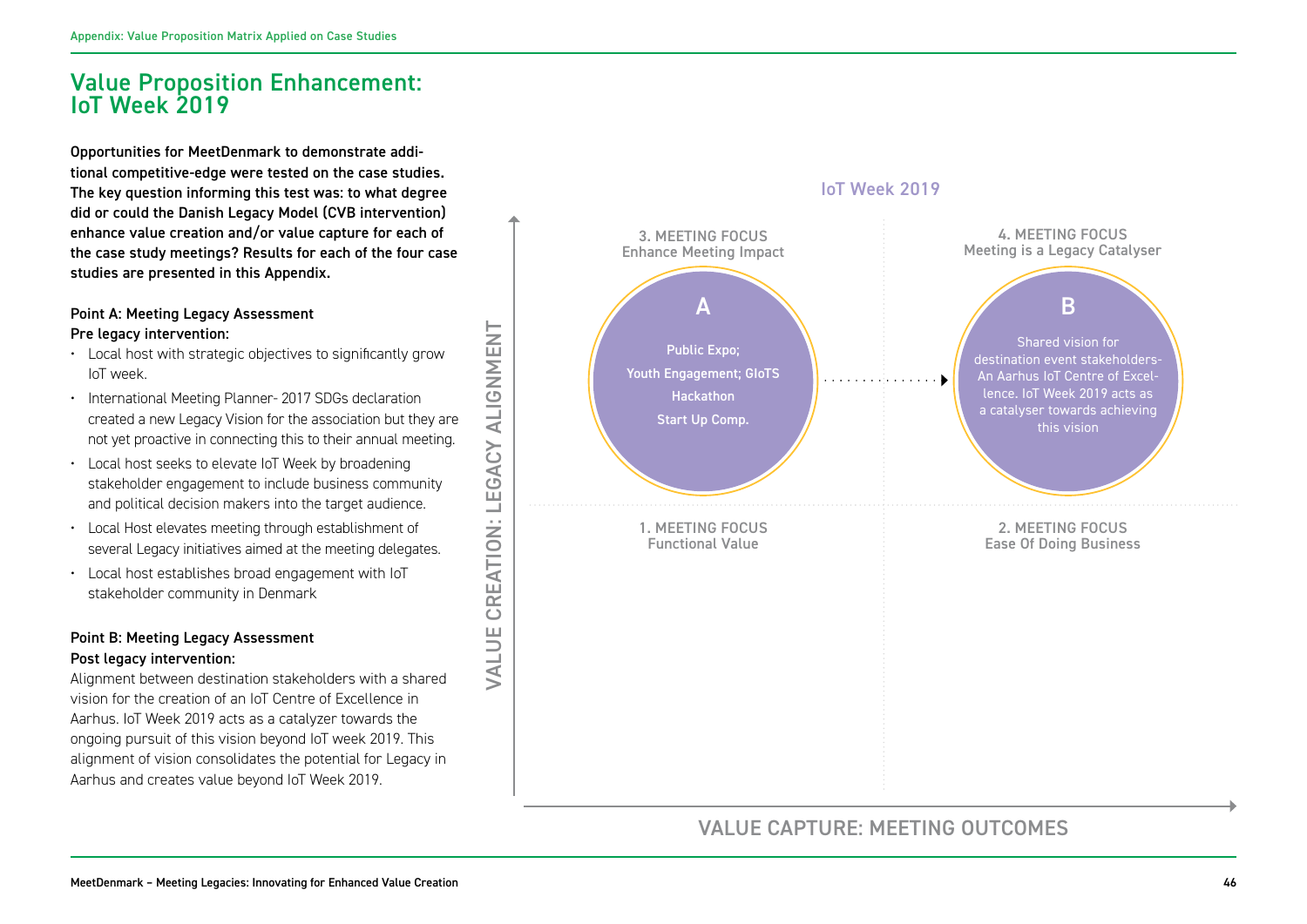# Value Proposition Enhancement: RE:Sound

#### Point A: Meeting Assessment:

- Limited/no legacy intervention. Focus on: Attendance promotion
- Engage local corps/(hosting/content)
- Feature development
- Local media support
- Promotion of ancillary events

#### Point B: Meeting Legacy Assessment Post Intervention (potential suggested):

- Reframing focus of event by proposing tighter alignment to meeting planner's core mission statement.
- Early stakeholder engagement with local host to encourage focus beyond functional value could help identify the niche business sector community locally or regionally who could benefit from engaging in event
- More advanced focus could have rendered better meeting activities and outcomes

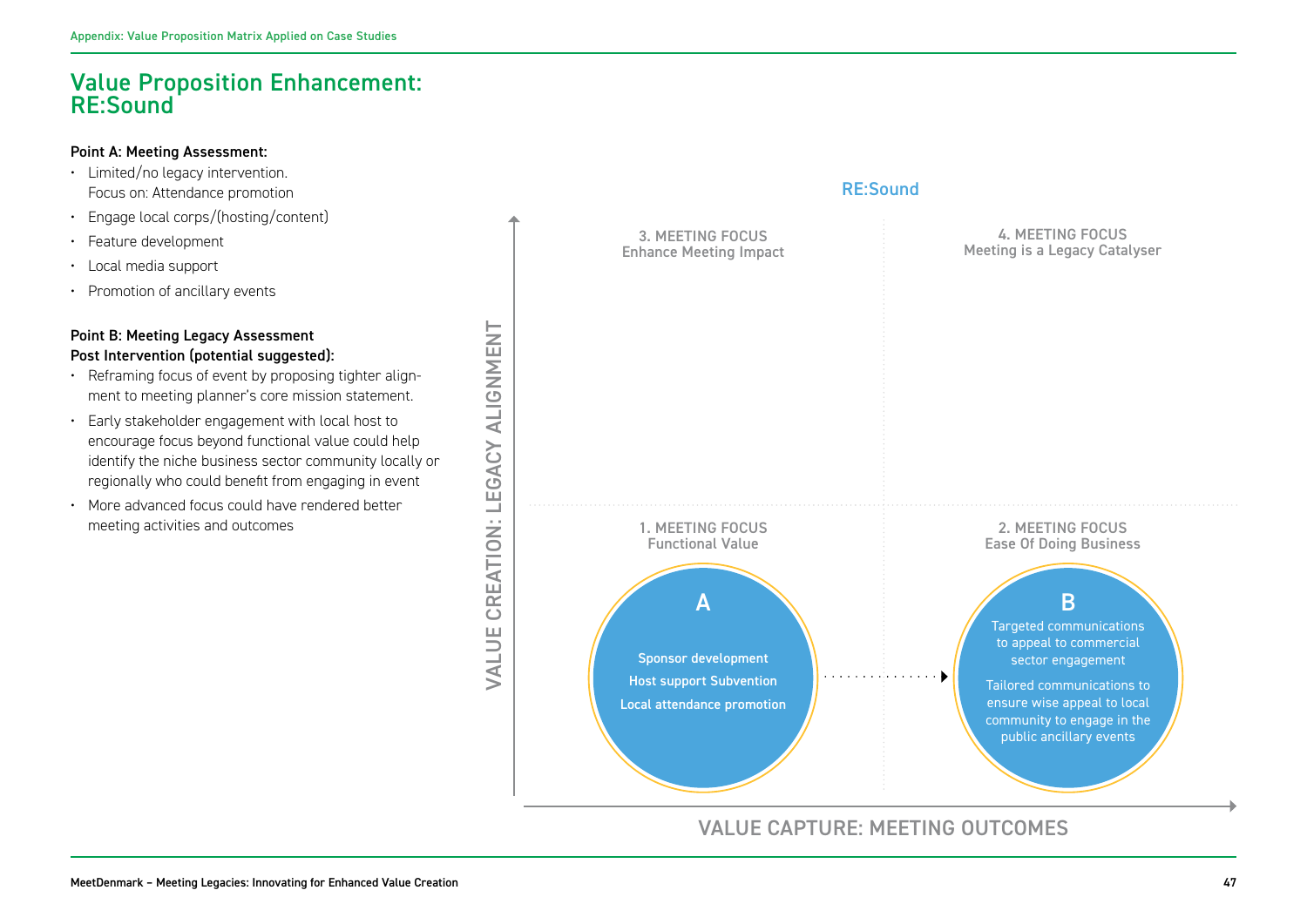# Value Proposition Enhancement: 100% Climate Neutrality

#### Point A: Meeting Legacy Assessment

#### Pre legacy intervention:

- Strong meeting vision established with strong transnational event partnerships between the rotating events in Sonderborg and Flensberg
- Limited available public information on meeting outcomes and legacy validation
- Youth engagement introduced as an element of the meeting programme

#### Point B: Meeting Legacy Assessment Post Legacy Intervention (potential suggested):

- Broadening of legacy stakeholder ecosystem
- Alignment with National Green Energy Agenda (from local/ regional focus to national mobilization of efforts
- Proactive and highly profiled reporting on meeting outcomes and legacy validation (c40 connection)
- Youth engagement is fully integrated and mainstreamed into entire event planning process.

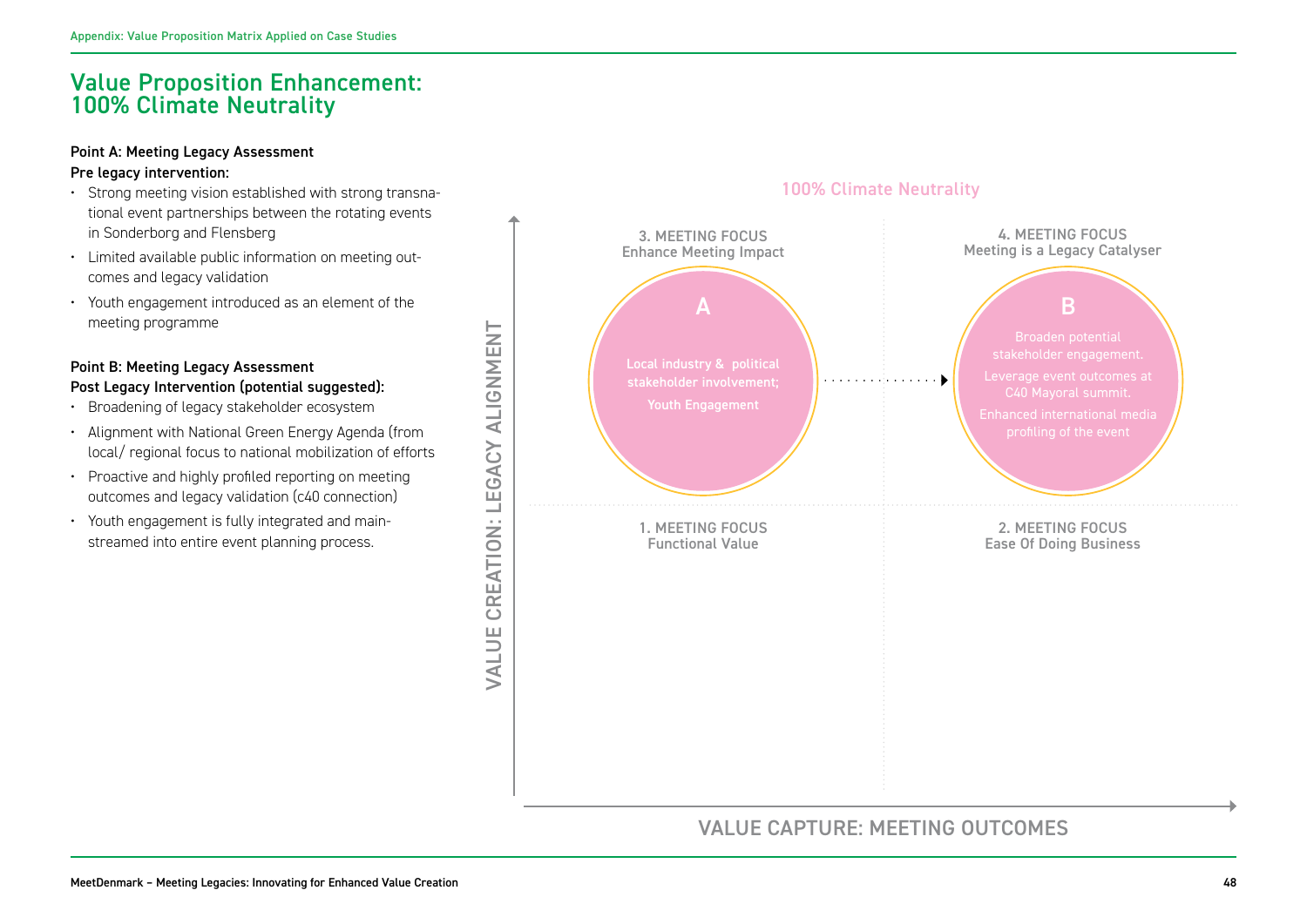# Value Proposition Enhancement:  $Offshore<sub>2</sub>019$

#### Point A: Meeting Legacy Assessment

#### Pre legacy intervention:

- Strong alignment between local host and meeting planner to ensure strong international attendance levels, large exhibition, and diverse programme of activities
- Focus on meeting outcomes- specifically on foreign market exports

#### Point B: Meeting Legacy Assessment Post Legacy Intervention:

- Conversion of focus from meeting outcomes to meeting legacy – brings closer alignment between local host and meeting planner
- New ideas for meeting activities to enhance outcomes and legacy goals- (DTU student sponsorship > talent attraction) and community engagement/awareness activities

VALUE CREATION: LEGACY ALIGNMENT

**VALUE** 

CREATION: LEGACY ALIGNMENT

• Validation of meeting legacies now considered crucial towards long term event trajectory